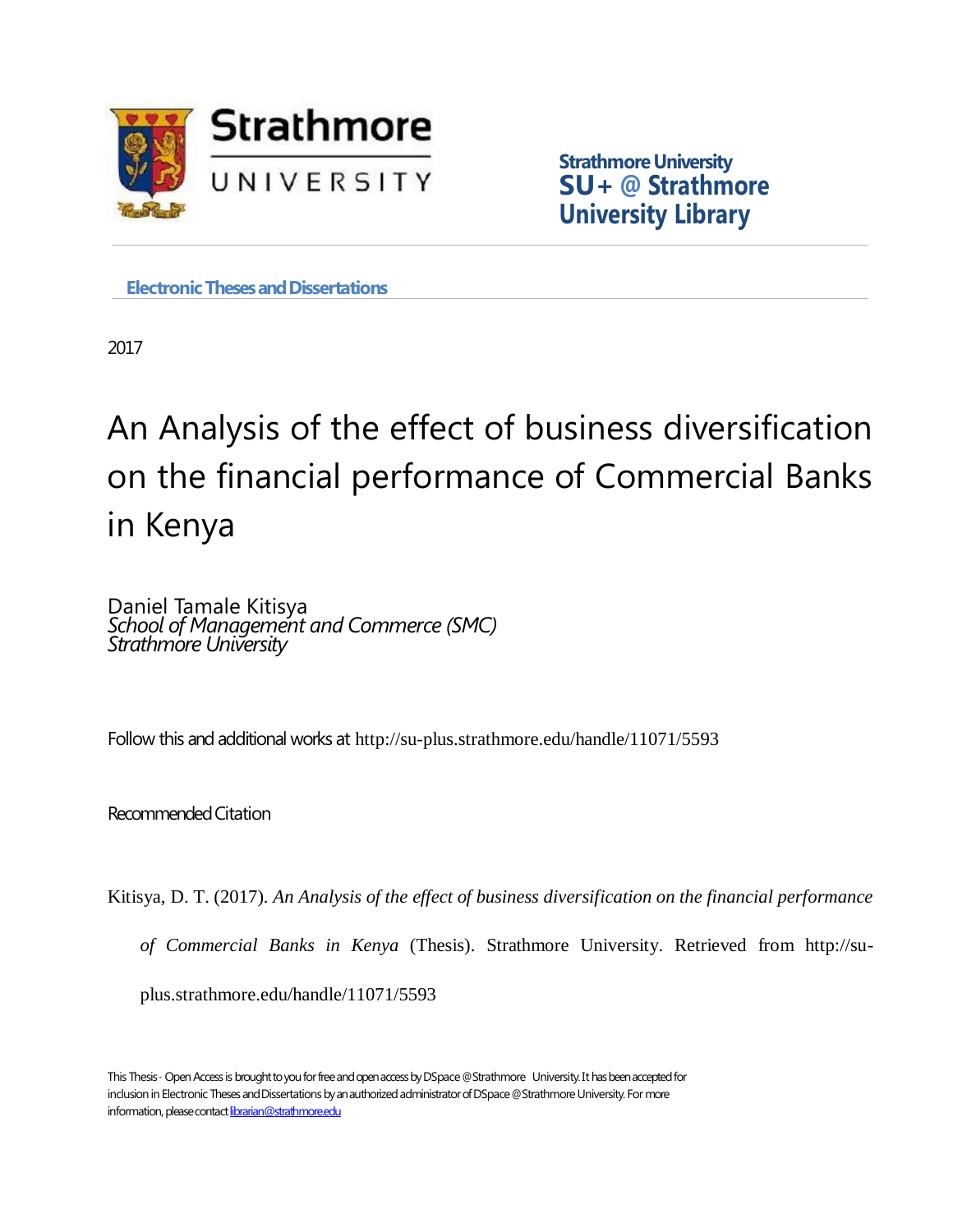# **AN ANALYSIS OF THE EFFECT OF BUSINESS DIVERSIFICATION ON THE FINANCIAL PERFORMANCE OF COMMERCIAL BANKS IN KENYA**

# **KITISYA DANIEL TAMALE**

**056415**

# **SUBMITTED IN PARTIAL FULFILMENT OF THE REQUIREMENTS FOR THE DEGREE OF MASTER OF COMMERCE AT STRATHMORE UNIVERSITY**

## **SCHOOL OF MANAGEMENT AND COMMERCE**

## **STRATHMORE UNIVERSITY,**

## **NAIROBI, KENYA**

**JUNE, 2017**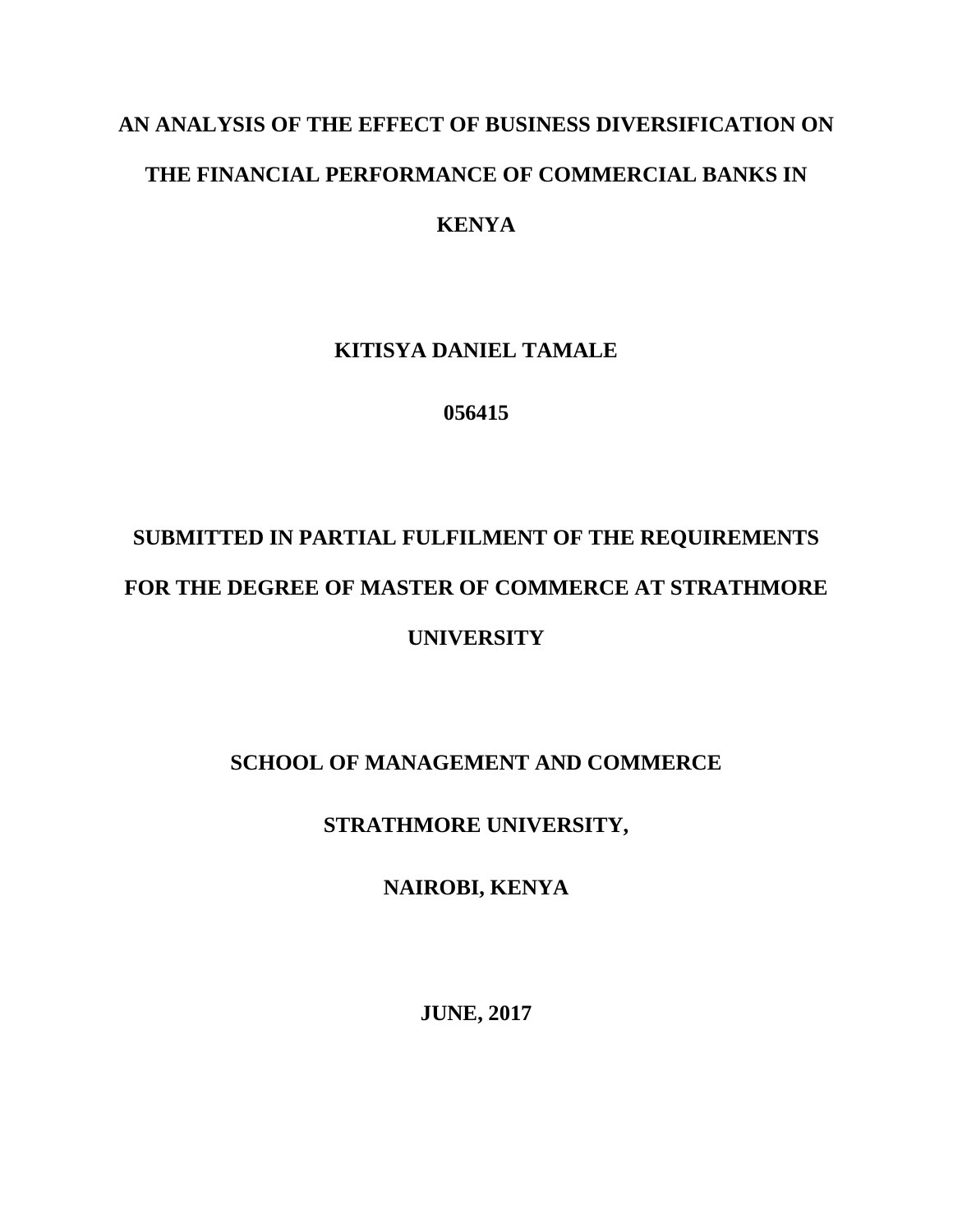#### **DECLARATION**

<span id="page-2-0"></span>I declare that this work has not been previously submitted and approved for the award of a degree by this or any other University. To the best of my knowledge and belief, the thesis contains no material previously published or written by another person except where due reference is made in the thesis itself.

© No part of this thesis may be reproduced without the permission of the author and Strathmore University.

Kitisya Daniel Tamale – 056415

……………………………………................................................

### ……………………………………...............................................

#### **Approval**

The thesis of Kitisya Daniel Tamale was reviewed and approved by the following:

Dr. Freshia Mugo-Waweru,

Senior Lecturer, School of Management and Commerce,

Strathmore University

Dr. David Wang'ombe,

Dean, School of Management and Commerce,

Strathmore University

Professor Ruth Kiraka,

Dean, School of Graduate Studies,

Strathmore University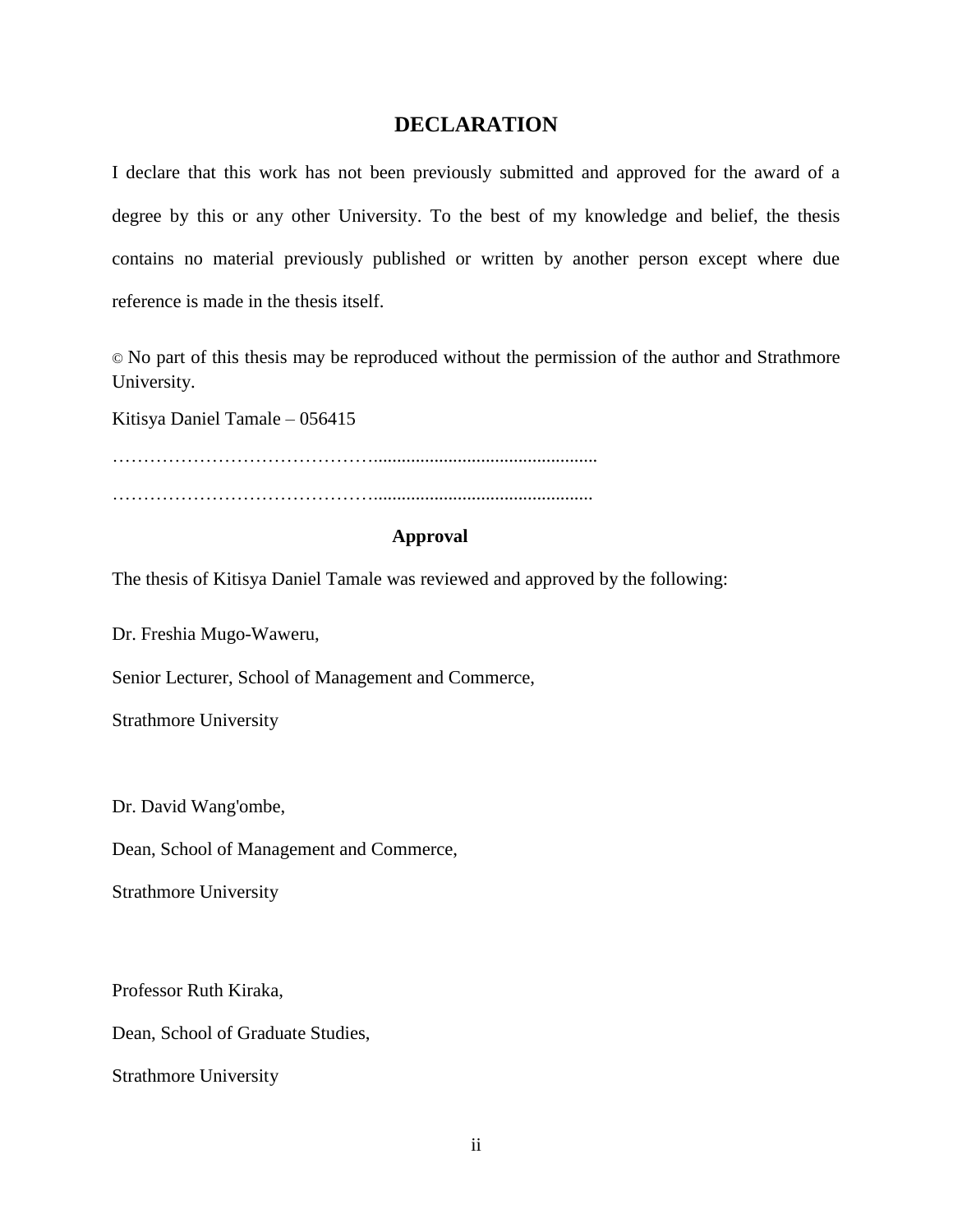#### **ACKNOWLEDGEMENTS**

<span id="page-3-0"></span>I take this opportunity to thank the Almighty God for seeing me through the completion of this thesis. Carrying out of this research has also been made possible by the continuous and priceless support of many people. While it is not possible to name all of them, specific mention goes to a few; I am eternally grateful to my supervisor Dr. James Ndegwa, the SMC Dean Dr. David Wang'ombe and SBS Faculty Affairs Director Dr. David Mathuva for their relentless professional guidance and advice. To my young family for their encouragement, prayers and sacrifice to enable me conclude on this study. I would also wish to extend my sincere gratitude to my close friends and to all the Strathmore MCOM students for the teamwork and motivation that you accorded to me. Thank you all.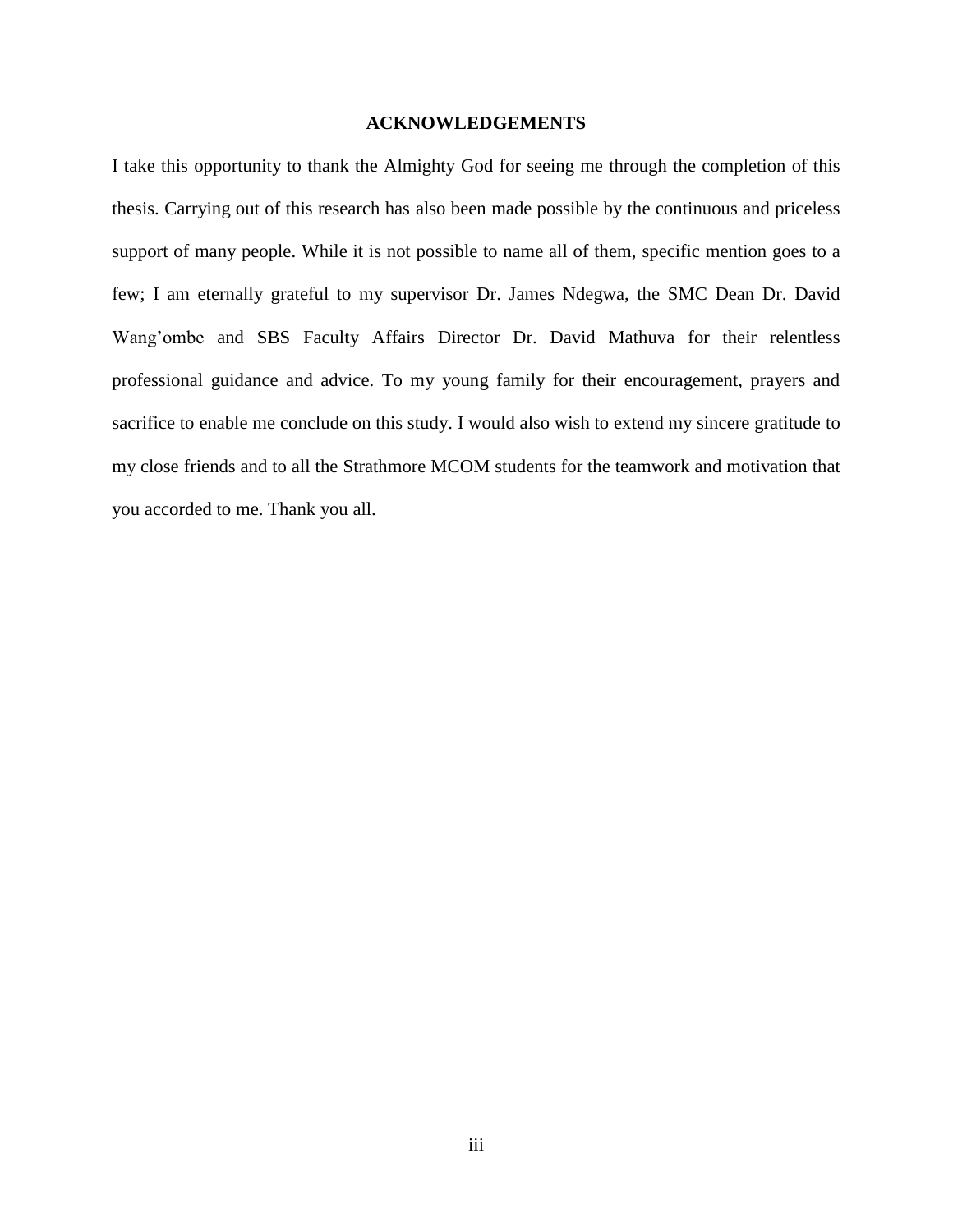# **DEDICATION**

<span id="page-4-0"></span>I dedicate this work to my father Samuel Kaleke Kitisya, my wife Teresia and our two beautiful girls Elizabeth and Olivia.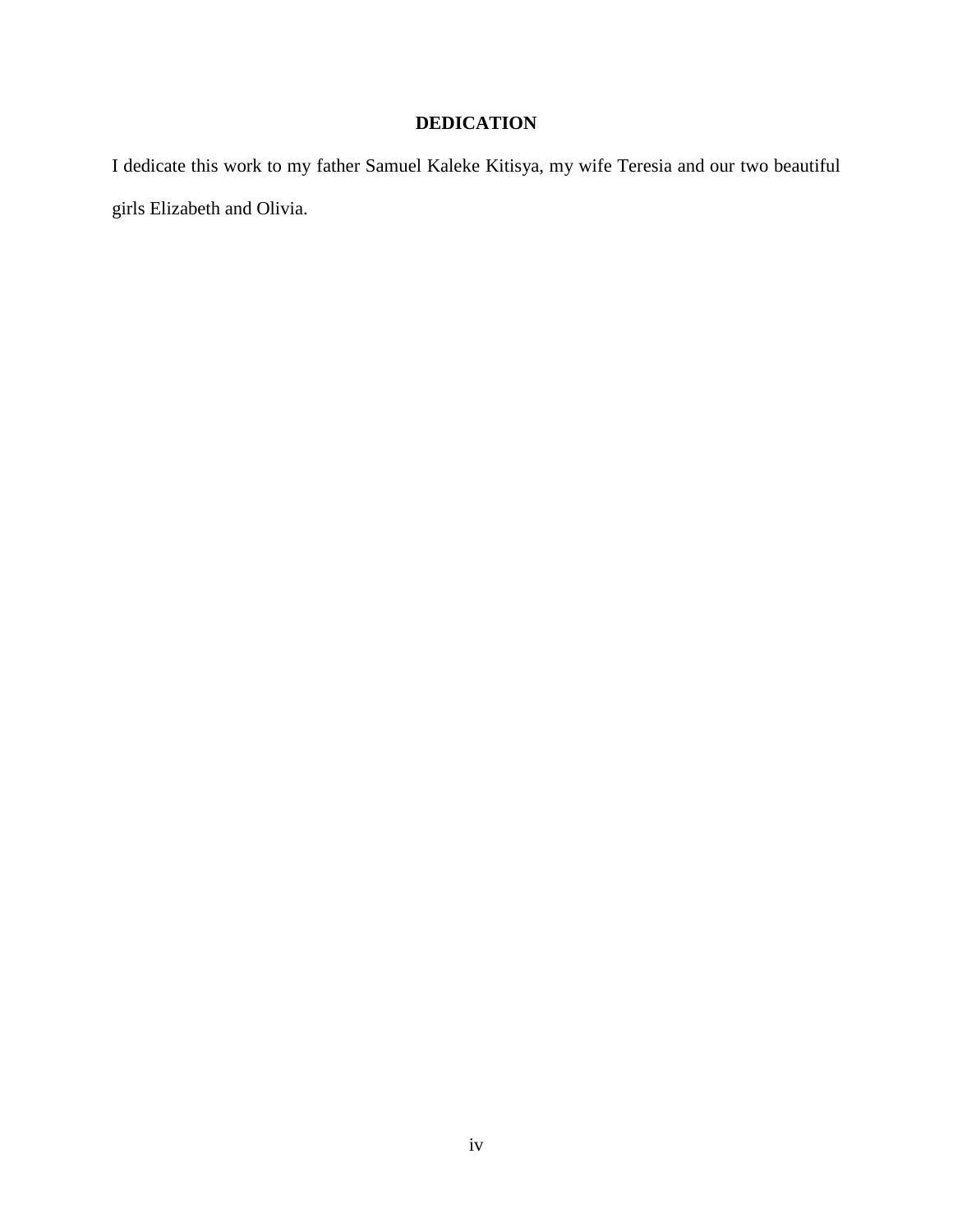## **TABLE OF CONTENTS**

| <b>CHAPTER THREE: RESEARCH DESIGN AND METHODOLOGY  21</b> |  |
|-----------------------------------------------------------|--|
|                                                           |  |
|                                                           |  |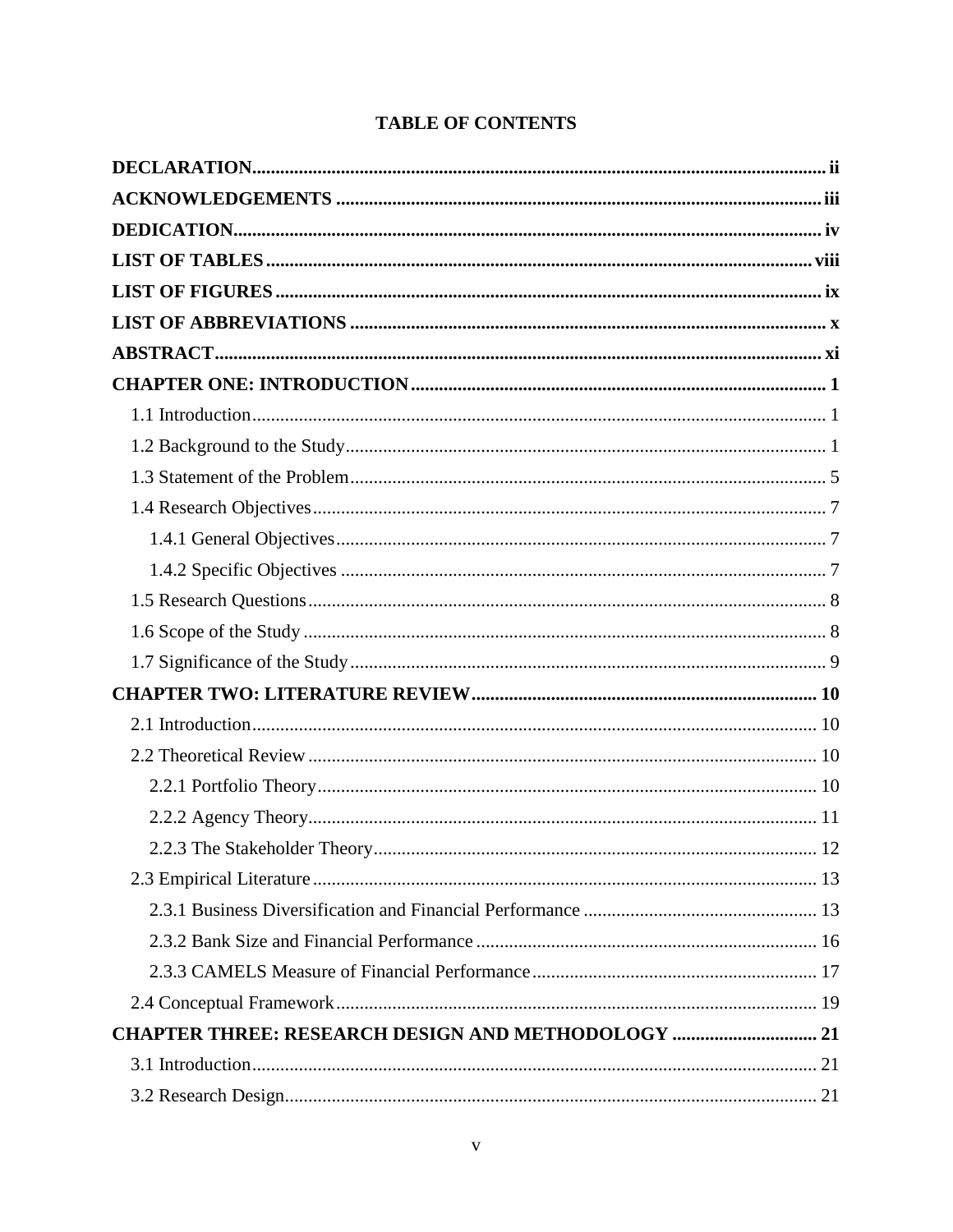| 4.4.3 Location and Investment Diversification and Financial Performance 35     |  |
|--------------------------------------------------------------------------------|--|
|                                                                                |  |
|                                                                                |  |
|                                                                                |  |
|                                                                                |  |
|                                                                                |  |
|                                                                                |  |
| 4.6 Business Diversification and Financial Performance of Commercial Banks  40 |  |
|                                                                                |  |
|                                                                                |  |
| 4.6.2.2 Regression Analysis for Small Sized Commercial Banks in Kenya 45       |  |
|                                                                                |  |
|                                                                                |  |
|                                                                                |  |
|                                                                                |  |
|                                                                                |  |
|                                                                                |  |
| <b>CHAPTER FIVE: SUMMARY, CONCLUSION AND RECOMMENDATIONS  55</b>               |  |
|                                                                                |  |
|                                                                                |  |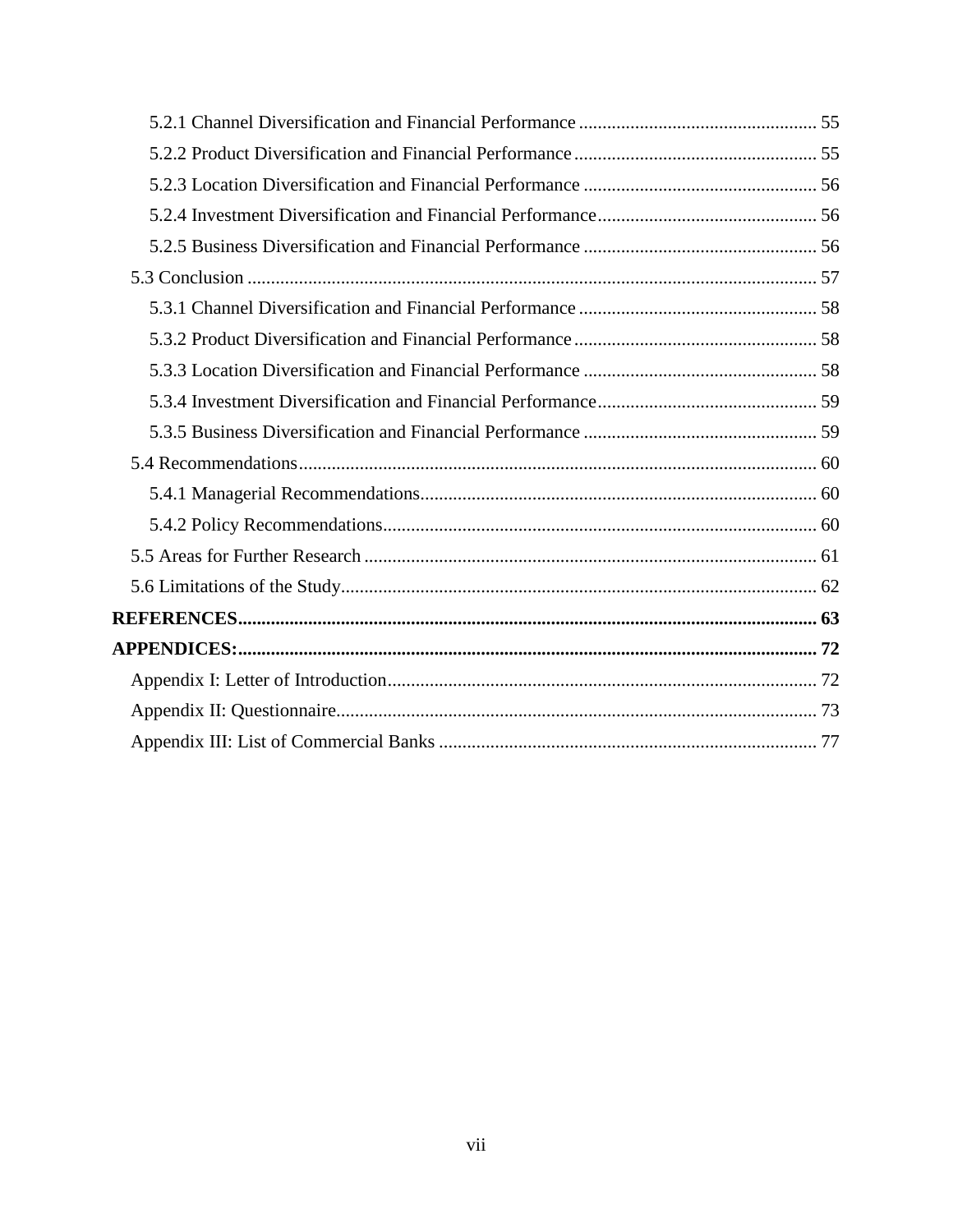## **LIST OF TABLES**

<span id="page-8-0"></span>

| Table 4.16: Model Summary Results for Small Sized Commercial Banks 46       |  |
|-----------------------------------------------------------------------------|--|
|                                                                             |  |
| Table 4.19: Model Coefficients Results for Small Sized Commercial Banks 47  |  |
| Table 4.20: Model Summary Results for Medium Sized Commercial Banks 47      |  |
| Table 4.21: Model ANOVA Results for Medium Sized Commercial Banks 48        |  |
| Table 4.22: Model Coefficients Results for Medium Sized Commercial Banks 48 |  |
| Table 4.23: Model Summary Results for Large Sized Commercial Banks 49       |  |
| Table 4.24: Model ANOVA Results for Large Sized Commercial Banks 49         |  |
|                                                                             |  |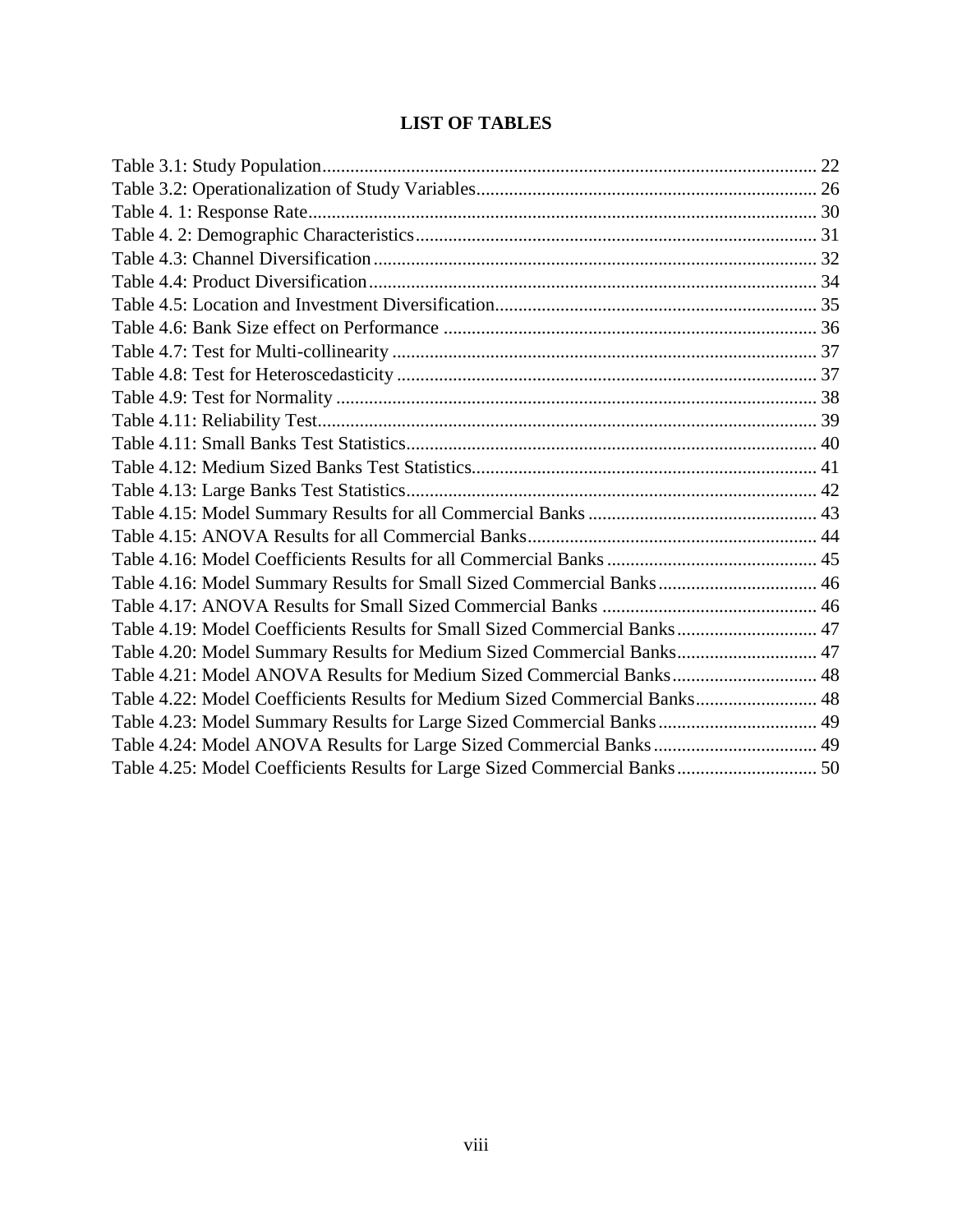## **LIST OF FIGURES**

<span id="page-9-0"></span>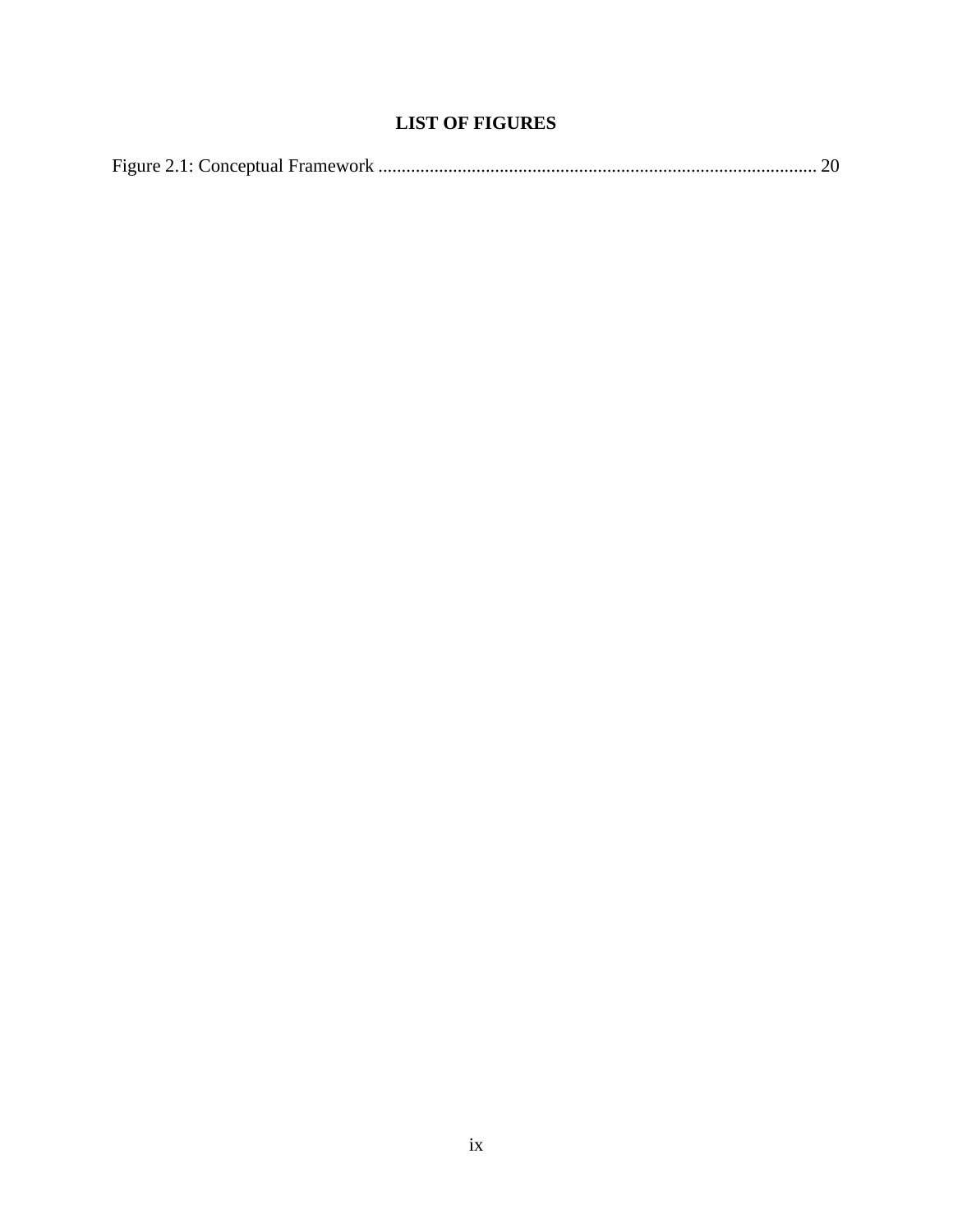### **LIST OF ABBREVIATIONS**

<span id="page-10-0"></span>

| $CBK$ :        | Central Bank of Kenya                                                          |
|----------------|--------------------------------------------------------------------------------|
| <b>CAMELS:</b> | Capital Adequacy, Asset Quality, Management, Equity, Liquidity and Sensitivity |
| ROA:           | <b>Return on Assets</b>                                                        |
| ROE:           | Return on Equity                                                               |
| NIM:           | Net Interest Margin                                                            |
| SPSS:          | <b>Statistical Package for Social Sciences</b>                                 |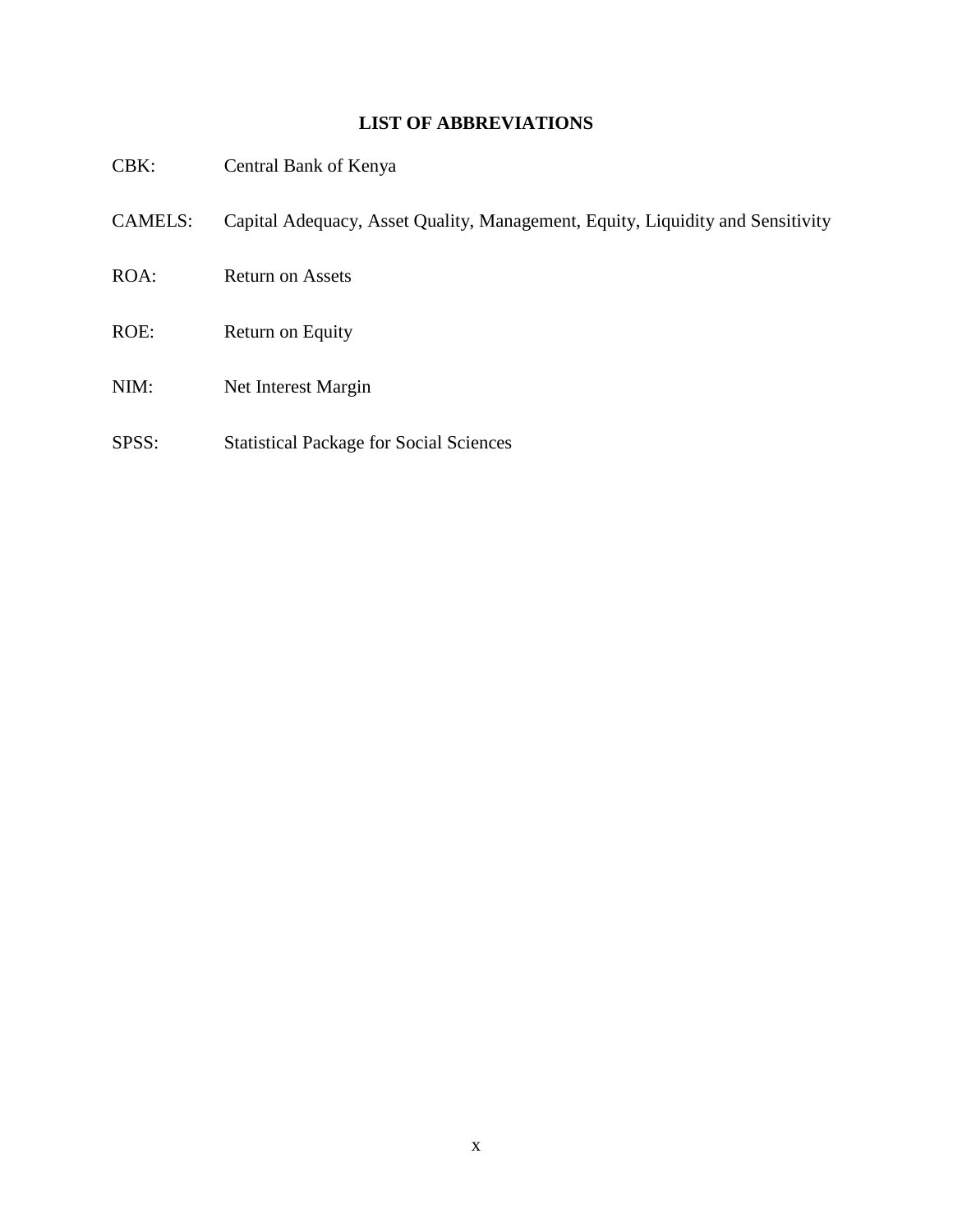#### **ABSTRACT**

<span id="page-11-0"></span>This study sought to investigate the effect of business diversification on the financial performance of commercial banks in Kenya. The study was based on the fact that the banking sector in Kenya is highly regulated with significant business restrictions and attendant disclosures which have created incentives for the banks to diversify. However, the effect of business diversification on financial performance remains inconclusive with diverse studies finding minimal or no relationship while others finding positive significant effect. The study used a mixed research design where descriptive and quantitative research designs were used. The population for this study was all the forty two commercial banks in Kenya. Sources of data were both secondary and primary where quantitative techniques were used to undertake data analysis. To determine the relationship that existed between the variables, both multiple regression analysis and chi-square tests were adopted. The study found that business diversification significantly positively affected how the commercial banks in Kenya performed. The exact effect was however established to be largely dependent on bank-size. Business diversification significantly improved financial performance for small banks. Under medium sized banks category, only location diversification affected financial performance in a significant manner. For large banks all the four forms of business diversification did not have a significant effect on their financial performance. Respondents perceived business diversification to positively affect financial performance of commercial banks in Kenya to a moderate extent. The study was limited by examining financial performance by use of the CAMELS model in a developing country and being conducted in a single industry. Further, CAMELS was measured using a constructed index by data being obtained from the commercial banks' annual audited reports. The study highlighted the need to develop business diversification strategies specifically tailored for each of the tiers of commercial banks with a focus on all forms of diversification for small banks, location diversification for the medium-sized banks and enhancement of existing forms of diversification among large commercial banks.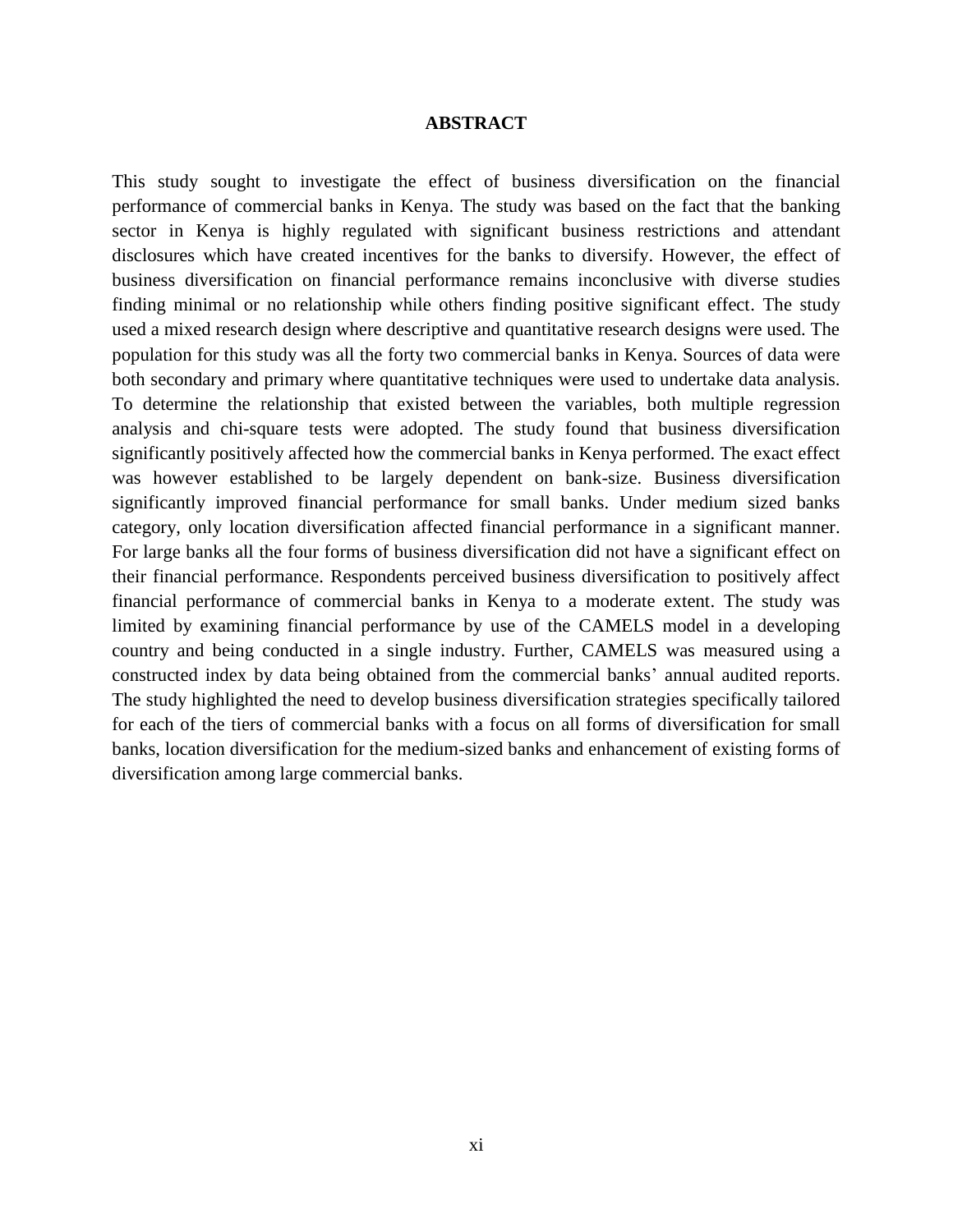#### **CHAPTER ONE: INTRODUCTION**

#### <span id="page-12-1"></span><span id="page-12-0"></span>**1.1 Introduction**

The study sought to determine the effect of business diversification on the financial performance of commercial banks in Kenya. This chapter contains the background to the study, problem definition, and research objectives, and research questions, scope of the study and significance of the study.

#### <span id="page-12-2"></span>**1.2 Background to the Study**

In Kenya, the banking sector frequently experiences intense rivalry from microfinance institutions and non-bank financial institutions coupled with changing regulations (Tsuma, and Gichinga, 2016). Commercial banks are also required to make many disclosures in the financial statements which imply lack of confidentiality on business strategies. In August 2016, the Banking Amendment Act was assented to bringing about interest rate controls in Kenya. Collectively, these specific characteristics of the banking industry make it difficult for the local banks to achieve optimum financial returns (Central Bank of Kenya, 2016).

Bank financial performance is of unique interest due to the fact that poor financial performance will lead to liquidity problems to commercial banks leading to depositors' panic and which may in turn lead to bank failure. The consequence of a single bank failure is dire and may affect many industries and hence negative consequence on the economic growth (Makokha, Namusonge and Sakwa, 2016). Due to the banks being major financial intermediaries, sources of finance and are the main depositors of savings in the developing countries such as Kenya, their importance is more pronounced (Athanasoglou, Brissimis and Delis, 2006). This has seen the banking industry be a key target in most strategic plans like the Kenya Vision 2030 by enabling increased savings, investments, ensuring monetary stability thus progressing the economy (Republic of Kenya,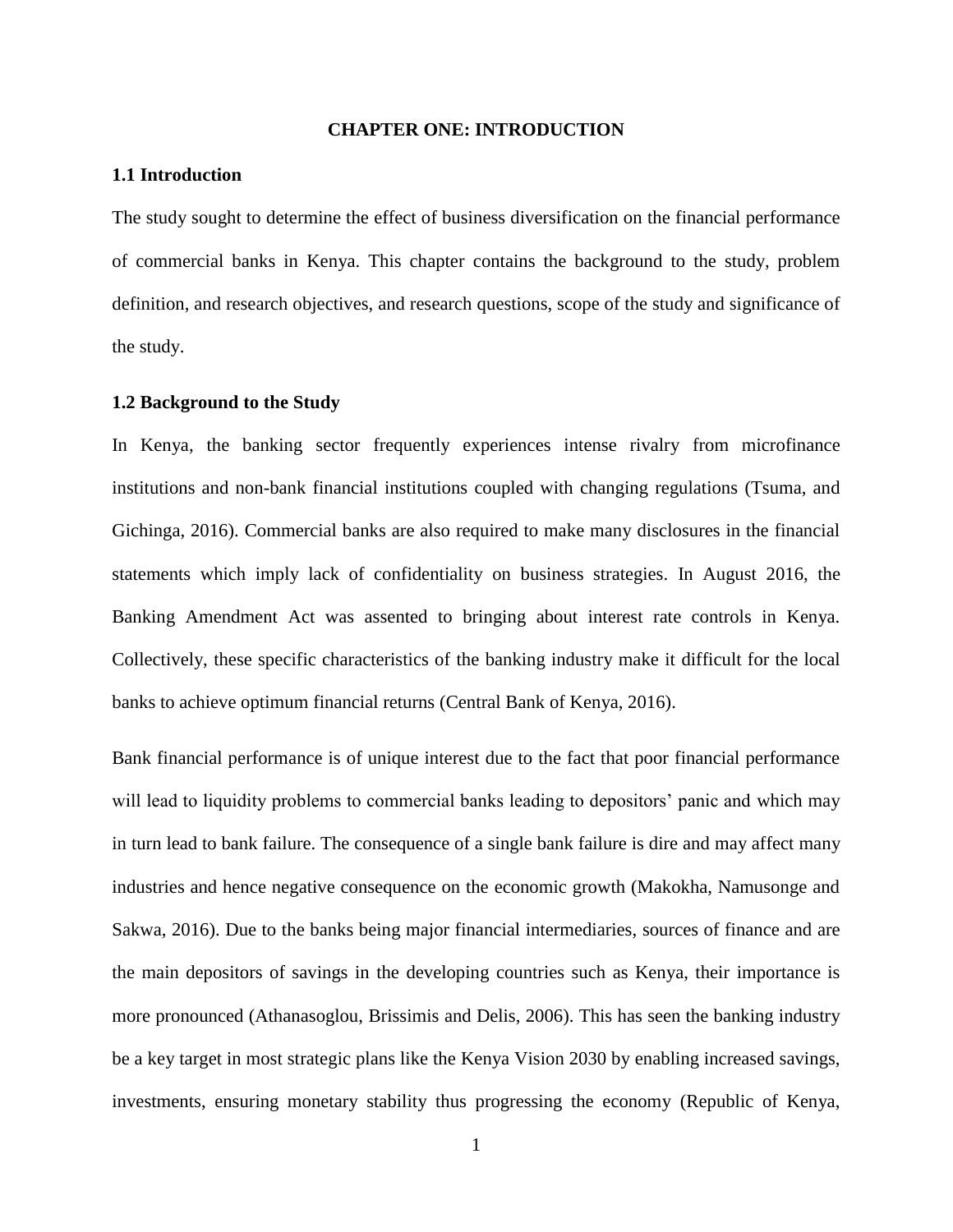2008). So as to thrive in the commercial banks are necessitated to constantly evaluate their business dynamics (Baum and Wally, 2003).

The competitiveness of the banks in Kenya has its origin in the diversification strategies they adopt and apply. The various diversification strategies in place include location diversification, investment diversification, product diversification and channel diversification. Whereby location diversification is venturing to a new market segment, investment diversification entails increasing the assets owned by the business, product diversification entails introducing new and unique products in the market and channel diversification is introducing new service delivery methods (Adamu *et al*, 2011).

Diversification may be in the form of related diversification which involves developing the corporate entity while putting the organization's capability under consideration. This can either be through vertical or horizontal integration (concentric strategy). Diversification can also be achieved through unrelated diversification which involves development of products and services beyond the current capabilities and value network - conglomerate strategy (Johnson and Whittington, 2008).

Most commercial banks adopt a diversification strategy for three main reasons. First, the strategy may be aimed to attain efficiency by maximizing the company's resources using new products to new customers and geographical locations. In addition, a commercial bank may adopt this strategy to be able to stretch its corporate parenting capabilities into new markets and products or services. Lastly a commercial bank may employ this strategy to increase its market power by having diverse range of products and services (Luo, 2009).

2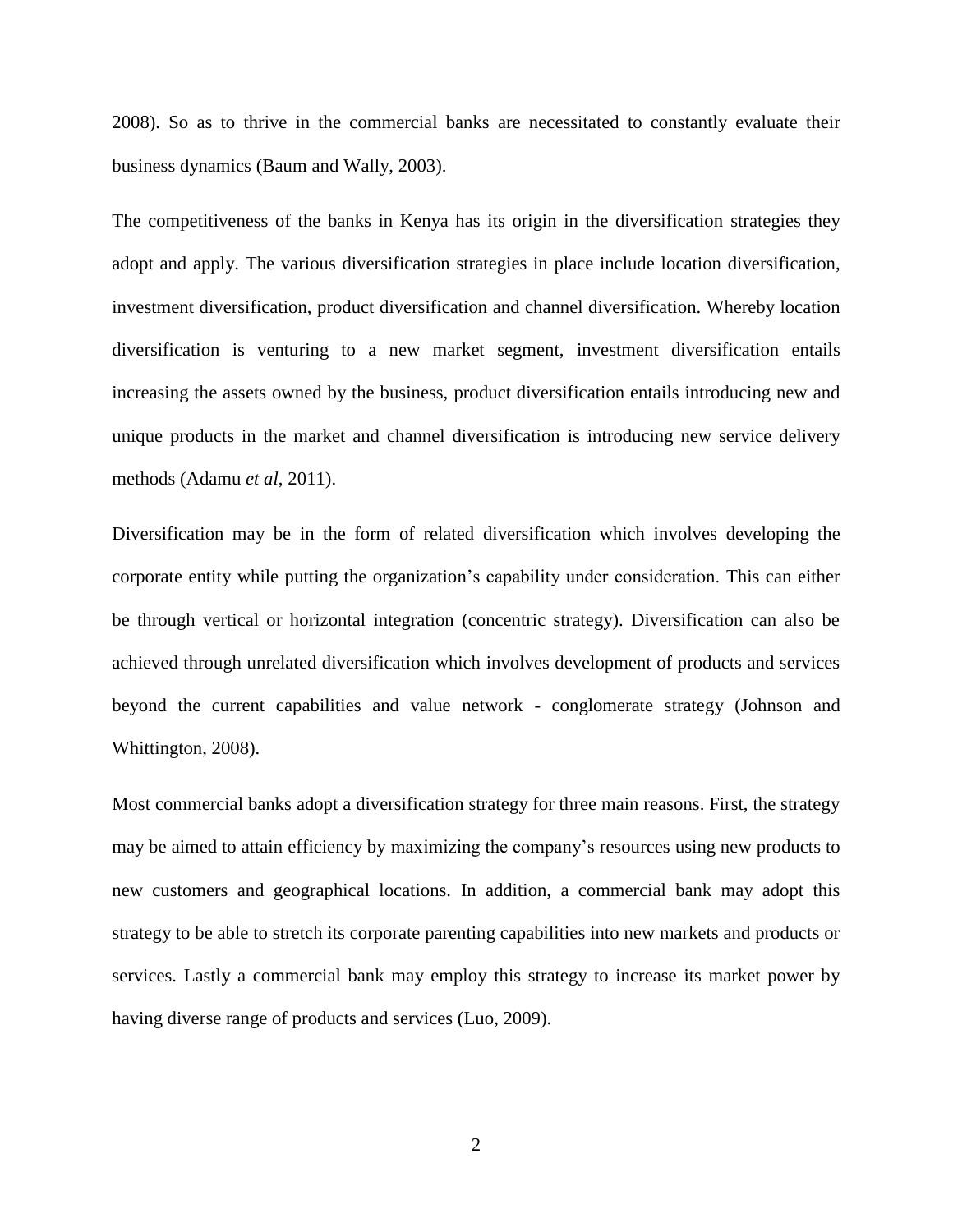Financial Performance is essential in allowing managers to evaluate the specific action to be taken towards their rivals, internal actions as well as the firm's evolution over time. Financial performance is measured by profits, return on assets (ROA), returns obtained from investments and equity and using the CAMEL models (Tsuma, and Gichinga, 2016). The financial performance of commercial banks is two-fold and hence attracts much interest. Abnormally high financial performance hinder financial intermediation due to the banks exercising strong market power and collude in charging high interest on loans and paying minimal returns on deposits. Low profitability on the other hand discourage the depositors and shareholders from banking with the poorly performing banks due to fear that it may not be able to meet depositors liquidity demand and generate adequate returns. This results in banks not being able to have adequate financing to undertake operations, liquidity problems, bank panic and collapse (Olweny, and Shipho, 2011).

In the last decade, the banking sector in Kenya has improved drastically in terms of the overall profitability accrued. However not all banks are profitable with some banks having good financial performance and others performing poorly. Small and medium sized banks which constitute to large part of financial sector have been posting considerably low returns compared to large banks (Olweny, and Shipho, 2011).

The empirical relationship between business diversification and financial performance largely remains inconclusive. Adamu *et al* (2011) argue that the results differ due to the disciplinary perspective taken by the person carrying out the study and the relationship being complex one where the research variables exist under varying organization structures. They also may be influenced by the external factors that may cause differences in the outcomes obtained.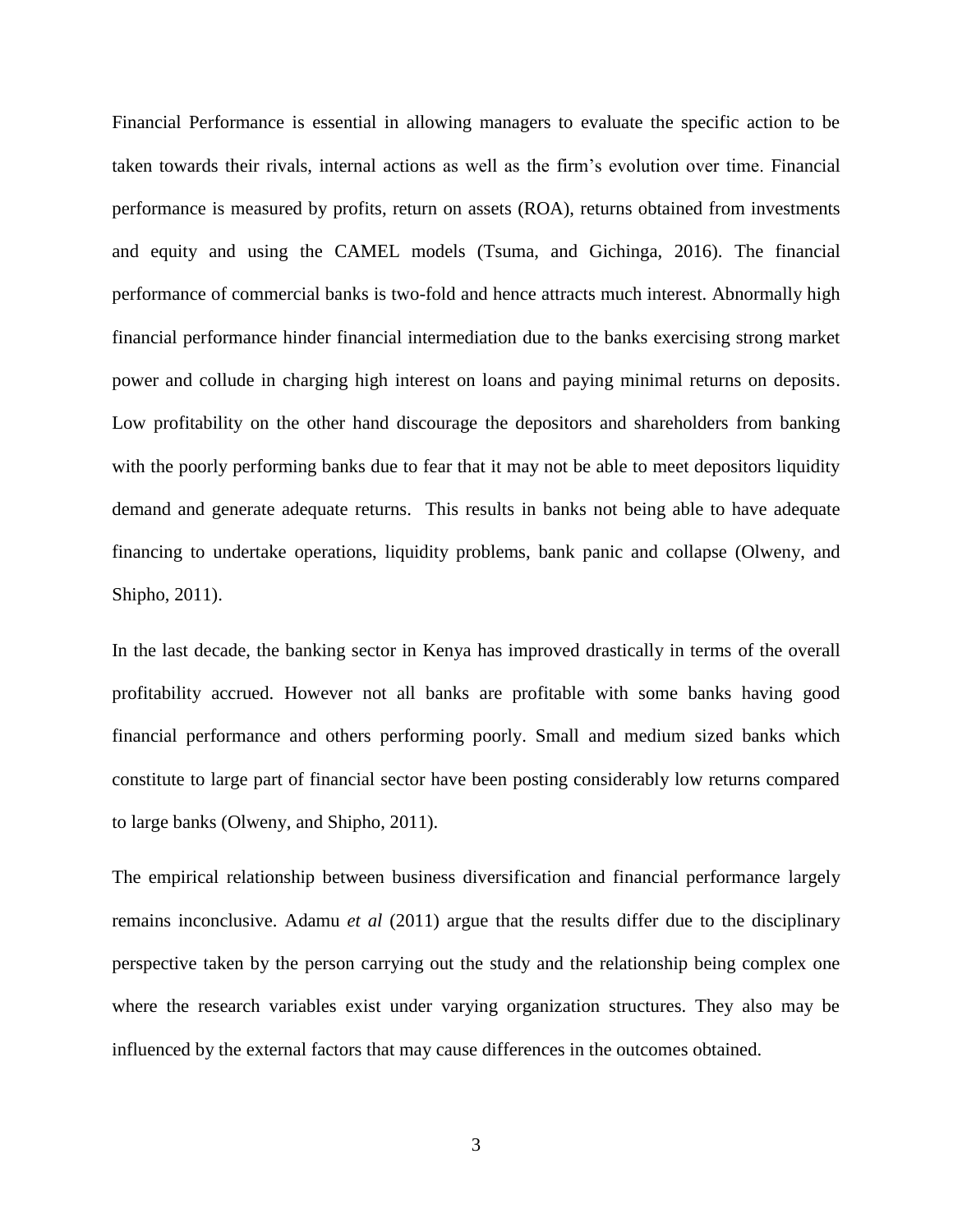However, theoretical underpinnings support the diversifications impacting positively on the corporate financial performance. Synergy theories for example indicate that firms that are diversified by acquiring other firms or combining with other firms (corporate diversifications) perform much better than firms which are not diversified due to synergy (Markides, 2016). Thus, relationship between diversification and financial performance would u-shaped where synergy leads to positive financial performance but for up to certain level after which diversification leads to high operational costs and inefficiencies (Adamu, *et al*, 2011). Supporting the argument by synergy theories, Palich *et al.* (2000) established that diversification influences the market performance but only to a limited extent.

Studies have also established that diversification and business performance have no relationship between them. Adamu *et al* (2011) conducted a study on the product diversification on financial performance of selected Nigerian construction firms. They found that undiversified construction firms performed much better using various performance measures like Return on Total Assets and Profit Margin. This was attributed to mainly inadequate efficiency in the asset utilization by the organizations having well diversified in generating profits (Adamu *et al*, 2011).

In the banking industry, Baele, Jonghe, Vennet (2006) found that revenue diversification could lead to reduced risks; exceeding high diversification could lead to negative consequences on financial performance. Positive relationship has also been found between components of business diversification and financial performance. Makokha, Namusonge, and Sakwa (2016) explored the impact that portfolio diversification has on commercial banks' financial performance in Kenya. The findings were that portfolio diversification was positively related to improvements in the performance while the diversification in investments enabled banks to increase profits and performance in the past years.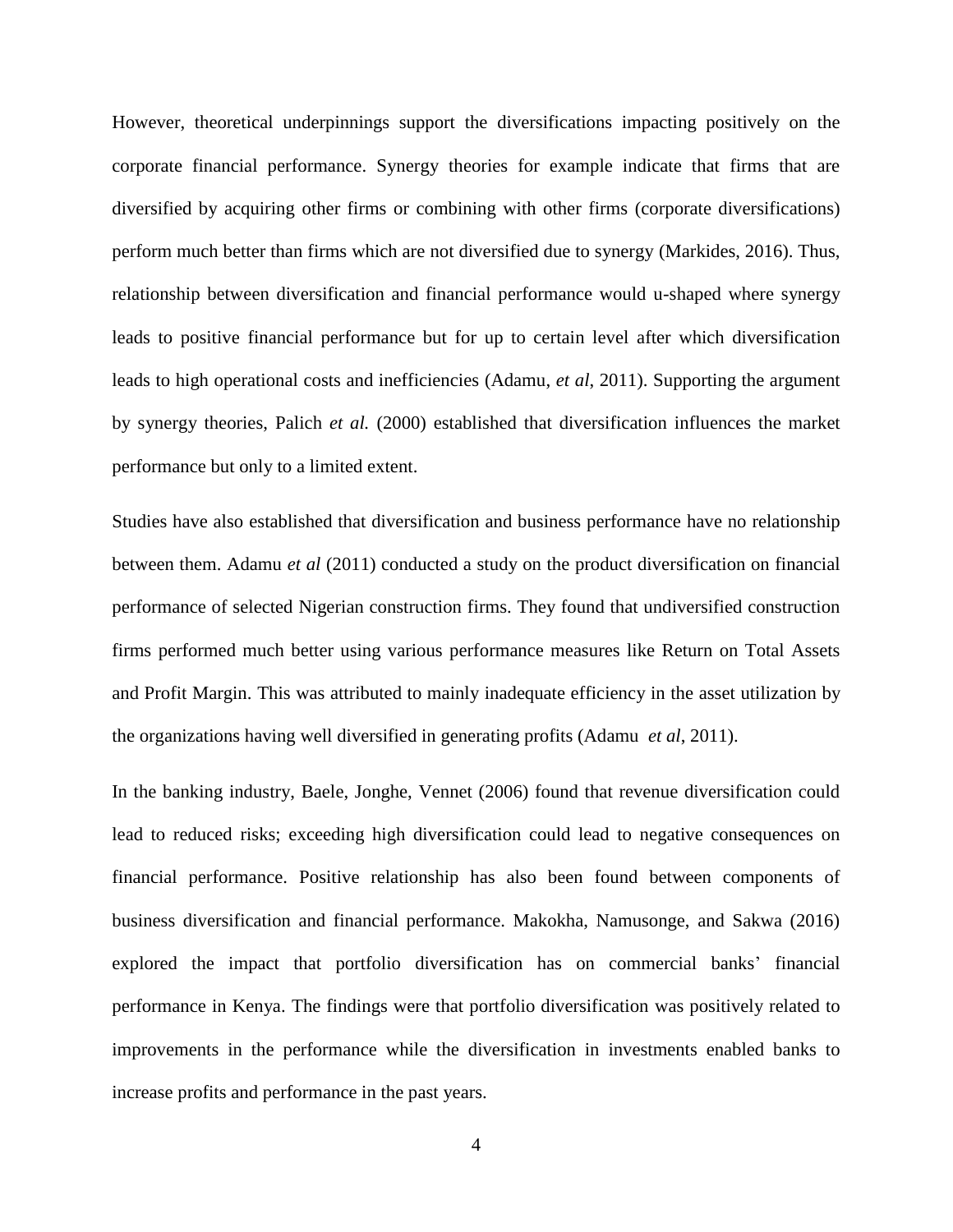The banking sector performance and the economy of a country are closely related (Katrodia, 2012. Notably, the soundness of the commercial banks is largely dependent on their financial performance which is normally used to indicate the strengths and the weaknesses of such a commercial bank (Makkar and Singh, 2013). The financial performance of any business organization is normally evaluated by determining their profitability. This is due to the banks need to generate the necessary income in order to be able to cover their costs of operations which are incurred as they go about their work.

The banking sector in Kenya is governed by various Acts such as The Companies Act, the Banking Act, the Central Bank of Kenya Act and other guidelines provided by the Central Bank of Kenya (CBK) over the years. Liberalization in the banking industry was done in 1995 and this led to the controls in exchange being removed. The CBK ensures that there is proper functioning of the financial system in the country by maintaining normal monetary levels. To attain this, the CBK formulates and implements various monetary policies that are incorporated into the Kenyan government (Stoma, and Gichinga, 2016).

#### <span id="page-16-0"></span>**1.3 Statement of the Problem**

The banking sector all over the world acts as the life blood of economic development and is a major source of finance to the economy. Commercial banks provide essential financial services and advice to both individuals and corporates (Tsuma, and Gichinga, 2016). However, interest rate capping has been seen as a threat to the profitability of the banks in Kenya and hence the need for commercial banks to diversify their income sources (World Bank, 2017). Additionally, banks face several (often conflicting) regulations that include capital and leverage level requirements, riskiness of assets, branching and asset investment restrictions among others raising the need to make their portfolio current and unique (Ongore, and Kusa, 2013) such as the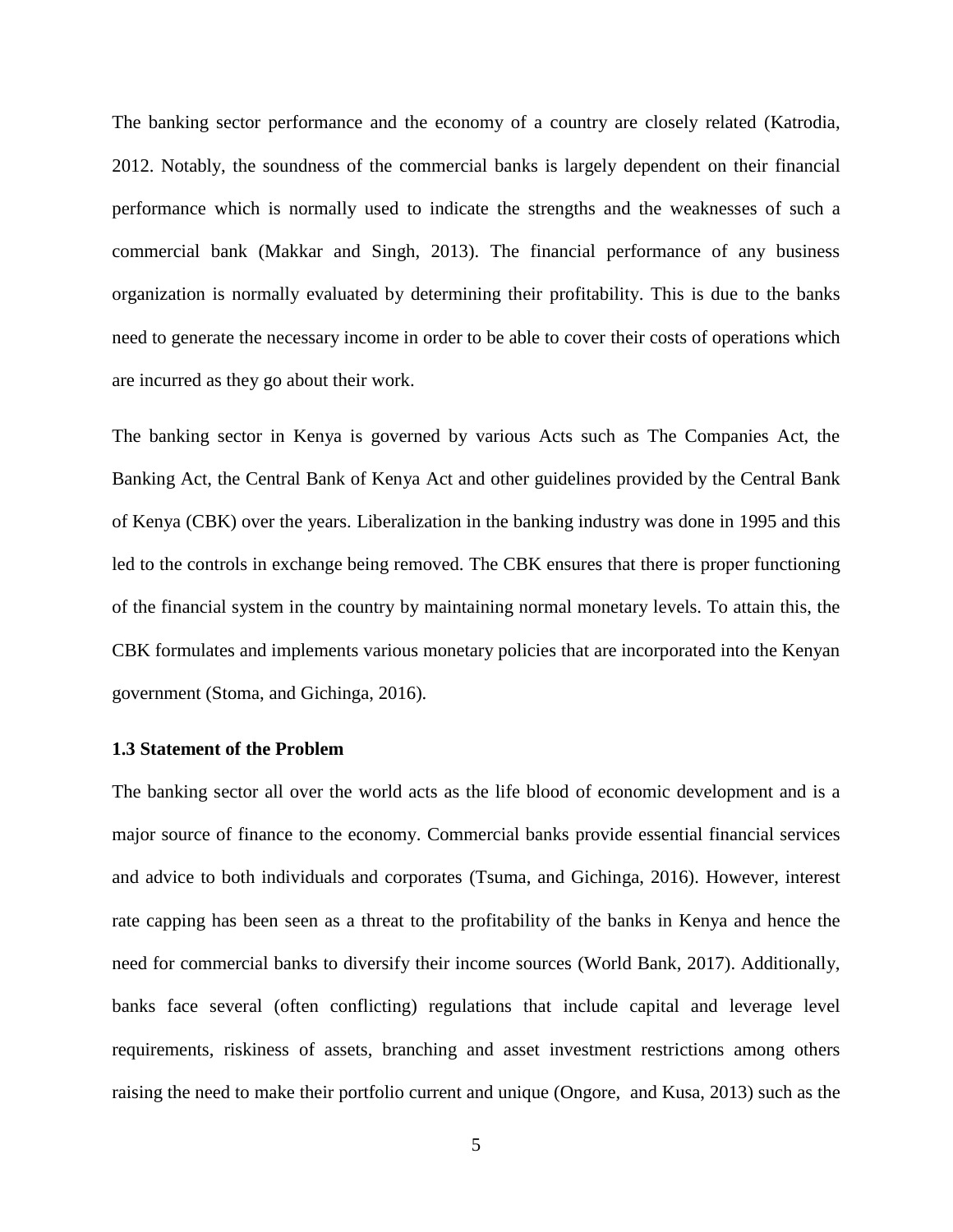imposition of capital requirements. Commercial banks also are required to maintain certain level of cash flow position to ensure they meet the cash demand of the depositors (Turkmen, and Yigit, 2012).

To increase profitability and to overcome increasing competition in the banking industry, commercial banks have been forced to diversify their businesses. Business diversification has received much attention from scholars due to the debate on how exactly the business diversification impact on how the banks perform. The studies conducted in the sector have been inconclusive with contradicting results being obtained. The banks were established to have well diversified portfolios as evidenced by the studies conducted by Kamp *et al.* (2004) and Turkmen and Yigit (2012). On the relationship that exists, Acharya *et al.* (2002) established that diversification in the industry and sector caused diminished returns with more risky loans. Similarly Hayden *et al*. (2007) established that diversification led to reduced returns in the German banks.

While Makokha, Namusonge, and Sakwa (2016) investigated how the commercial banks in Kenya are impacted by the portfolio diversification established that they helped to improve how the banks performed. This contradicts Kipleting (2016) who studied the effect of investment diversification on the financial performance of commercial banks in Kenya and found no significant effect of diversification on their financial performance. In a similar manner, Kiweu (2012) on his study on the effect of income diversification initiatives by Kenyan commercial banks established only minimal positive relationship with their financial performance.

This shows that business diversification is not entirely a new concept as evidenced by the numerous studies have been conducted. However, the available literature is not sufficient enough to provide a framework for determining the influence this business diversification has on the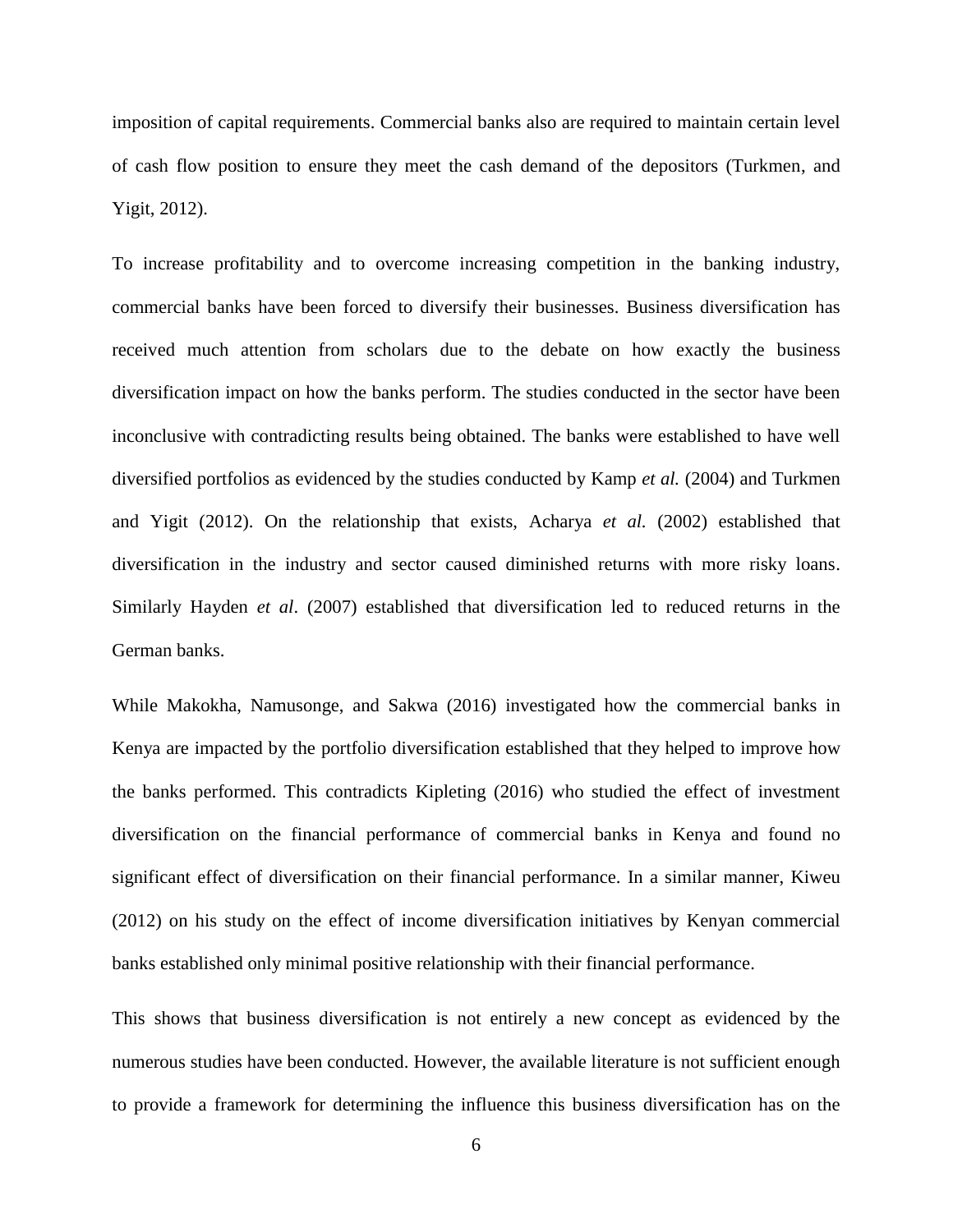financial performance. This is despite the importance of banking industry in the Kenyan economy and the regular changing regulation in the banking industry such as interest rate capping. Thus, understanding the effects of business diversification will help great in improving their performance. As such, this study sought to address this research gap by investigating the effect of business diversification on the financial performance of commercial banks in Kenya.

#### <span id="page-18-0"></span>**1.4 Research Objectives**

#### <span id="page-18-1"></span>**1.4.1 General Objectives**

The general objective of the study was to determine the effect of business diversification on financial performance of commercial banks in Kenya.

#### <span id="page-18-2"></span>**1.4.2 Specific Objectives**

- i. To determine the effect of channel diversification on financial performance of commercial banks in Kenya.
- ii. To determine the effect of product diversification on financial performance of commercial banks in Kenya.
- iii. To determine the effect of location diversification on financial performance of commercial banks in Kenya.
- iv. To determine the effect of investment diversification on financial performance of commercial banks in Kenya.
- v. To assess the perception of stakeholders in the banking sector regarding the relationship between business diversification on the financial performance of commercial banks in Kenya.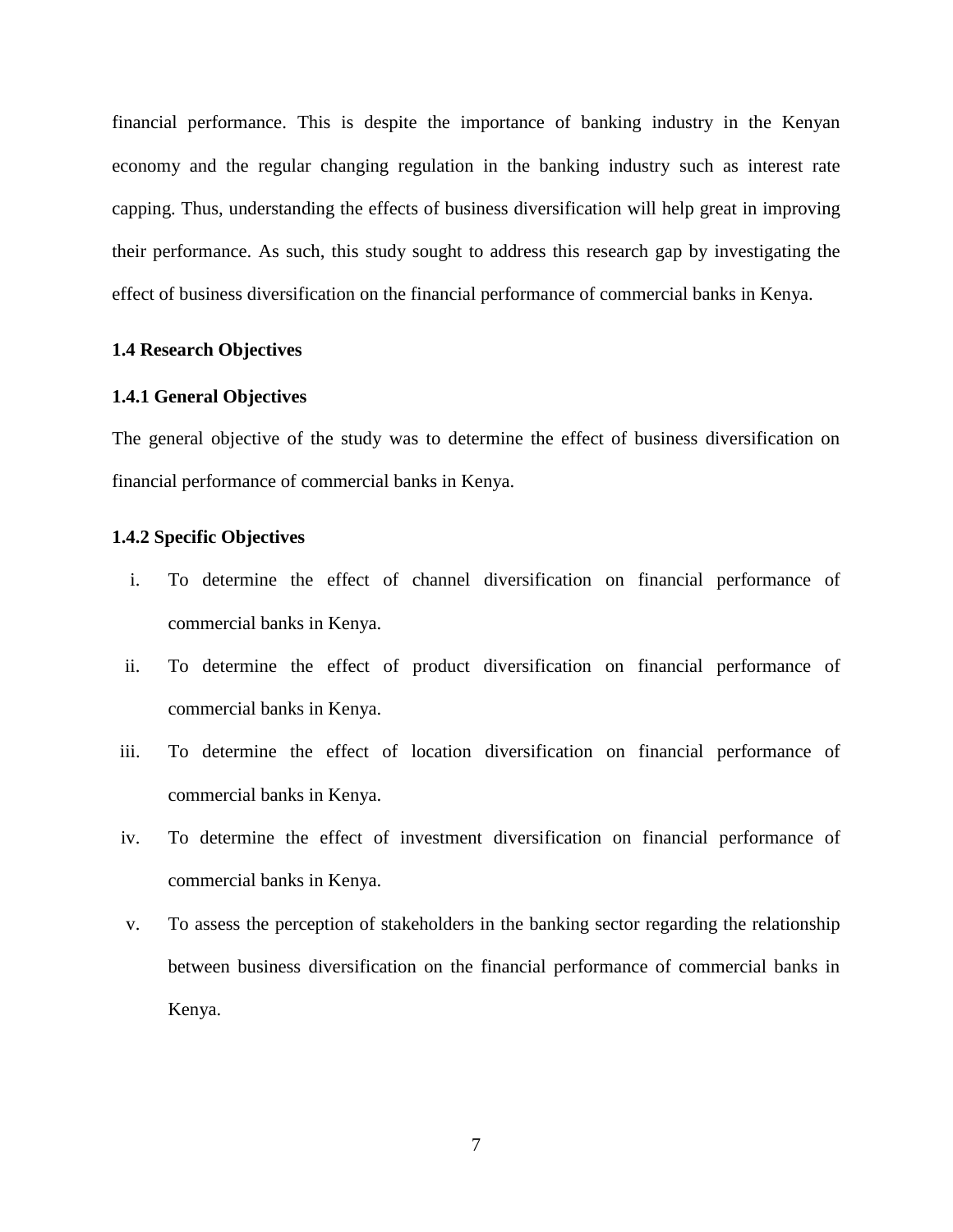#### <span id="page-19-0"></span>**1.5 Research Questions**

- i. How does channel diversification affect the financial performance of commercial banks in Kenya?
- ii. What is the effect of product diversification on the financial performance of commercial banks in Kenya?
- iii. How does location diversification affect the financial performance of commercial banks in Kenya?
- iv. What is the effect of investment diversification on the financial performance of commercial banks in Kenya?
- v. How do stakeholders in the banking sector perceive the relationship between business diversification and the financial performance of commercial banks in Kenya?

#### <span id="page-19-1"></span>**1.6 Scope of the Study**

The study sought to analyse the effect of business diversification on financial performance of commercial banks in Kenya. The target population was the 40 operational commercial banks with the respondents being the respective banks' managers or directors dealing with general management, marketing, strategy, investment and finance. While there would be many forms of business diversification, the study scope was channel diversification, product diversification, location diversification and investment diversification. Further, the study scope on control variable was commercial bank size. Financial performance was measured using CAMELS model. Data used by the study was collected for three-year period (2014-2016 on annual basis).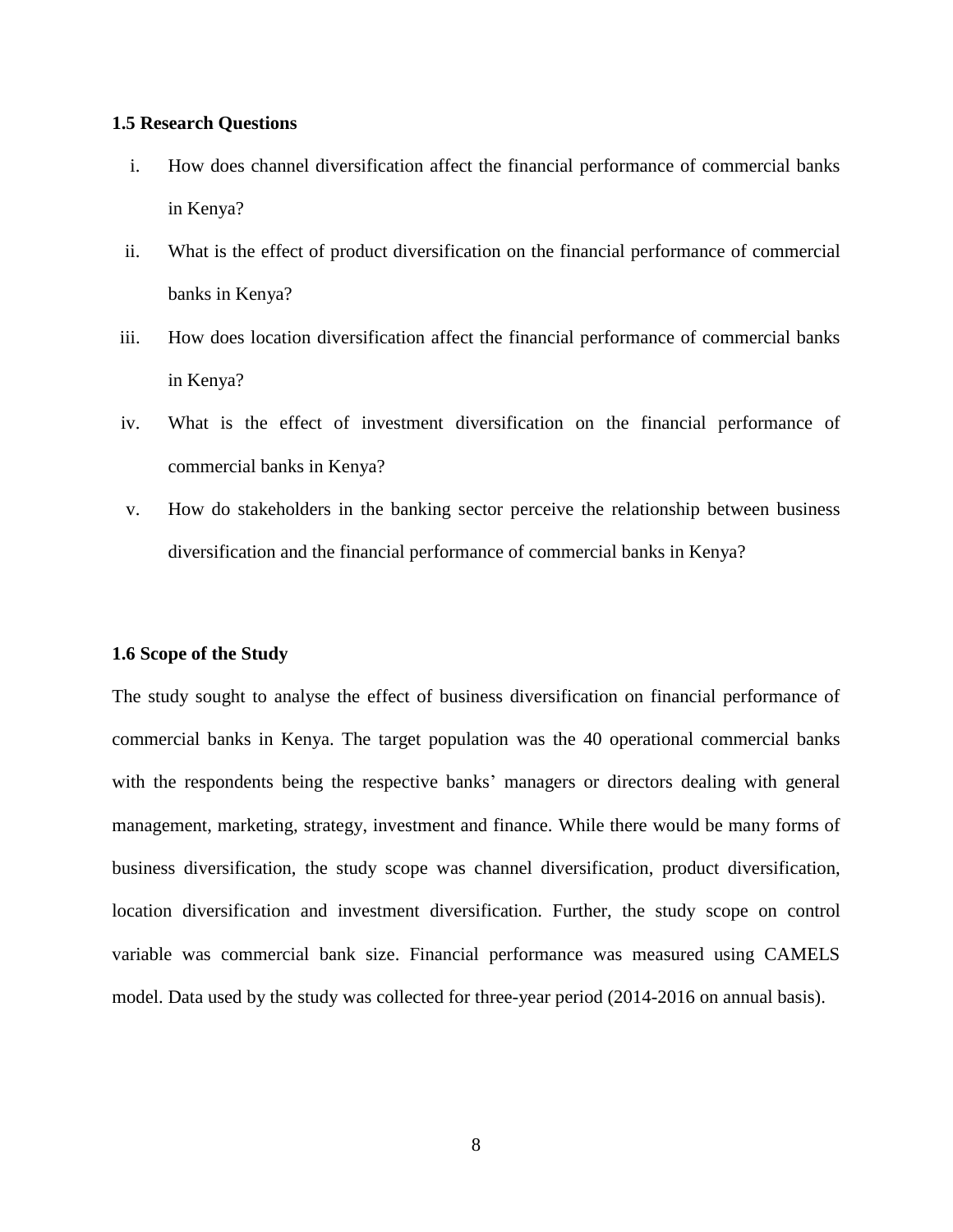#### <span id="page-20-0"></span>**1.7 Significance of the Study**

The study will also be of significance to the scholars where the study will add to the existing body of knowledge. The relationship between business and diversification in the banking sector have had often conflicting findings making it hard for making conclusions on the relationship that exist. The study will also identify research gaps and make recommendations on areas of further research and hence form basis for future research.

The findings of this study will significant to commercial banks' management where they will be able to understand the importance of diversification as risk mitigation strategy. Commercial banks have been struggling to deal with reducing income from interest due to interest rate control and increasing competition. From the study, the managers will understand how the four forms of diversification affect financial performance of commercial banks.

The study will also be significant to the investors who will be able to earn higher dividends from their investments in commercial banks. This will be as a result of increased profitability of the banks as a result of adoption of the recommendations of the study in respect to business diversifications.

The government will also benefit from the study since the study will make recommendations relating to commercial banks business diversification. The findings will form basis of policy formulation by the bank through Central Bank of Kenya.

9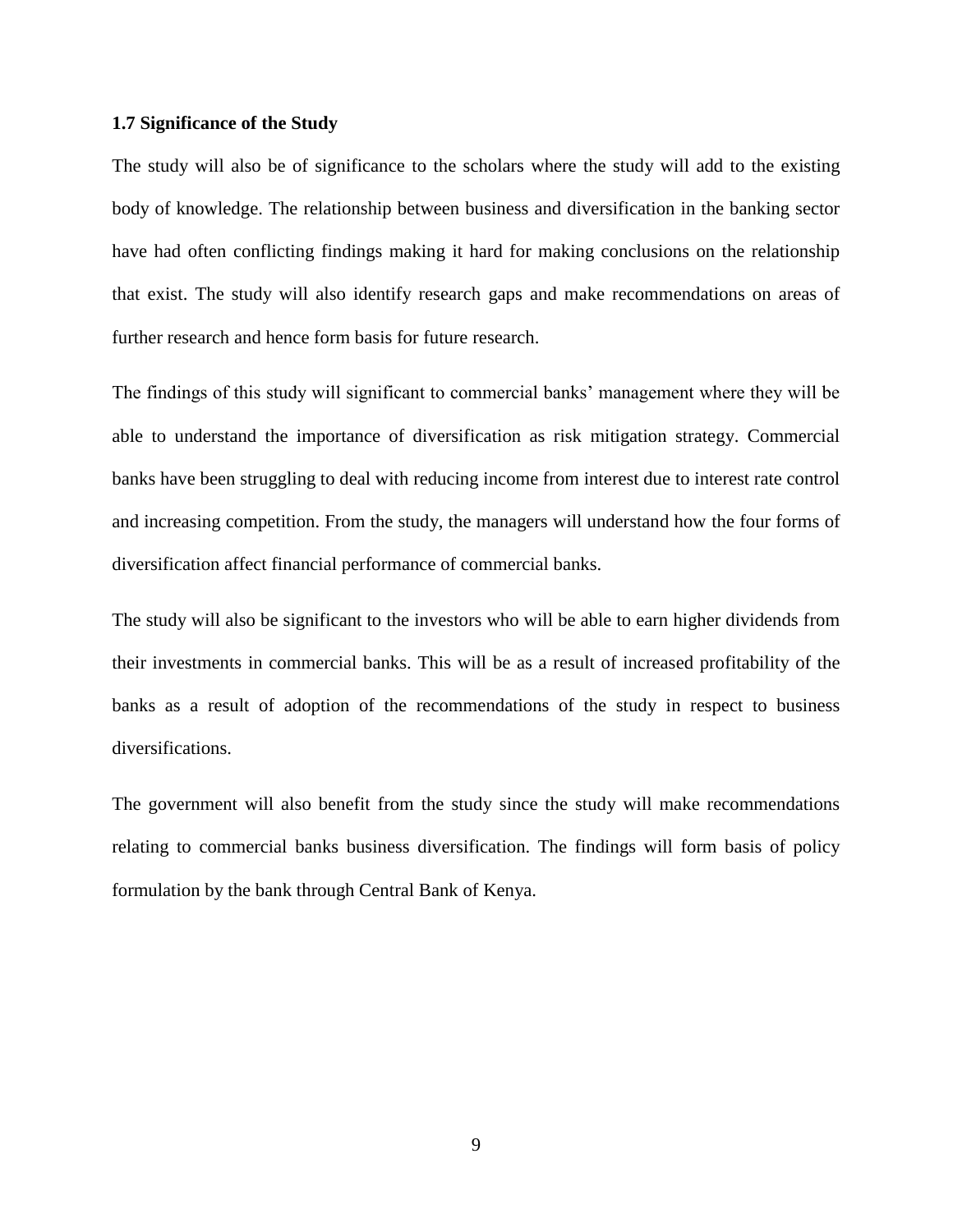#### **CHAPTER TWO: LITERATURE REVIEW**

#### <span id="page-21-1"></span><span id="page-21-0"></span>**2.1 Introduction**

The chapter reviews the theoretical foundations on business diversification and financial performance. Specifically, the chapter contains theoretical review, empirical review, conceptual framework and summary of literature review.

#### <span id="page-21-2"></span>**2.2 Theoretical Review**

The study was guided by the following theories; Portfolio Theory, Agency Theory and Stakeholders' Theory. These theories provided the theoretical underpinnings of this study.

#### <span id="page-21-3"></span>**2.2.1 Portfolio Theory**

The Modern Portfolio theory was developed by Markowitz (1952). The theory holds that both maximum expected returns and the variations in the minimum values should exist so as to attain an efficient portfolio. The portfolio which is efficient encompasses assets which are either risky but of high value or those that are less risky but having lower value. Therefore profits may be attained by avoiding those assets that are likely to result in diminished returns or those that do not perform as well as expected. This thus leads to a scenario whereby there are options in the assets and resources to be used in accomplishing a particular task or else known as diversification (Brealey and Myers, 2003).

Commercial Banks have over the years noticed that there is a need to diversify their portfolio of offerings to remain relevant, increase their earnings and maintain their sustainability in this cutthroat competitive financial services industry. With the liberalization of the market coupled with deregulation and globalization, banks have found it increasingly difficult and costly to maintain their profitability. Jongeneel (2011) noted factors such as and evolved e-commerce channel and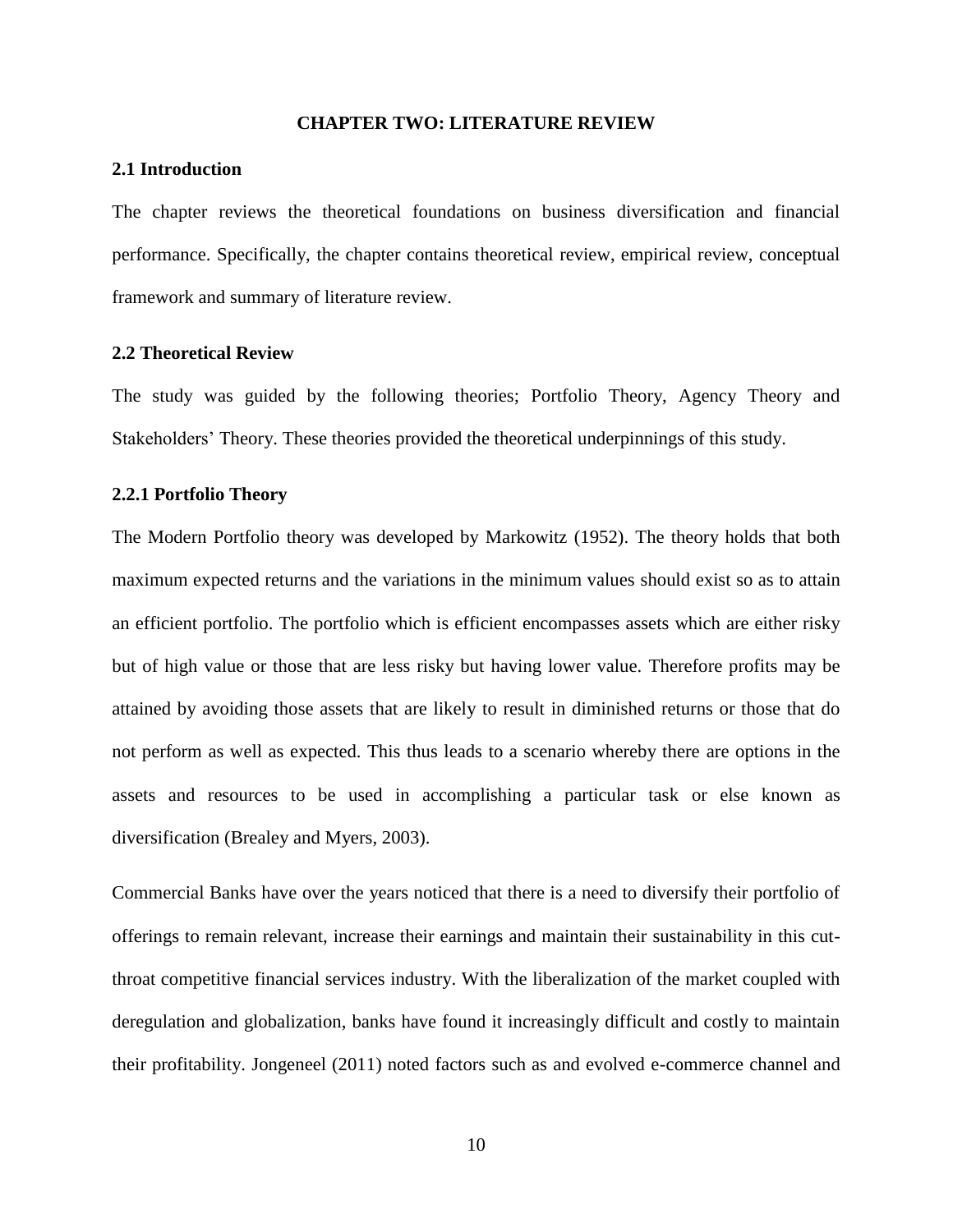changes in consumer attitudes leading to the steady decline in interest margins on loans of Commercial Banks from the 1980s.

The theory's proposition to this study is that the banks may reduce the risk facing the investments by distributing the investment amounts among all those securities which give a maximum expected return. This theory indicates that where the investment diversification is well implemented as a performance improvement strategy, it may enable banks attain competitive advantage. It may also be utilised in coming up with other strategies, based on the benefits accrued.

#### <span id="page-22-0"></span>**2.2.2 Agency Theory**

The Agency Theory came about through the works of Jensen and Meckling in (1976). The theory holds that in every business situation, managers may have conflicting interests from those of the shareholders (Jensen and Meckling, 1976). This arises from the fact that the managers make most managerial decisions in such a way that they benefit the most at the expense of the business. Agency problems are thus likely to occur and should be anticipated by putting in place mechanisms to monitor and regulate these managerial actions (Jensen and Meckling, 1976).

According to the theory, important managerial decisions should not be undertaken solely by the manager in charge, but by through a designated board. This will ensure that the strategies put in place have no personal motives behind them. The theory's assumption is that aligning both the interests of managers and stakeholders may lead to improved performance. The Agency Theory has however faced criticism as this may not be easy in application as each party always yearns to gain the most for themselves first (Gleason, 2011).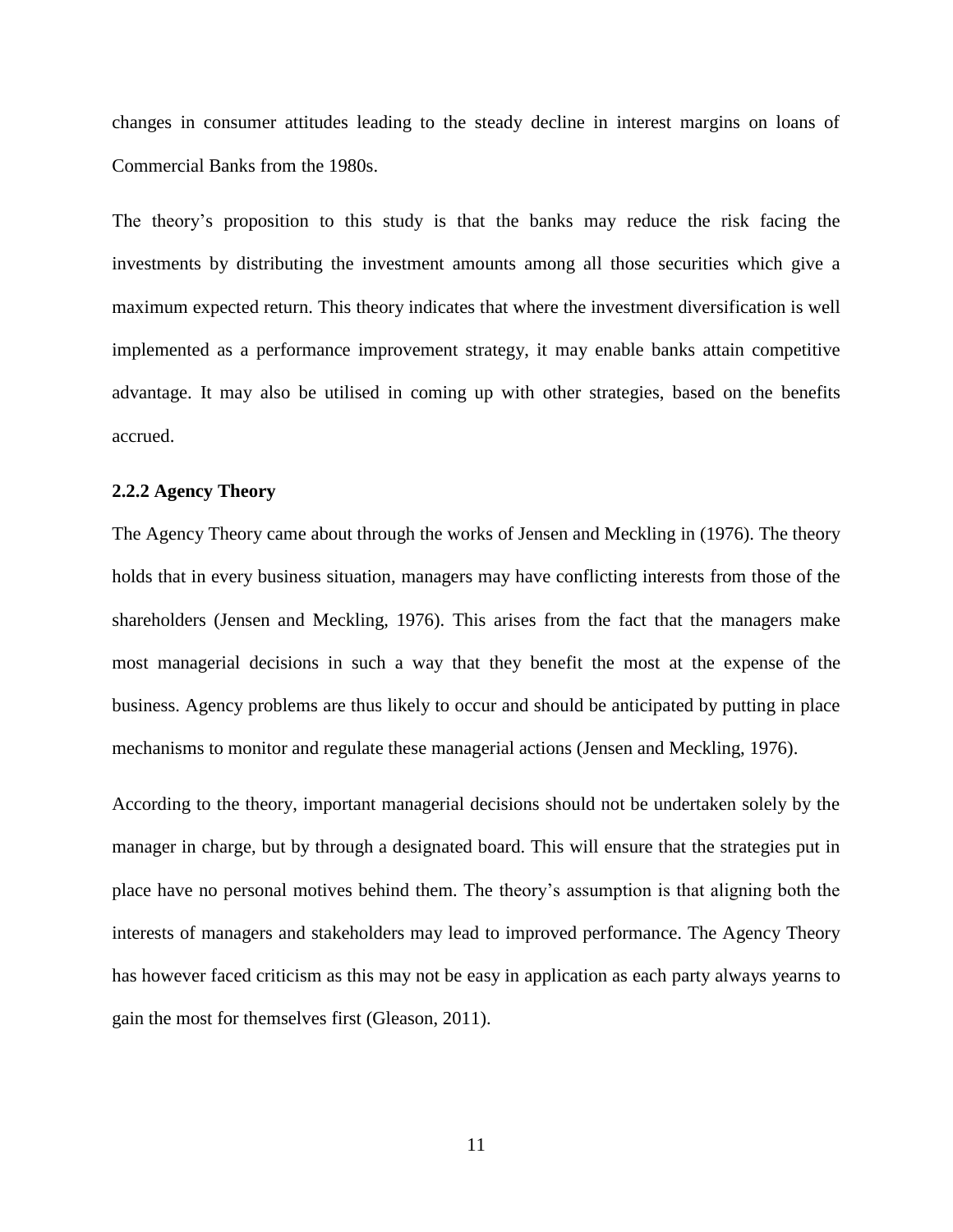Agency Theory's proposition to this study is that the formulation of the diversification strategies in the banks is the sole responsibility of the managers involved. In this regard, the strategies will obtain a positive impact on the organization if the managers' interests are well aligned with those of the stakeholders. They should aim to maximize the use of the available resources to gain competitive advantage and increased returns. This is by ensuring proper implementation and evaluation of the diversification strategies.

#### <span id="page-23-0"></span>**2.2.3 The Stakeholder Theory**

Stakeholder theory was proposed by Freeman (1984) to explain the association between broad categories of persons with interests in an organization. The general hypothesis of the stakeholder's theory is that in decision making, the management of the organizations ought to consider the interest of shareholders, customers, suppliers, agents, government and more broadly, the society. Thus, the decisions that the management of an organization takes to a big extent are affected by the diverse interests of the stakeholders who could be the shareholders, employees of the organizations, customers, government and their agents among other parties.

This theory exists in the context of the ideology that both the internal and external groups highly determine how organizations operate (Freeman, 2010). This is based on the assumption that firms are rooted in a network of relationships with stakeholders and that these firms allocate varying amounts of resources and attention to these stakeholders (Reuter, Goebel and Foerstl, 2012). Hence ensuring proper coordination among the stakeholders will in turn translated to improved outcomes in the organization.

The stakeholders, in the case of Kenyan commercial banks, would be the owners, the regulator, employees or customers. The decisions that commercial banks take have to be in line with the expectation and the interest of these stakeholders. The banks' shareholders, for example seek to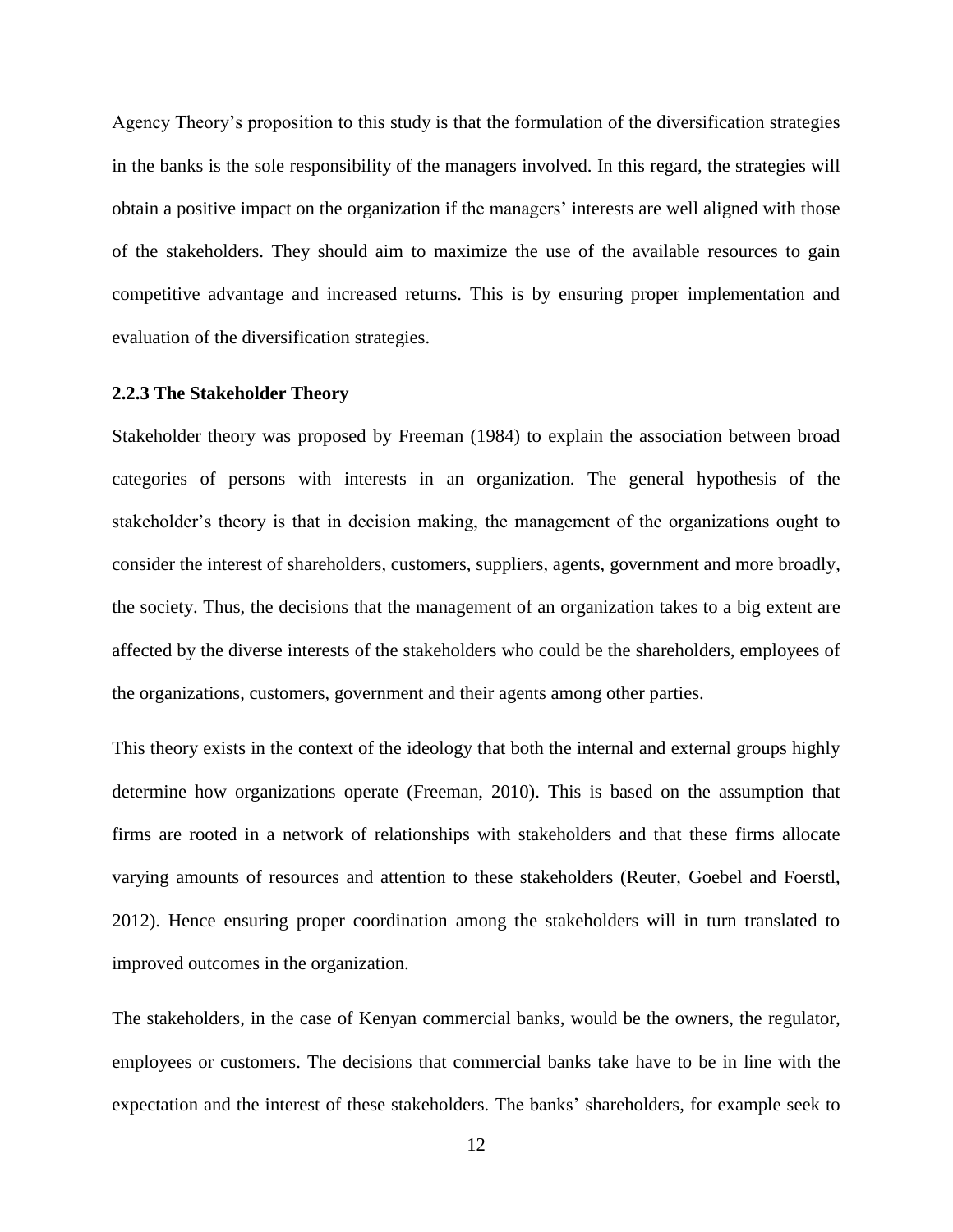obtain optimum returns on their investments whilst customers require efficient services from the banks. The diversification forms to be adopted will as such be affected by the stakeholders' interests and the interests of other parties in the micro and macro environment that commercial banks operate in.

#### <span id="page-24-0"></span>**2.3 Empirical Literature**

Empirical review has been done in respect to study objectives and covers business diversification, size of the bank and corporate governance and financial performance. Empirical review has also examined literature on financial performance.

#### <span id="page-24-1"></span>**2.3.1 Business Diversification and Financial Performance**

Turkmen and Yigit (2012) explored diversification in banking and its effect on banks' performance using evidence from Turkey. The study analysed 40 commercial banks' data. Financial performance was measured using Return on Assets commonly abbreviated as ROA and Return on Equity commonly abbreviated as ROE with location diversification being assessed using the *Herfindahl Index* (HI). Geographical diversification was measured using Herfindahl Index which involved squaring market share and summing market share of each bank in each market. The study found that diversifying credit portfolios influenced the risk level of banks with losses in one sector or one location being compensated from the gains obtained from the other sectors or locations.

Mutua (2015) studied the effect of mitigating credit risk on the financial performance of commercial banks in Kenya. The study was descriptive in nature and used both primary and secondary data. The study found out that the banks that had policies and strategies of mitigating credit risk had a direct impact on their performance with the Credit Section being recognized as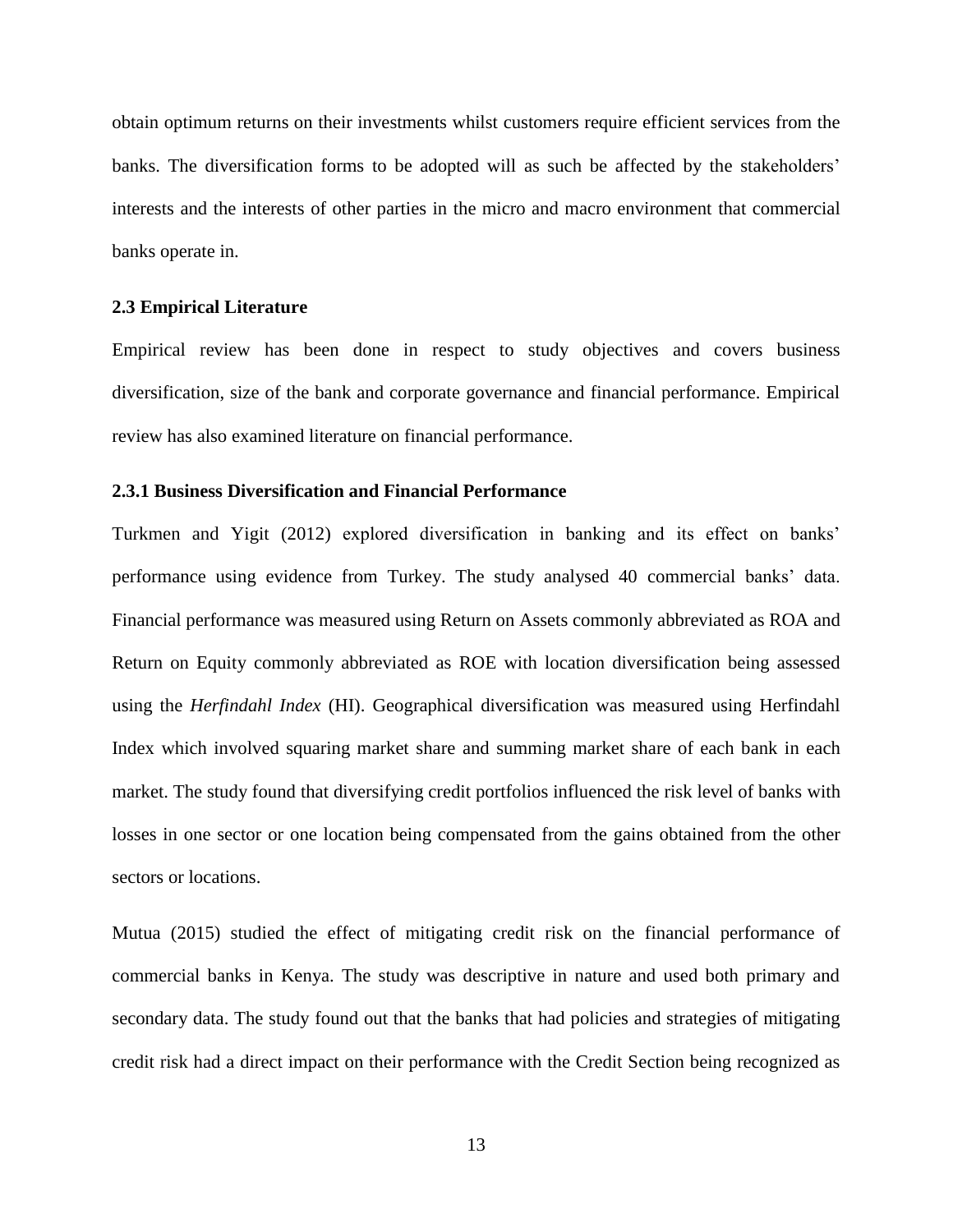the most important sector in the banking section. Therefore, better risk management is expected to result in better commercial banks' financial performance.

Makokha *et al* (2016a) conducted a descriptive study on the effect of portfolio diversification on commercial banks financial performance in Kenya. Portfolio diversification was measured using a *Likert Scale* with the questions covering only product diversification including loans and savings. The study established that most of the banks that had diversified their investments had enabled them to increase their profits and overall performance over prior years. The study recommended that financial institutions should invest in a combination of assets which are negatively correlated because this maximizes revenue (returns) and minimizes losses (risks).

Thiong'o (2016) studied the effect of loan portfolio growth on the financial performance of commercial banks in Kenya. The study used a correlational research design. The population of interest consisted of the then 44 commercial banks in Kenya. Data was analysed using descriptive statistics and summarized in frequency tables. Multiple linear regression was also used in the analysis. The study found that growth in loan portfolio had a positive effect on financial performance of commercial banks in Kenya, but that the effect was not significant. The effect of loan growth on financial performance of commercial banks in subsequent years was found to be adverse. The quality of the bank's assets had a positive effect on the financial performance of commercial banks in Kenya. The effect of asset quality was found to be statistically significant. It was found that liquidity management had a negative effect on the financial performance of commercial banks in that banks that hold a high level of liquid assets perform poor financially. However, the effect of liquidity management was not significant. The study found that capital adequacy had a positive effect on financial performance of commercial banks. The effect of capital adequacy was significant. The study concluded that growth in a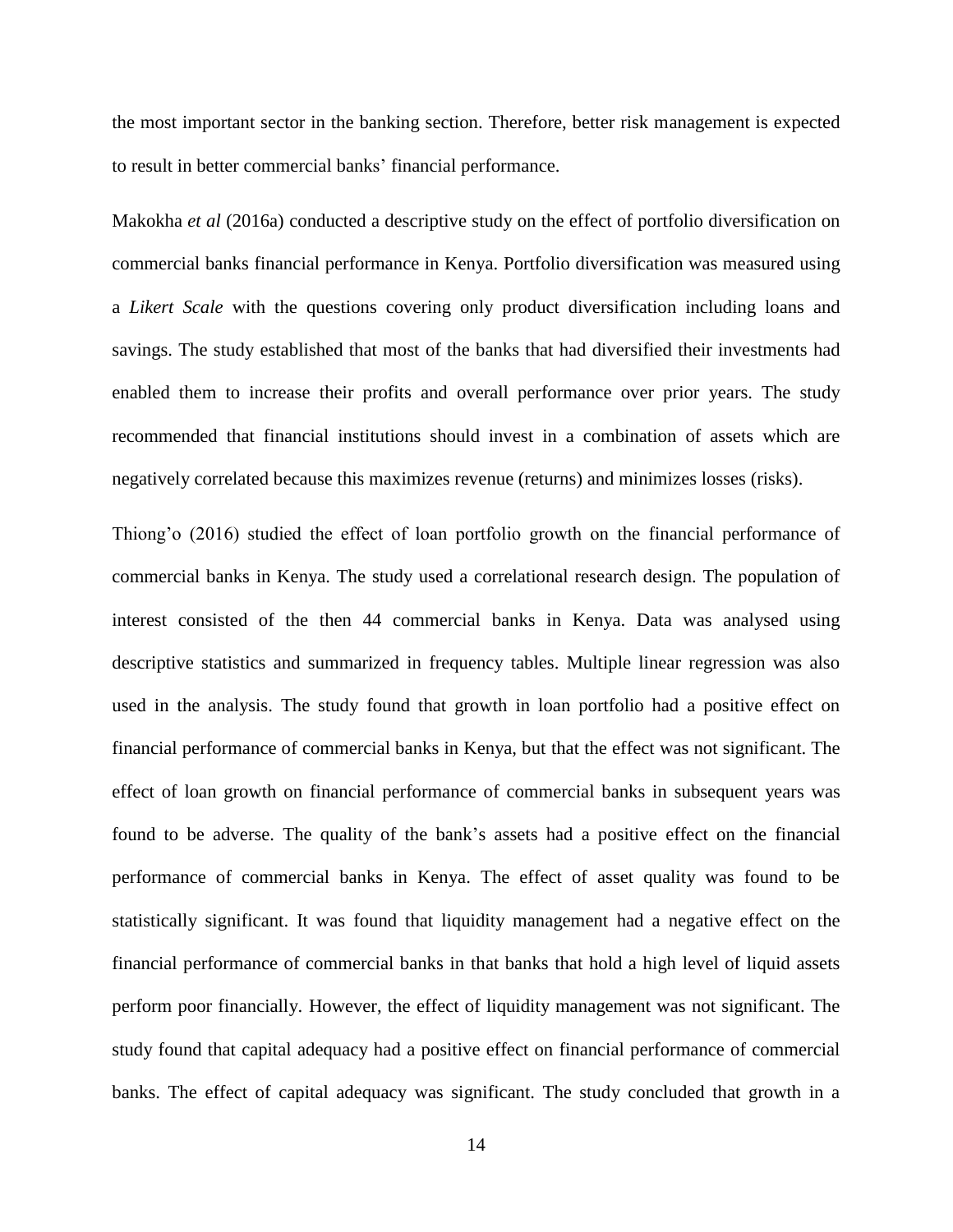bank's loan portfolio had a positive but insignificant effect on the financial performance of commercial banks in the current year but that the effect was adverse in the subsequent years. The study concluded that the quality of a banks' loan portfolio had a positive and significant effect on the financial performance of commercial banks in Kenya. Finally, the study concluded that the amount of bank capital had a positive and significant effect on the financial performance of commercial banks in Kenya. The study therefore recommended that commercial banks should strategically execute their loan portfolio growth strategies so as to minimize the problem of loan losses in subsequent years. It also recommended that to enhance financial performance banks should ensure they maintain a high quality loan portfolio.

Kipleting (2016) examined the effect of investment diversification on the financial performance of commercial banks in Kenya. The main purpose of the study was to investigate the effect of portfolio diversification on the financial performance of commercial banks in Kenya. The study used an exploratory research design. The population of interest in this study consisted of 40 commercial banks. Secondary data was collected using data collection sheets as the main data collection tool and interview schedule as the primary data. Data collection sheets were used to collect data guided by the objectives of the study. The data collected was analysed using explanatory and inferential statistics and multiple regression. The study concluded that a majority of the banks over the years had in practice employed the use of insurance investment on the financial performance of commercial banks in Kenya.

In relation to diversification of channels, Mwando (2013), in his descriptive survey study on the contribution of Agency banking on financial performance of commercial banks in Kenya established that agency banking strategy has had a positive impact on the performance of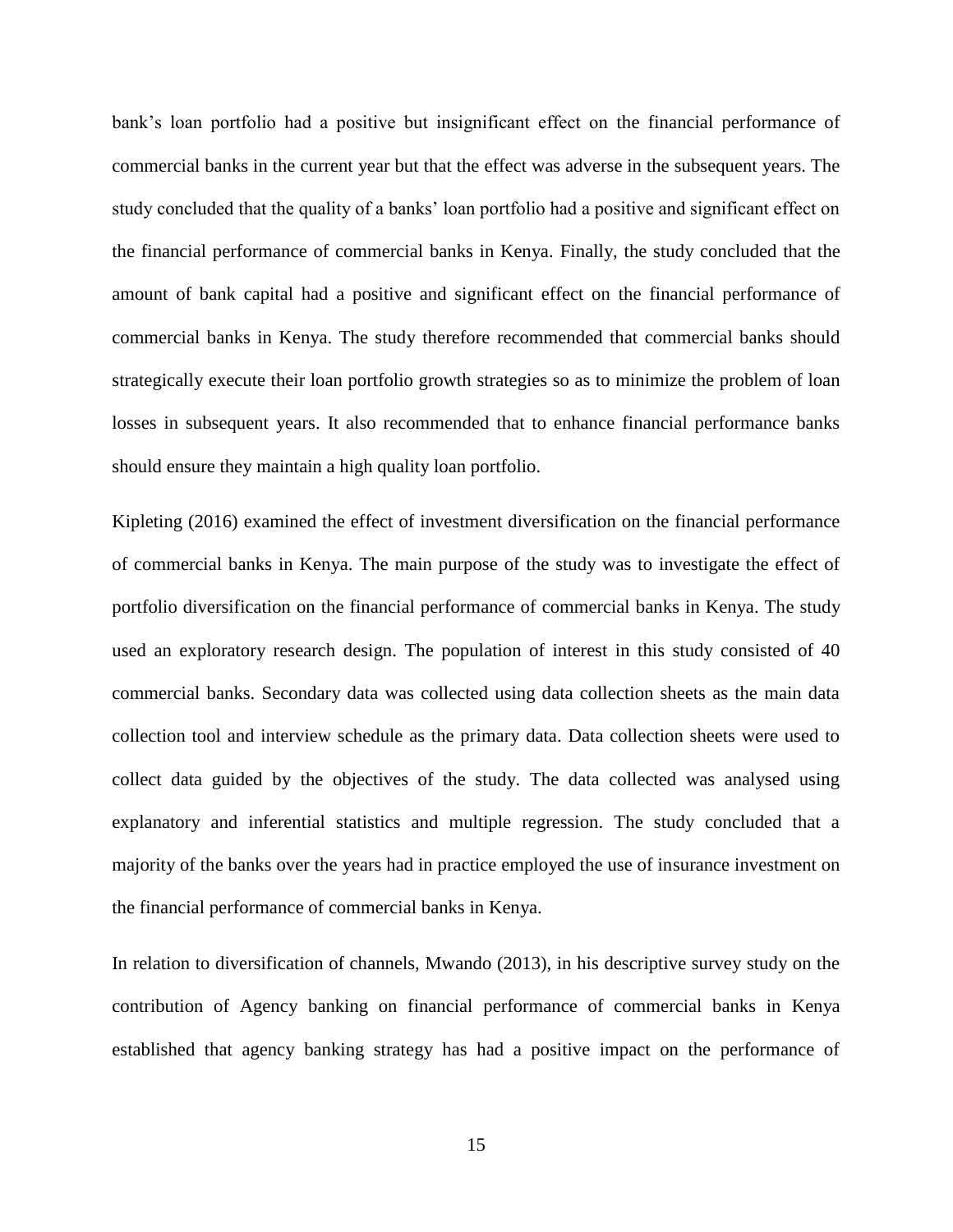commercial banks in Kenya specifically by increasing their market share with a lower than greater scale of operational costs that translated to increased profitability.

Human resource diversity is also critical and affects financial performance. Jackson, May, and Whitney (2010) found that business organizations need to embrace diversity management policies. This will enable them to highly improve their structure and commitment in the employees, thus leading to the organizations' returns improving significantly. Additionally, uncoordinated human resource diversity may lead to lagging in the operations.

#### <span id="page-27-0"></span>**2.3.2 Bank Size and Financial Performance**

Several studies have been undertaken to establish how exactly the bank size impacts on the organization's performance outcome. Amato and Burson (2007) tested size-profit relationship for firms operating in the financial services sector. The authors revealed negative influence of firm size on its profitability. On the other hand, the authors found evidence of a cubic relationship between ROA and firm size. Using financial and economic data, Ammar (2003) examined the nature of the size-profitability relationship on a sample of electrical contractors and Amato and Wilder (1985) tested size-profitability relationship in US organizations. However, the results of their analysis showed that there is no relationship between firm size and profit rate.

Pervan and Josipa (2012) examined the influence of firm size on its business success. Additionally, results showed that assets turnover and debt ratio also statistically significantly influence firms' performance. This relates to Moraa (2014) who conducted an analysis of profitability of Kenya's top six commercial banks: internal factor analysis used return on assets as a measure of profitability. The findings revealed that bank size, capital strength, ownership, operations expenses, diversification do significantly influence profitability of the top six commercial banks.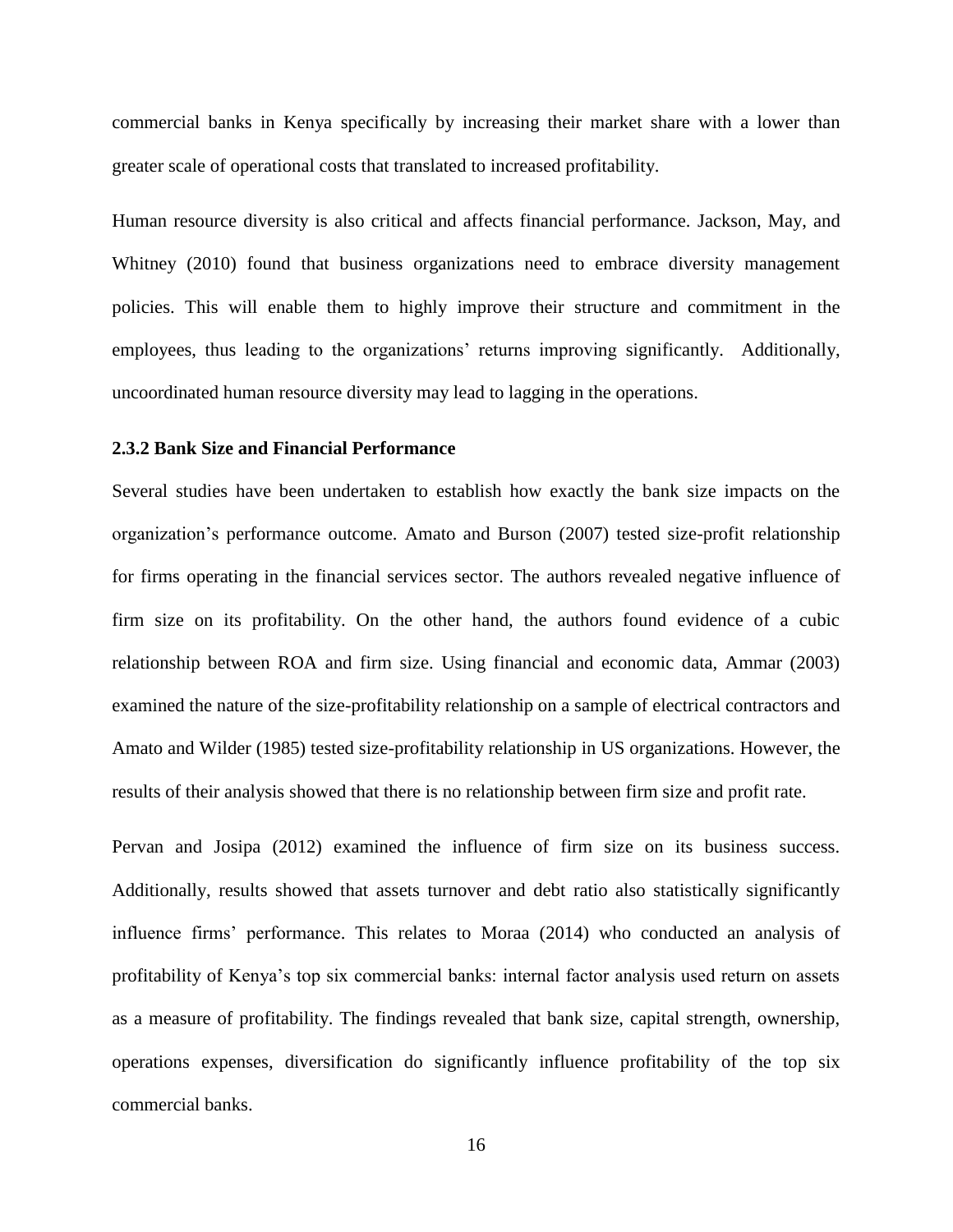#### <span id="page-28-0"></span>**2.3.3 CAMELS Measure of Financial Performance**

The CAMELS rating is a supervisory rating system originally developed in the USA to classify a bank's overall condition. CAMEL is an abbreviation of five assessment areas namely Capital Adequacy, Asset Quality, Management Efficiency, Earnings Performance and Liquidity. The Central Bank of Kenya employs the CAMEL framework as the regulatory tool for monitoring bank performance (CBK, 2016). In line with its acronym, the model applies financial ratios to assess various elements within its framework and pre-determined industry benchmarks to determine the financial soundness of Commercial Banks (Gasbarro *et al*., 2002).

The CAMELS model is mostly used since it is the most effective, efficient and accurate to be used as a performance evaluate in banking industries and to anticipate the future and relative risk (Vijayakumar, 2012). It is due to this reason that regulators globally have been applying the CAMELS model to measure the performance and soundness of commercial banks (CBK, 2016).

The first function of capital in banks is the incentives function and then the risk-sharing function. Due to the debt-like nature of liabilities in banks, they have an incentive to engage in riskshifting or asset substitution. This means that they will indulge in high risk activities to shift the downside risk to creditors. To avoid this, regulators require them to hold a minimum ratio of capital to assets to reduce their sensitivity to risk. In this case, capital adequacy can be measured using ratios such as capital to liabilities, debt ratio and the capital to assets ratio. Capital consists of permanent shareholders' equity including the issued and fully paid-up ordinary shares, retained earnings and intangible assets such as goodwill (Kongiri, 2012).

Asset quality comes from the concept of proper management of a bank's assets. Banks will offer loans and expect that the principal amount will be paid within a certain period. Asset Quality is that measure of the probability that the loan will either be paid or not. It is measured using credit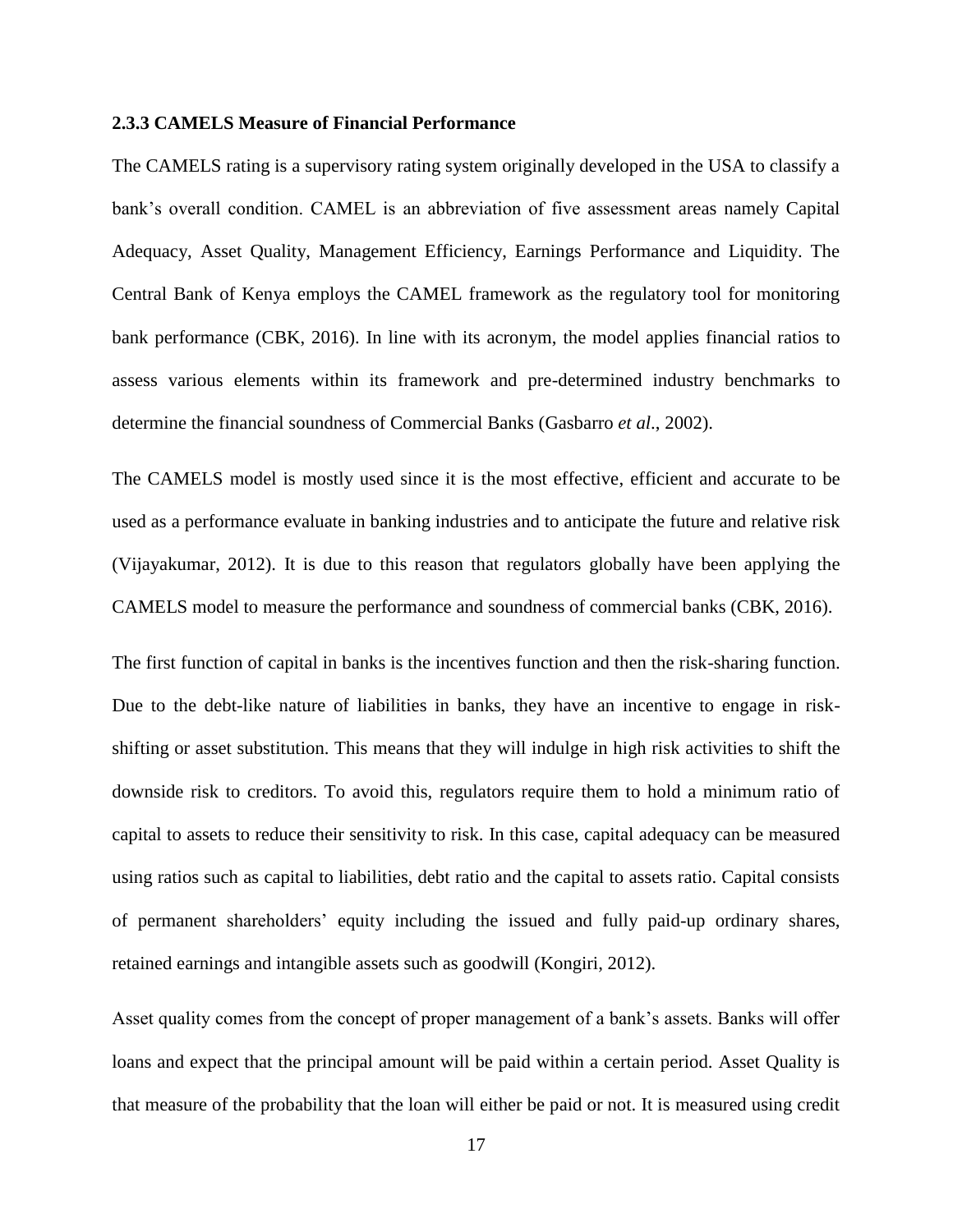risk which is the risk of loss due to non-payment of debtors' loans. The failure of a debtor to pay their loan enhances the credit risk of that commercial bank and thus erodes its asset quality.

Management efficiency in commercial banks may not be easily measured using financial ratios as the effects and processes are mostly qualitative. The role of management in banking institutions ensures the smooth operations of activities, day-to-day handling of risks and the role of stewardship. The agency problem manifests itself in the management of financial institutions where managers put their personal goals first rather than maximizing shareholder value. Tools such as total expenses to the total income and operating expenses to total expenses ratios could be used to assess management quality (Kongiri, 2012).

The earnings and profitability of a financial institution shows its ability to persistently generate income to increase its own funds and reserves and to also settle its debt obligations. Furthermore, the stream of income can be used to capture a larger market share and thus seize other opportunities (Kumar, 2007). The historical source of generating earnings by banks was through interest- earning activities, that is, lending. However, over the years, banks have innovatively realized income and fees from other activities (Kumar, 2007). The tools for assessing bank earnings and profit levels include ROA, ROE and the NIM. These ratios are analysed periodically to ascertain whether performance is increasing or deteriorating (Nyathira, 2012).

Liquidity refers to the ability of financial institutions to fund increases in asset holdings and meet obligations as and when they fall due. One key aspect in banking is the management of liquidity risk. Bank managers usually face the tough balancing act of ensuring that funds are available to cater for withdrawals from the deposits held, to meet short- term obligations when they fall due and provide funds for short-term lending. With this in view, bank regulators attempt to manage liquidity risk by imposing liquidity ratios and imposing monetary policy (Vijayakumar, 2012).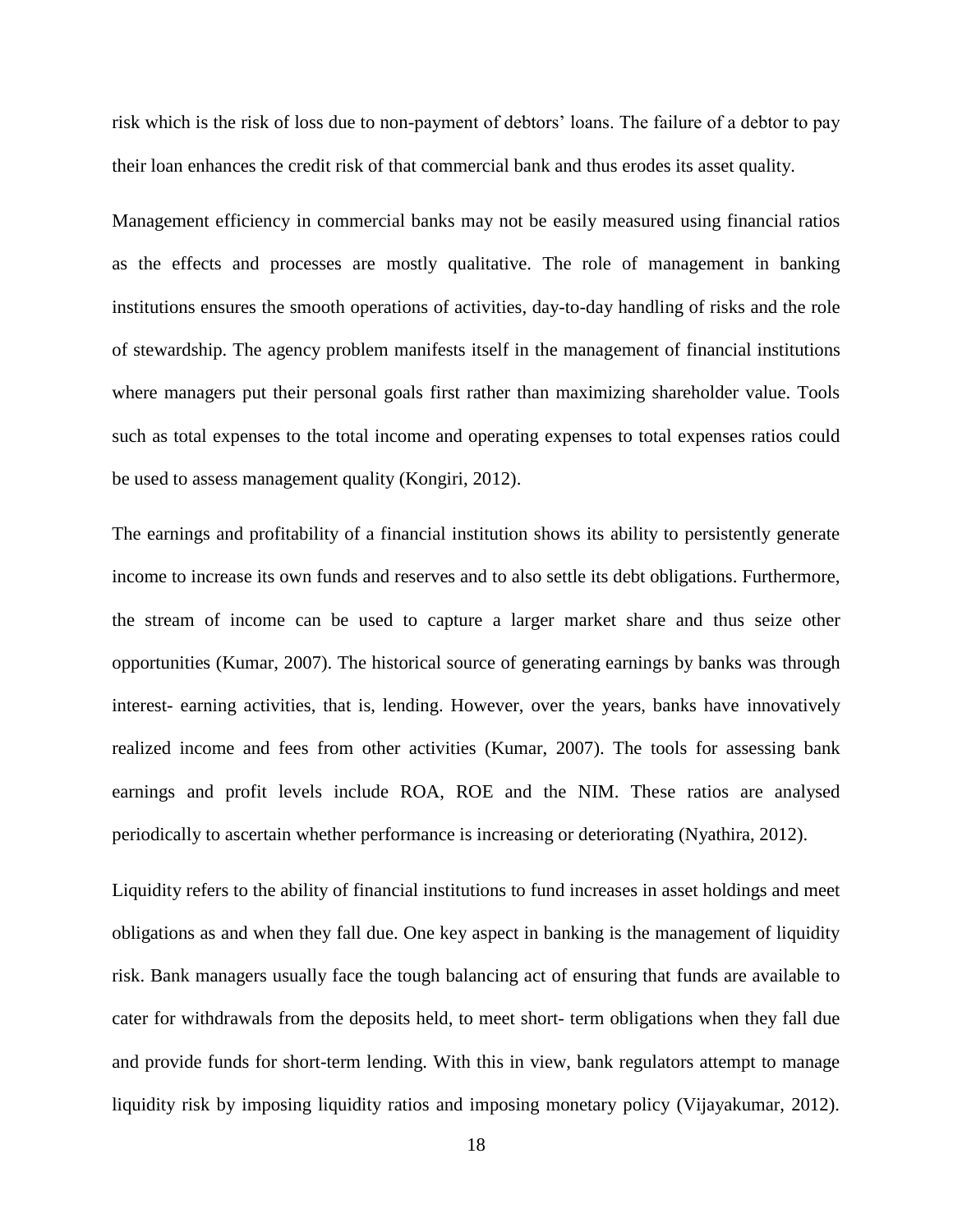The liquid assets to total assets ratio and the loans to deposits ratio are ordinarily used to assess liquidity. Waithaka (2013), notes that the liquid assets to liquid liabilities ratio may be used to measure banks' liquidity position.

Sensitivity covers how particular risk exposures can affect bank institutions. It assesses institution's sensitivity to market risk by monitoring the management of credit concentrations. In this way, bank supervisors are able to see how lending to specific industries affect banks' performance. Exposure to foreign exchange, commodities, equities and derivatives are also included in rating the sensitivity of a bank to market risk (Nyathira, 2012). For this study, sensitivity of bank returns was achieved using the standard deviation of banks' return on assets.

#### <span id="page-30-0"></span>**2.4 Conceptual Framework**

A conceptual framework is a research tool aimed to helping a researcher to develop an understanding on how the research variables are interrelated (Kombo and Tromp, 2009). As shown by Figure 2.1, the independent variables were channel diversification, product diversification, location diversification, investment line diversification with bank size as the control variable. The dependent variable was financial performance. Channel Diversification was measured by the ratio of number of customers using various channels to total number customers, product diversification was measured by the ratio of customers per product to total number of customers, location diversification was measured by total value of assets at the branches to total bank assets and investment line diversification was measured by the value of assets at subsidiaries to total bank assets. Financial Performance on the other hand was measured by CAMELS Composite index using capital adequacy, asset quality, management, earnings, liquidity and sensitivity. Particularly, channel diversification, product diversification, location diversification, investment line diversification has a direct effect on the financial performance.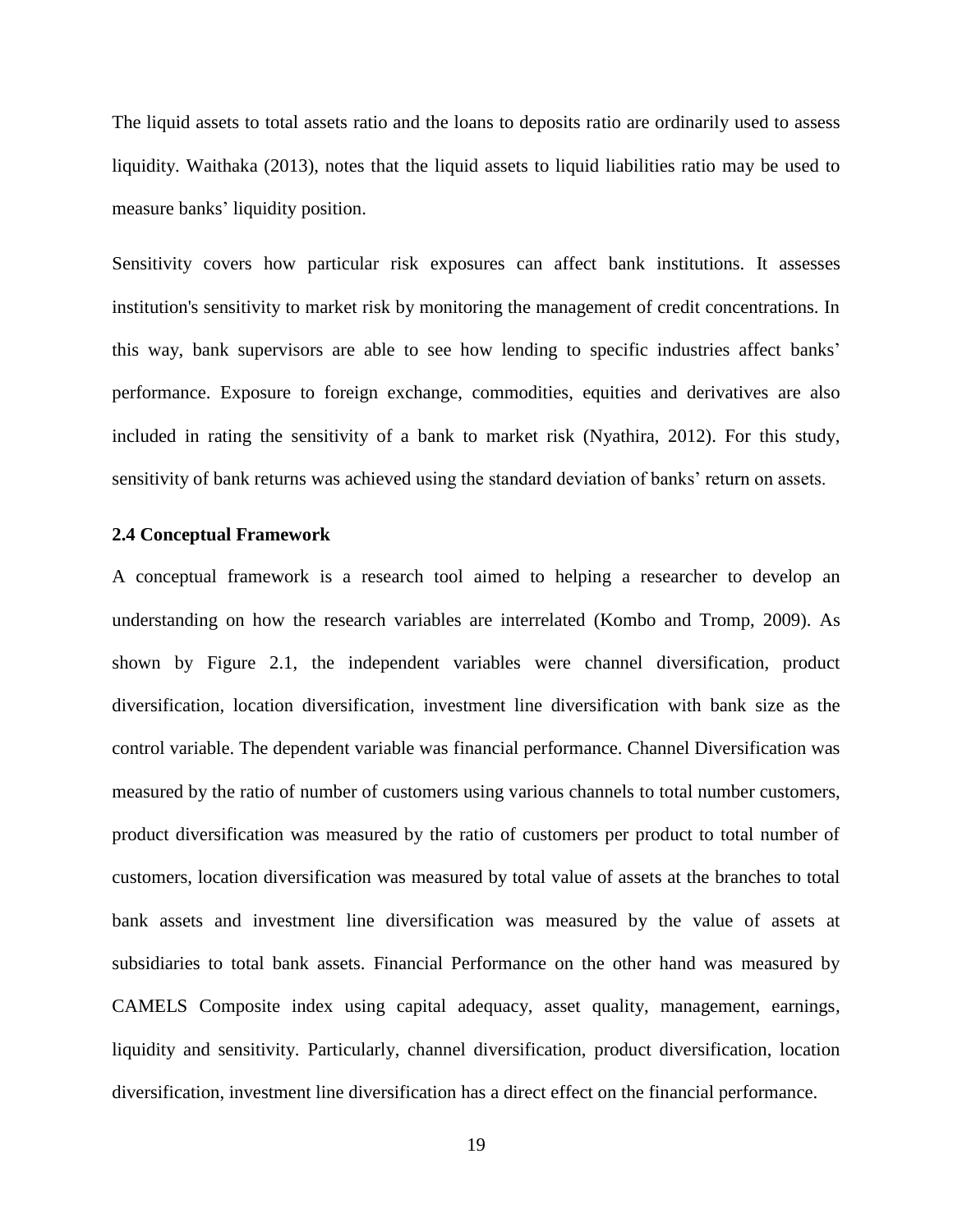

<span id="page-31-0"></span>*Figure 2.1: Conceptual Framework*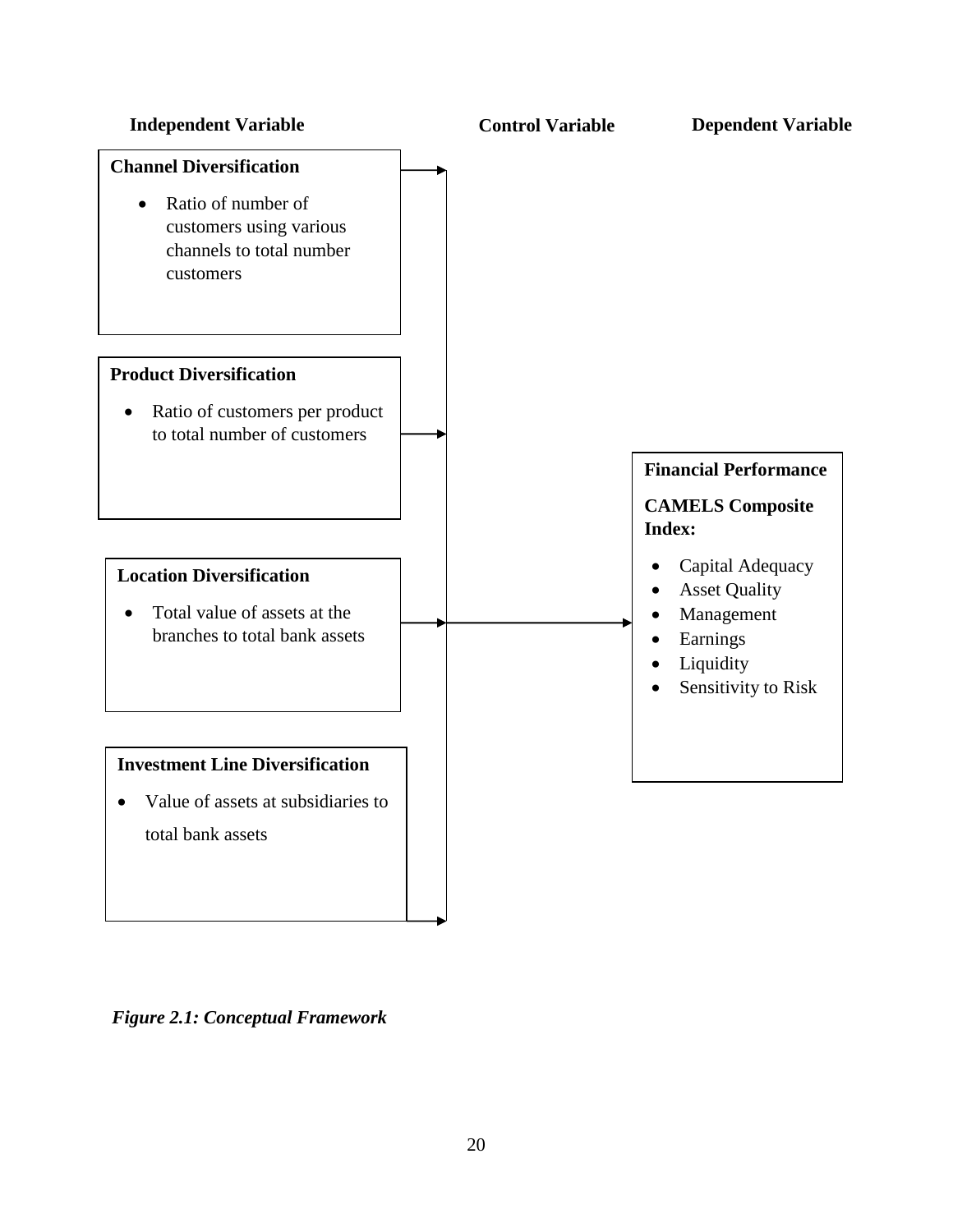#### **CHAPTER THREE: RESEARCH DESIGN AND METHODOLOGY**

#### <span id="page-32-1"></span><span id="page-32-0"></span>**3.1 Introduction**

The chapter presents the method approach that was used in conducting the study. The chapter presents the research design, target population and sampling, data collection methods, data analysis and presentation and research quality measures.

#### <span id="page-32-2"></span>**3.2 Research Design**

This study used a mixed research design where both quantitative research design and descriptive design were used. Descriptive design was used since it seeks to characterize the elements under study (Kothari, 2004). The study used descriptive research since its main objective is to accurately portray the characteristics of persons, situations, or groups, and/or the frequency with which the study phenomena occur.

Quantitative research design on the other hand was used to enable quantitative analysis of data in achievement of the study objectives which will need use of regression analysis. The achievement of the study objectives could not be possible without using a mixed research design.

#### <span id="page-32-3"></span>**3. 3 Target Population and Sampling**

The population for this study comprised all the 42 commercial banks in Kenya (CBK, 2017). The target population for primary data was however, the 40 operational commercial banks since Charterhouse Bank Limited and Imperial banks were not operational having been placed under receivership. The population comprised of 6 large banks (Tier-I), 15 medium-sized banks (Tier-II) and 19 small banks (Tier-III) as presented in Table 3.1.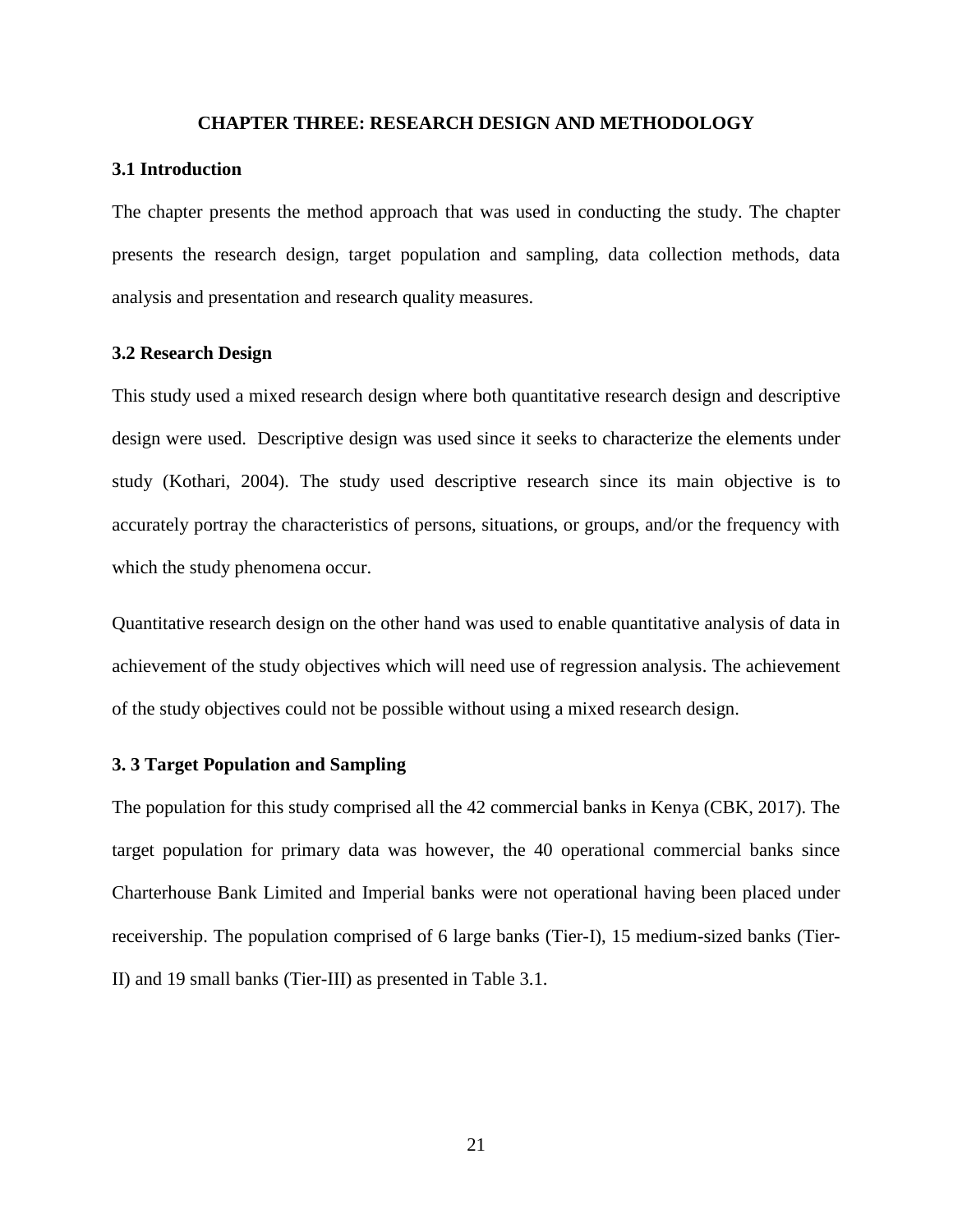| <b>Category</b> | <b>Number</b> | <b>Percent</b> |
|-----------------|---------------|----------------|
| Large           | 6             | 15%            |
| Medium          | 15            | 38%            |
| Small           | 19            | 47%            |
| <b>Total</b>    | 40            | 100%           |
|                 |               |                |

<span id="page-33-1"></span>**Table 3.1: Study Population**

Sampling was not applied by this study and instead, a census approach was used since the population was manageable. The 40 respondents were selected by the snow balling technique so as to minimise biasness and ensure equal representation. One questionnaire was administered per bank and hence the total questionnaires administered were 40 which the researcher considered as manageable. This was in line with Kombo and Tromp (2009) recommendation that where the population is manageable, a census approach should be used and sampling should not be done.

The respondents were the banks managers or directors dealing with general management, marketing, strategy, investment and finance. One questionnaire per bank was administered. The researcher introduced himself to the banks' management and requested for the names of the names of managers based in the respective banks' head office in the four departments. The researcher then randomly picked the name of one person who would respond to the questionnaire. This ensured that data collection was not biased.

#### <span id="page-33-0"></span>**3.4 Data Collection Methods**

The study used both primary and secondary data. Primary data was used to obtain nonquantitative aspects of the study that may not be established from data collected and hence validate the results of quantitative analysis. Secondary data were used to enable quantitative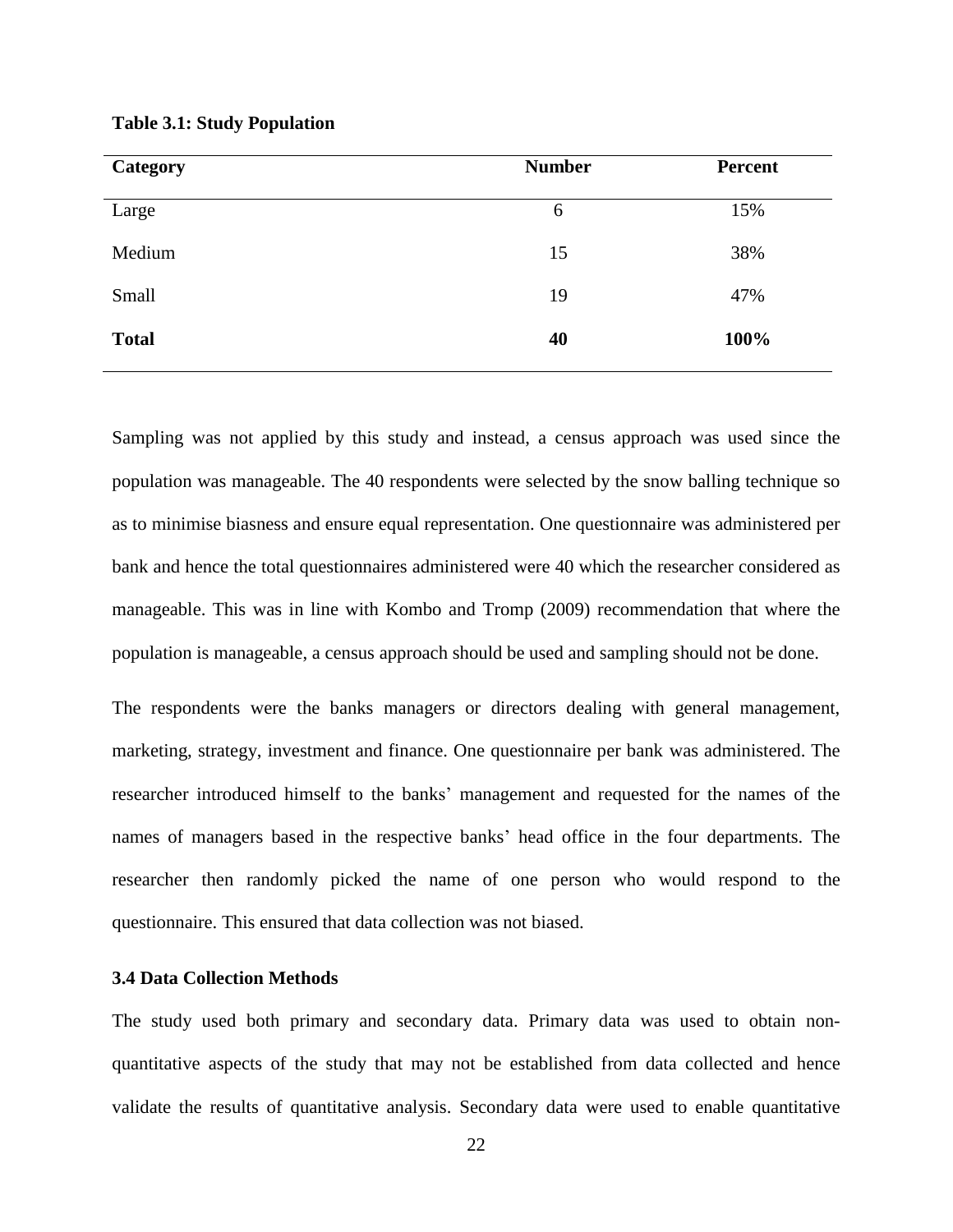assessment of the study objectives and hence provide more reliable and accurate results on the study objectives.

Primary data was collected using questionnaires where one questionnaire was administered per bank through drop and pick method. After the questionnaires were dropped, the respondents were given three days after which follow-ups were done through phone calls and text messages. Questionnaires were used since they are fast to administer and respondents can fill them at their convenience time. Questionnaires are also cost effective and give the respondents an opportunity to confirm the information being sought before responding to the question.

Secondary data was collected using secondary data collection sheets. Data was obtained from commercial banks financial statements for a period of three years (2014-2016). Data collected related to agency banking, mobile banking, online banking, loan products, saving products, other products offered, number of branches in Kenya and outside, investment in other companies, CAMEL measures (capital adequacy, asset quality, management, earnings, liquidity, sensitivity of earnings) and bank size information.

#### <span id="page-34-0"></span>**3.5 Data Analysis and Presentation**

Quantitative techniques were used to undertake data analysis. This entailed the generation of descriptive statistics including the mean and standard deviation. To access how various forms of business diversification impact on the financial performance of commercial banks in Kenya, Chi-Square tests of independence between the dependent variable and the four independent variables were done. Chi-square was used since it enabled the evaluation of relationship between the different categories of banks which were different in number. The chi square formula used was: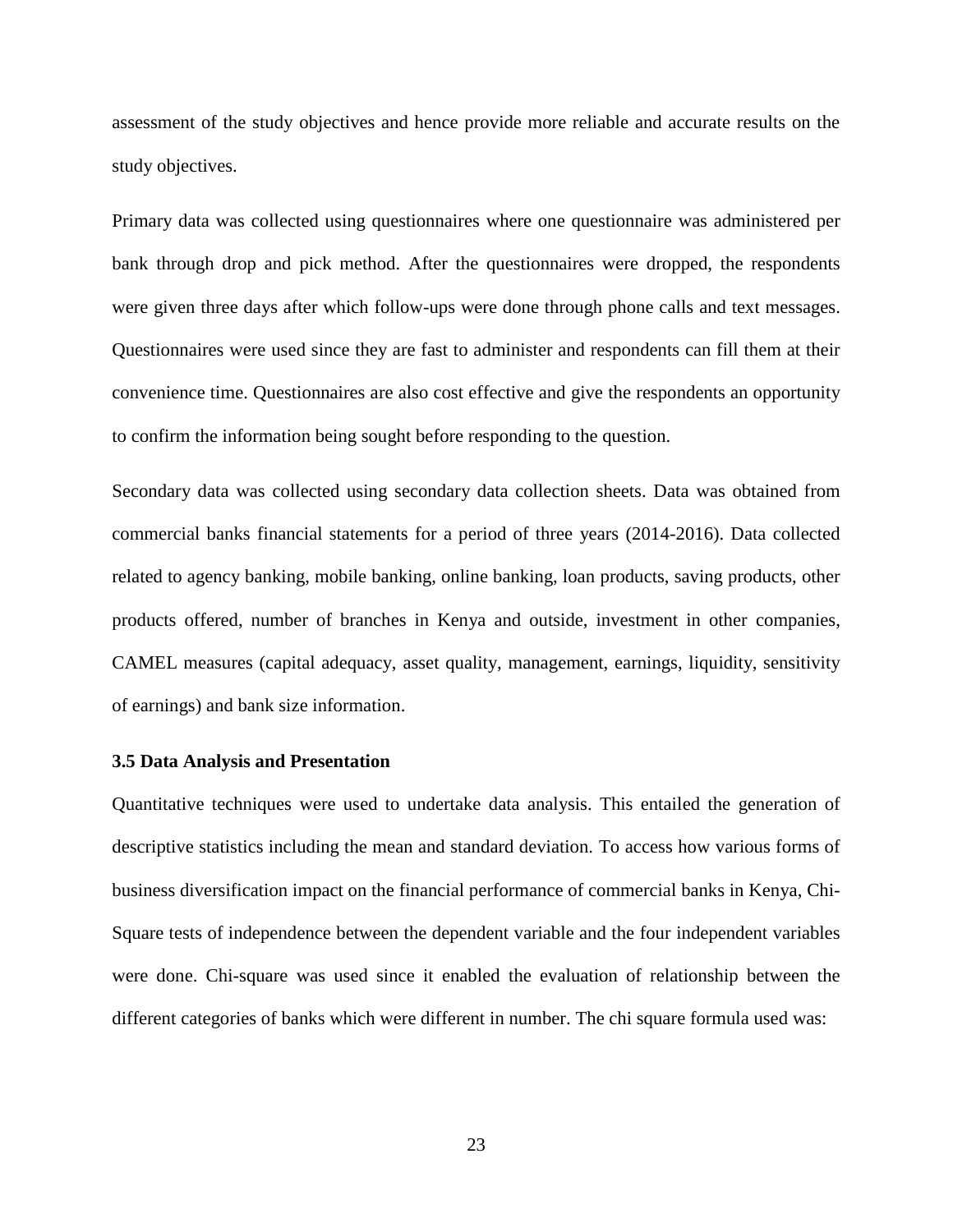$$
\chi_c^2 = \sum \frac{(\mathbf{O}_i - \mathbf{E}_i)^2}{\mathbf{E}_i}
$$

Where  $O = Observed$  and  $E = Expected$ 

To achieve the objectives of determining the relationship between the four forms of diversification and the financial performance of commercial banks, multiple regression analysis was undertaken. Diagnostic tests were done prior to conducting the regression analysis which included normality, auto-correlation, multi-collinearity and heteroscedasticity. Analysis was done using Statistical Package for Social Sciences (SPSS).

Multiple regression analysis took the following format:

Y=  $\beta_0 + \beta_1 X_1 + \beta_2 X_2 + \beta_3 X_3 + \beta_4 X_4 + \varepsilon$ 

Where;

- Y: Financial Performance measured using the CAMELS Composite Index
- X1: Channel Diversification
- $X_2$ : Product Diversification
- X3: Location Diversification
- X4: Investment Diversification
- $\beta_0$ : The Constant for value of financial performance when independent variables = 0.
- ε: The error term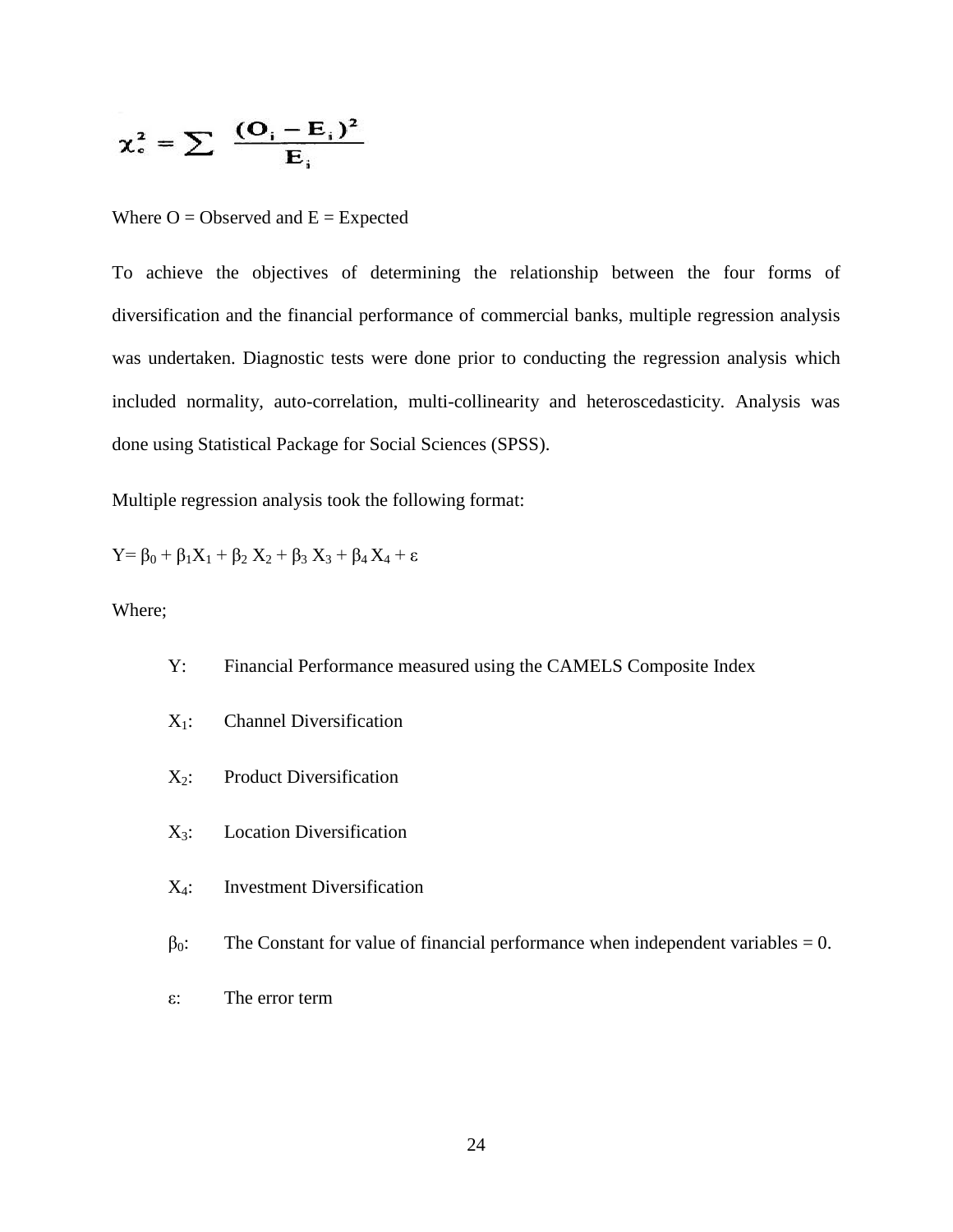The dependent variable of financial performance of commercial banks was measured using the CAMELS composite index. The independent variables were channel diversification, product diversification, location diversification and investment-line diversification.

The objective of assessment of the perception of stakeholders in the banking sector regarding the business diversification on the financial performance of commercial banks in Kenya was tested using a questionnaire. Questionnaire was administered randomly to selected respondents. Fivelikert scale was used to rate the perceived effect of the four forms of diversification on financial performance of commercial banks. Mean and standard deviation were used to rate the extent to which the various forms of diversification affects commercial banks financial performance.

The study had both primary and secondary data objectives wherein the study was seeking the opinions of bank officials about the relationship between financial performance of banks and each type of diversification (primary data). Concurrently, the study analysed these relationships using the secondary data measures like number of customers using channels and products, value of subsidiary assets and number of employees in branches. Finally, the study compared both the primary and secondary data analysis results for their consistency.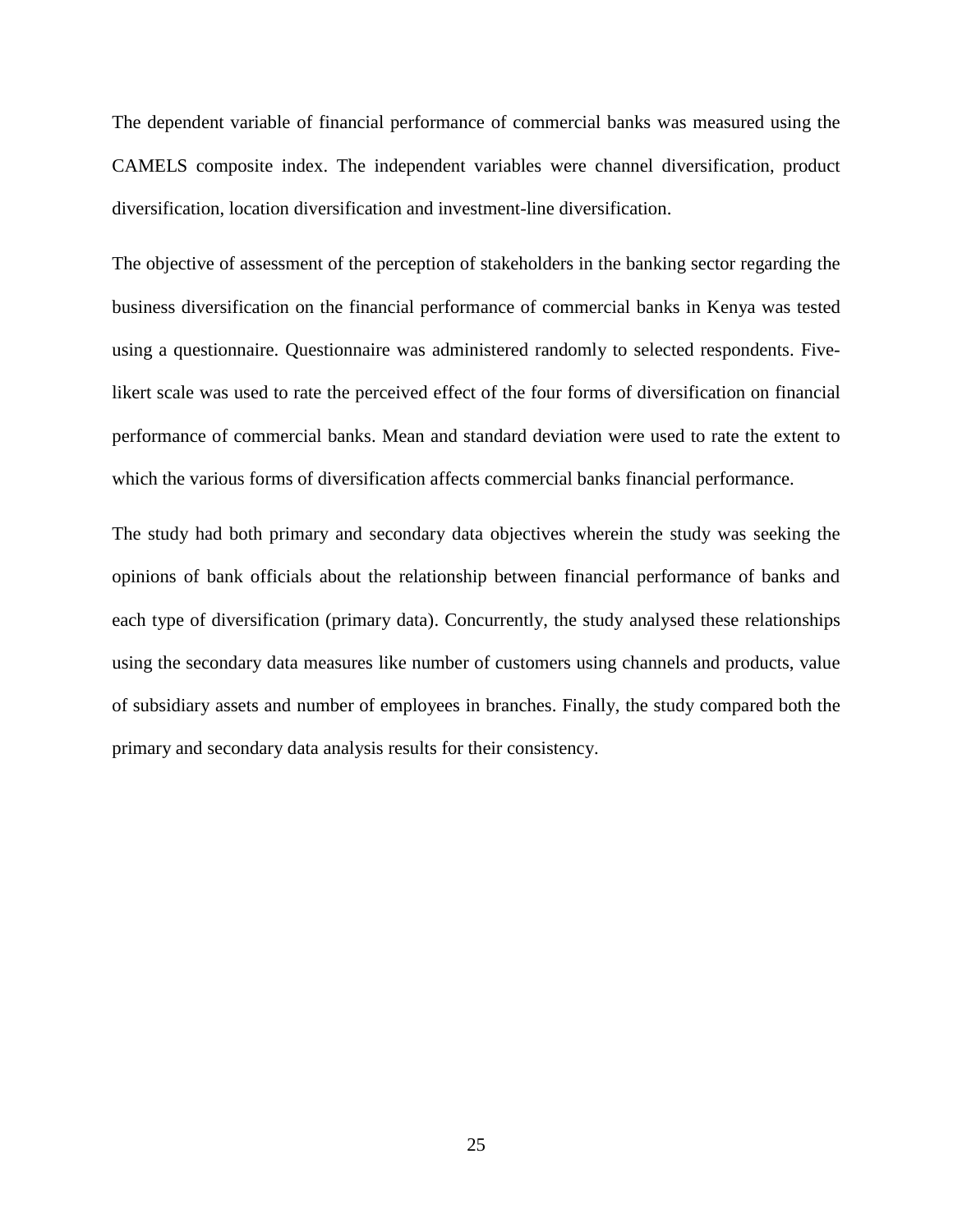Variables operationalization was as follows:

| <b>Variable</b> | <b>Variable</b> | <b>Measurement</b>                | <b>Past Relevant Studies</b>             |
|-----------------|-----------------|-----------------------------------|------------------------------------------|
|                 |                 |                                   |                                          |
| Dependent       | Financial       | <b>CAMELS:</b>                    | The model used by Makokha et             |
|                 | Performance     | CAMEL index was obtained by       | <i>al</i> (2016a) in assessing portfolio |
|                 |                 | adding the following:             | diversification on commercial            |
|                 |                 | Capital Adequacy - measured       | banks financial performance in           |
|                 |                 | by Core Capital to<br>Risk-       | Kenya and                                |
|                 |                 | weighted assets ratio             | Makokha <i>et al</i> (2016b)<br>in       |
|                 |                 | <b>Asset Quality-</b> measured by | evaluating the effect of risk            |
|                 |                 | non-performing loans to total     | management<br>practices<br>on            |
|                 |                 | bank loans                        | financial performance in Kenya           |
|                 |                 | <b>Management</b> - measured by   | commercial banks.                        |
|                 |                 | total costs to total income       | Mohiuddin (2014) found that              |
|                 |                 | <b>Earnings</b> - measured by     | CAMEL model was the most                 |
|                 |                 | <b>Return on Assets</b>           | detailed<br>model<br>assessing           |
|                 |                 | Liquidity-<br>Measured<br>by      | financial<br>commercial                  |
|                 |                 | liquidity ratio.                  | performance.                             |
|                 |                 | Sensitivity-<br>Measured<br>by    |                                          |
|                 |                 | Standard deviation of the bank's  |                                          |
|                 |                 | <b>Return on Assets</b>           |                                          |
| Independent     | Channel         | Ratio of number of customers      | Tchouassi (2012); mobile phones          |
|                 | Diversification | using main channels (identified   | really work to extend banking            |
|                 |                 | in the question aire<br>attached) | services to the unbanked and             |
|                 |                 | to total number customers         | Kigen (2010) impact of mobile            |
|                 |                 |                                   | banking on transaction costs of          |
|                 |                 |                                   | microfinance institutions.               |
|                 | Product         | Ratio of customers using the      | Chang $(2014)$ on regional and           |
|                 | Diversification | main products (identified in the  | product diversification and the          |

**Table 3.2: Operationalization of Study Variables**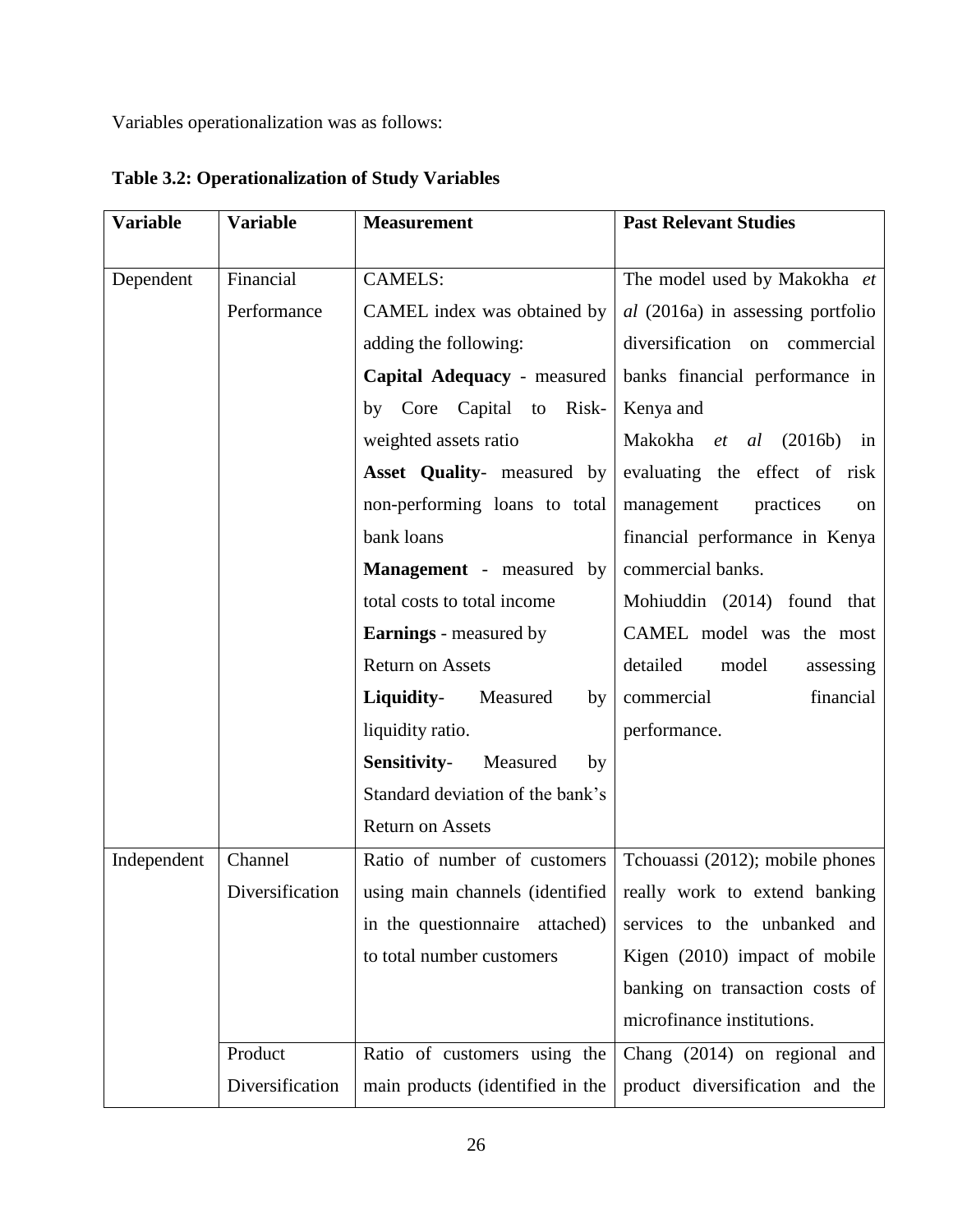| <b>Variable</b> | <b>Variable</b> | <b>Measurement</b>               | <b>Past Relevant Studies</b>       |
|-----------------|-----------------|----------------------------------|------------------------------------|
|                 |                 |                                  |                                    |
|                 |                 | questionnaire attached) to total | of<br>performance<br>Retail        |
|                 |                 | number of customers              | Multinationals; and Otieno and     |
|                 |                 |                                  | Moronge, $(2014)$ .                |
|                 | Location        | Total value of assets at the     | Chang (2014) on regional and       |
|                 | Diversification | branches to total bank assets    | product diversification and the    |
|                 |                 |                                  | performance of Multinationals.     |
|                 | Investment      | Value of assets at subsidiaries  | Turkmen<br>Yigit<br>(2012)<br>and  |
|                 | Diversification | to total bank assets             | diversification in banking and its |
|                 |                 |                                  | effect on banks' performance       |
|                 |                 |                                  | using evidence from Turkey and     |
|                 |                 |                                  | Kipleting $(2016)$ the effect of   |
|                 |                 |                                  | investment diversification on the  |
|                 |                 |                                  | financial<br>performance<br>of     |
|                 |                 |                                  | commercial banks in Kenya.         |

## **3.6 Research Reliability**

The reliability of the questionnaire was tested using the Cronbach Alpha. A Cronbach Alpha of 0.7 implies that the research instrument was reliable while Cronbach Alpha less than 0.7 implies that the research instrument is not reliable and some questions need to be dropped or amended. The validity of the study was achieved by the research questions being reviewed by the supervisor and the panel to ensure they actually achieved what the researcher sought to measure.

Diagnostic tests done on the data included normality tests, multicollinearity and heteroscedasticity. Normality was tested using the degree of skweness and kurtosis where values not in the range of +/-2 indicated lack of normality on data. For independent variables which were not normally distributed, normalization was done using the log of 10. For dependent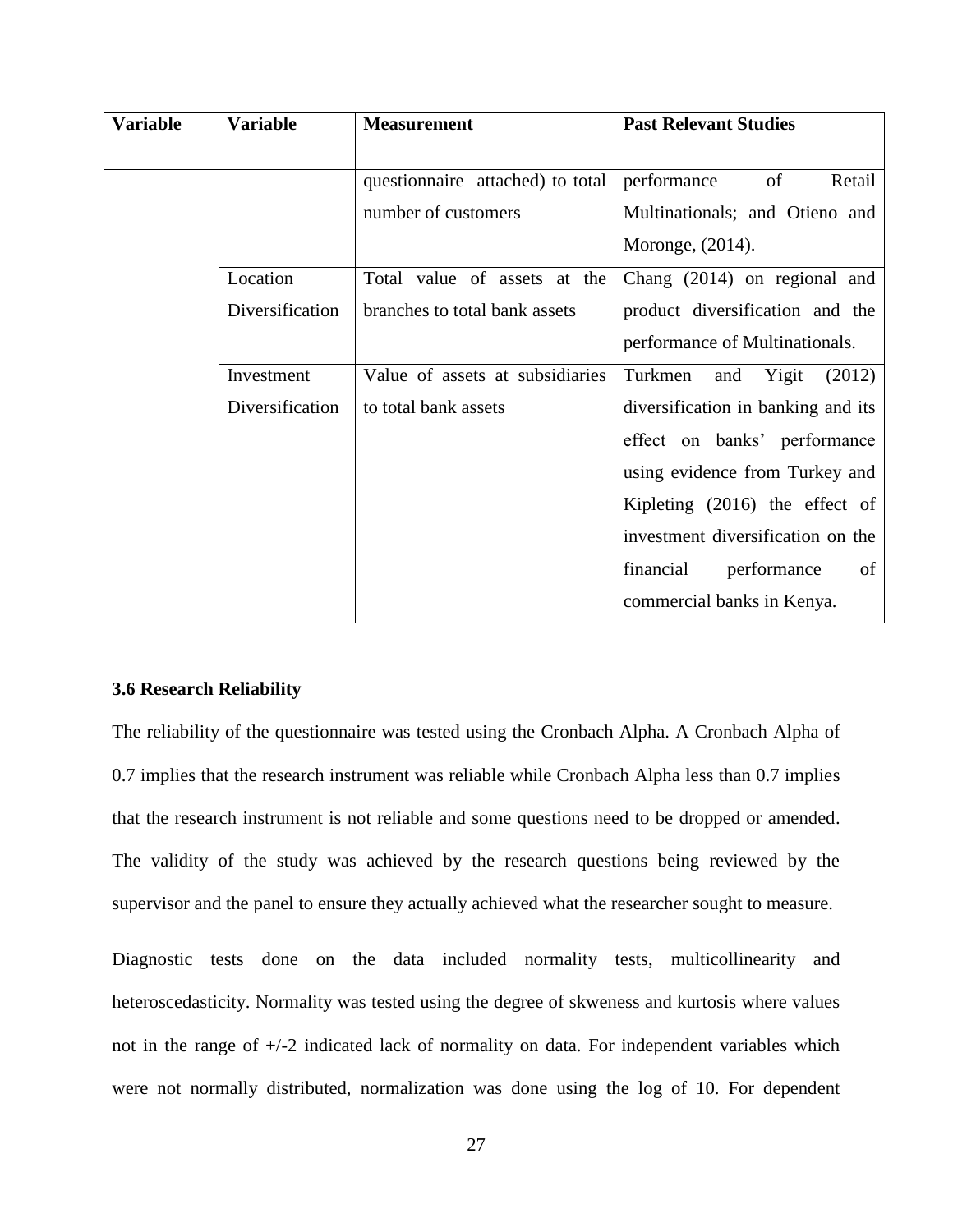variable, no normalization was to be done unless on the cases of extreme of lack of normality. Decoster (2011) cautioned the normalization of relative measures specifically on a variable that could take positive or negative values. Measurement that could take negative values include profitability measures where a firm makes losses. The study further indicated that normalization on negative values can only be done by adding a hypothetical value on the negative values which further distorts data. This method is only used in extreme cases of abnormality on the variable (Kothari, 2004). Normalization therefore could not be done on the dependent variable unless in cases of high abnormality in data.

Heteroscedasticity is a situation in which the variance of the dependent variable varies across the data, as opposed to a situation where the Ordinary Least Squares make the assumption that variance of the error term is constant. To test heteroscedasticity, the Breusch-Pagan/Cook-Weisberg test of detecting heteroscedasticity in linear models was used.

Multicollinearity tests were conducted on the regression model so that incorrect conclusions about the relationship between the dependent variable and predictor variables were avoided. Variance Inflation Factor (VIF) and degree of tolerance were used to indicate presence of multicollinearity. Multicollinearity occurs where the independent variables are strongly correlated and hence results of regression analysis are as a result of the correlation between the independent variables. Multicollinearity was corrected by removing the highly correlated variables. Normality was tested using degree of skewness and kurtosis. The quality of data obtained was ensured by obtaining accurate data from bank financial statements.

Chi-square test was used since the data was not normally distributed and the banks per category were not equal as recommended by McHugh (2013). Chi-square statistic is a tool that analyses group variations when the dependent variable is being measured at nominal. It is convenient that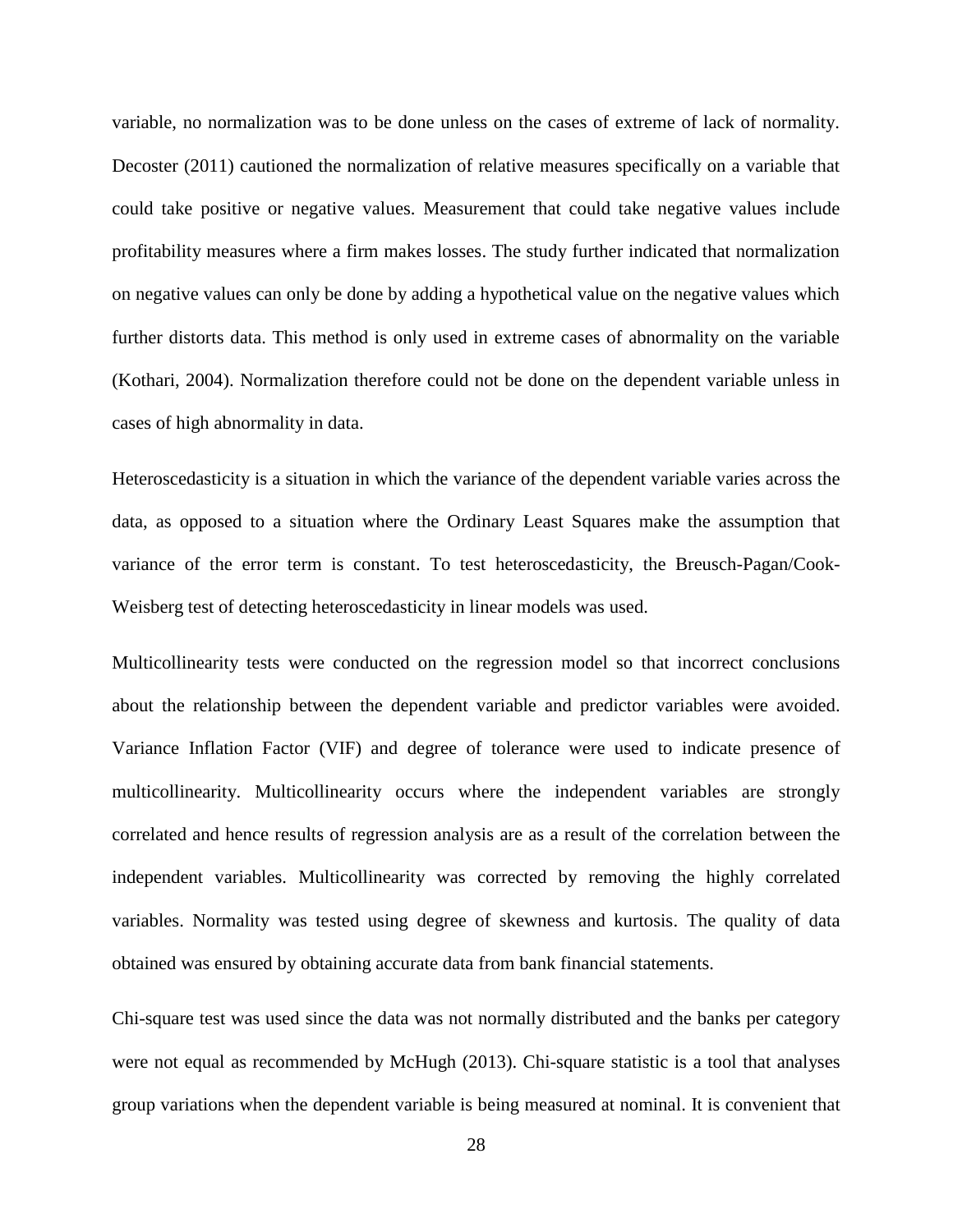it is robust and does not require equality in the variance under study. This enables more detailed data to be obtained and thus be able to make valid conclusions (McHugh, 2013).

# **3.7 Ethical Issues in Research**

Ethical standards in the study were maintained by ensuring that all information obtained from various sources was fully acknowledged. Permission to collect data was also sought from the university and from commercial banks. All information obtained was used only for academic purposes and was treated with confidentiality. The researcher ensured that no one or any organization or any party is harmed by this study.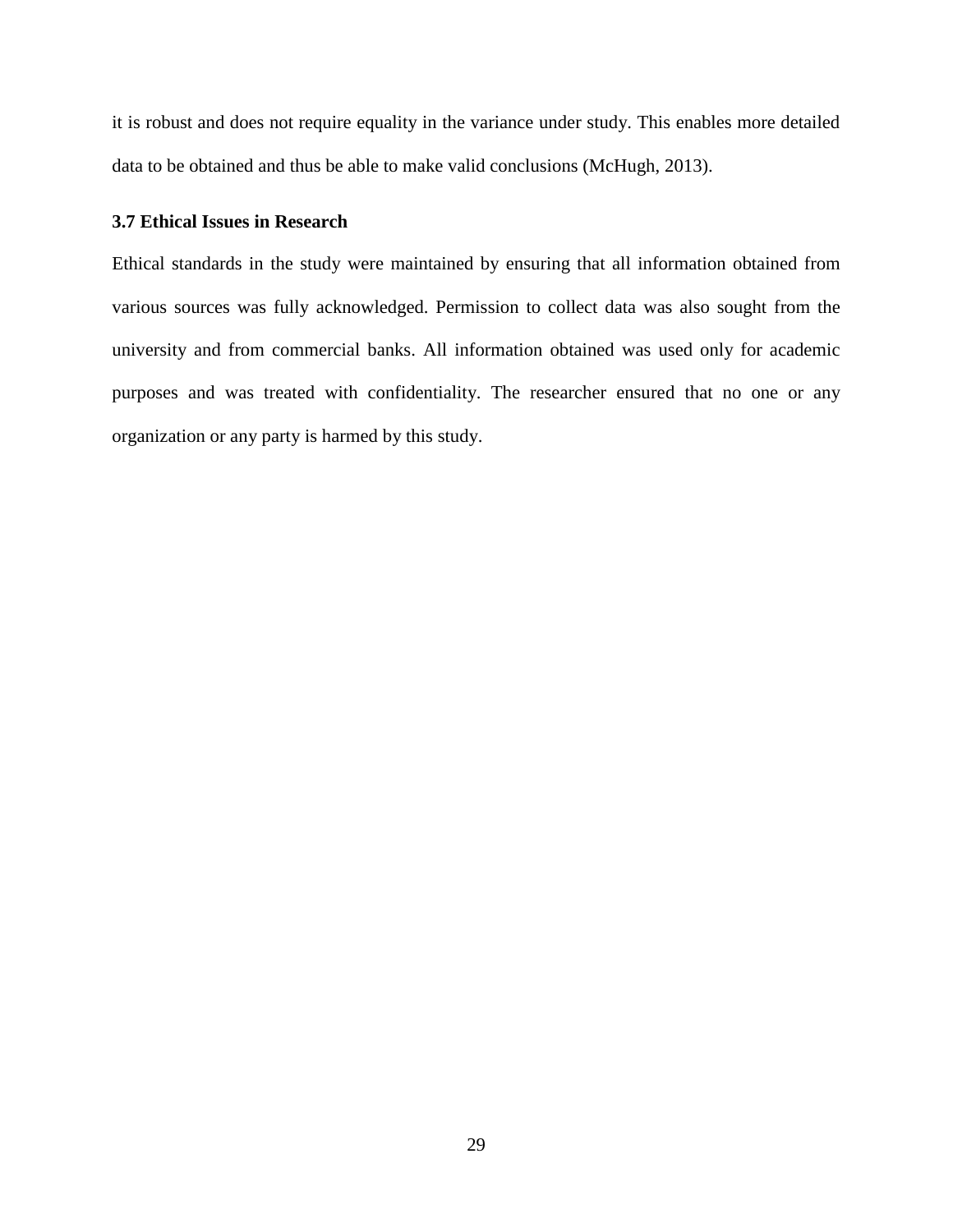### **CHAPTER FOUR: PRESENTATION OF RESEARCH FINDINGS**

### **4.1 Introduction**

The study sought to establish the effect of business diversification on the financial performance of commercial banks in Kenya. This chapter presents the research findings by focusing on the demographic characteristics of the respondents, data analysis and views of the respondents based on the specific objectives of the study. The data on business diversification and financial performance was analysed using descriptive and inferential statistics.

## **4.2 Response Rate**

The study's target population was total of 40 respondents who were banks' managers or directors engaged in general management, marketing, strategy, investment and finance. As such, a total of 40 questionnaires were issued out of 36 which were duly filled and returned. This translates to a response rate of 90% as shown by Table 4.1. The response rate is justified as it conforms to Mugenda and Mugenda's (2008) assertion that of 70% and above is very appropriate so as to enable generalization.

| <b>Status</b> | <b>Frequency</b> | <b>Percentage</b> |
|---------------|------------------|-------------------|
| Responded     | 36               | 90%               |
| Not Responded | $\overline{4}$   | 10%               |
| <b>Total</b>  | 40               | 100%              |

# **Table 4.1: Response Rate**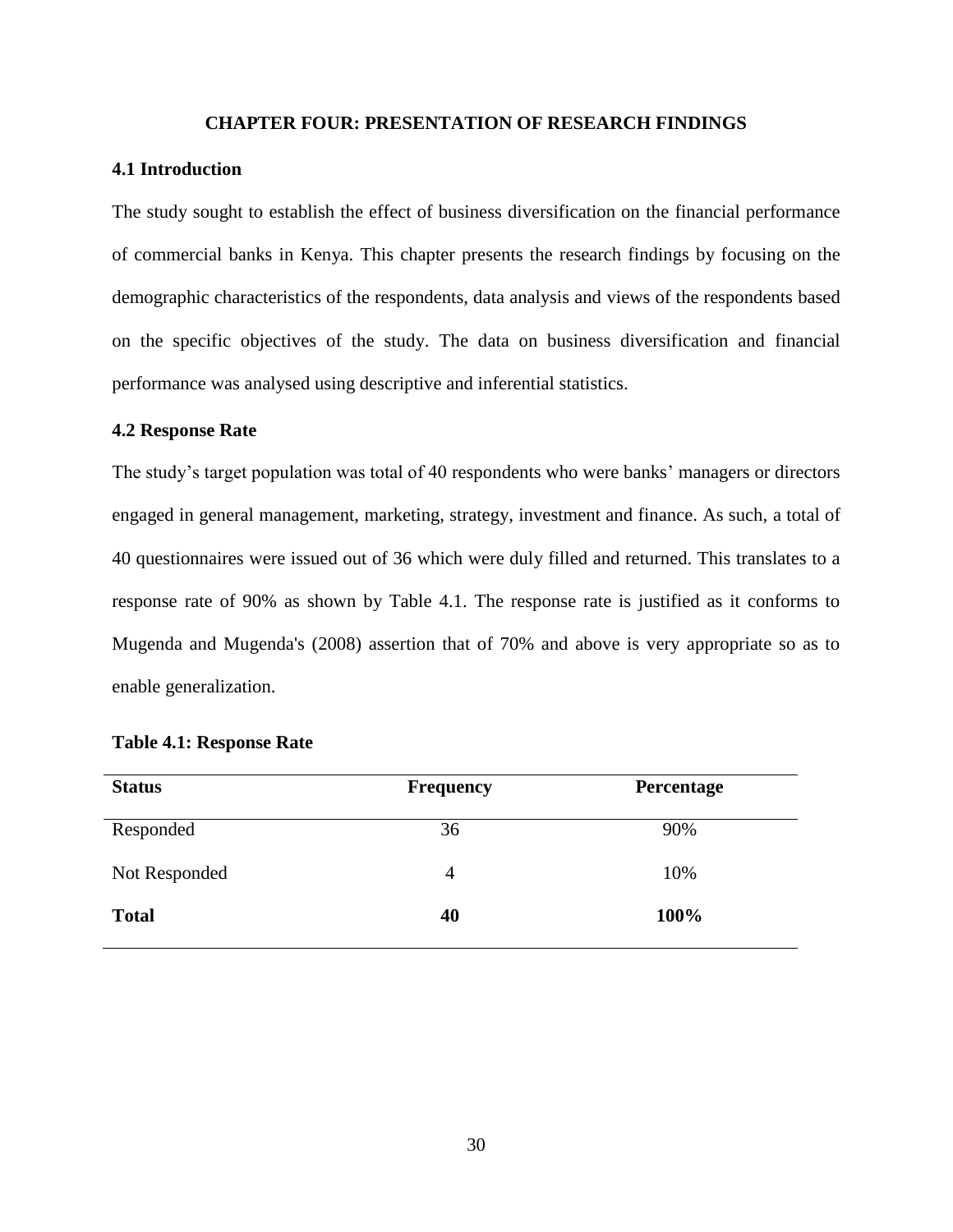# **4.3 Demographic Characteristics**

The study determined the demographic characteristics of both the respondents and the banks. This was important so as to establishing the accuracy of the results obtained. The demographic characteristics are as presented by Table 4.2.

|                           | <b>Demographic Characteristic</b> | <b>Frequency</b> | <b>Percent</b> |
|---------------------------|-----------------------------------|------------------|----------------|
| Respondents' Gender       | Male                              | 30               | 83%            |
|                           | Female                            | 6                | 17%            |
|                           | <b>Total</b>                      | 36               | 100%           |
|                           | Marketing                         | 3                | 8%             |
|                           | Strategy                          | 17               | 47%            |
| Respondents'              | Investment                        | 13               | 36%            |
| Departments:              | Finance                           | 3                | 8%             |
|                           | <b>Total</b>                      | 36               | 100%           |
|                           | Lower Level Manager               | 9                | 25%            |
|                           | Middle Level Manager              | 22               | 61%            |
| Respondents' Work Cadre   | Senior Level Manager              | 5                | 14%            |
|                           | <b>Total</b>                      | 36               | 100%           |
|                           | Small                             | 17               | 47%            |
| <b>Bank-size Category</b> | Medium                            | 14               | 39%            |
|                           | Large                             | 5                | 14%            |
|                           | <b>Total</b>                      | 36               | 100%           |

|  |  | <b>Table 4.2: Demographic Characteristics</b> |
|--|--|-----------------------------------------------|
|--|--|-----------------------------------------------|

On the respondents' gender, the results obtained show that 83% were male and the remaining 17% were female. This is an indication that there was male dominance in the banks. On the respondents' department in the banks, the findings show that 47% under the strategy department, 36% under the strategy department and 8% in both finance and marketing departments respectively. The respondents were thus directly involved on how banks' strategies were both formulated and implemented. They were therefore in a position to provide well-informed responses.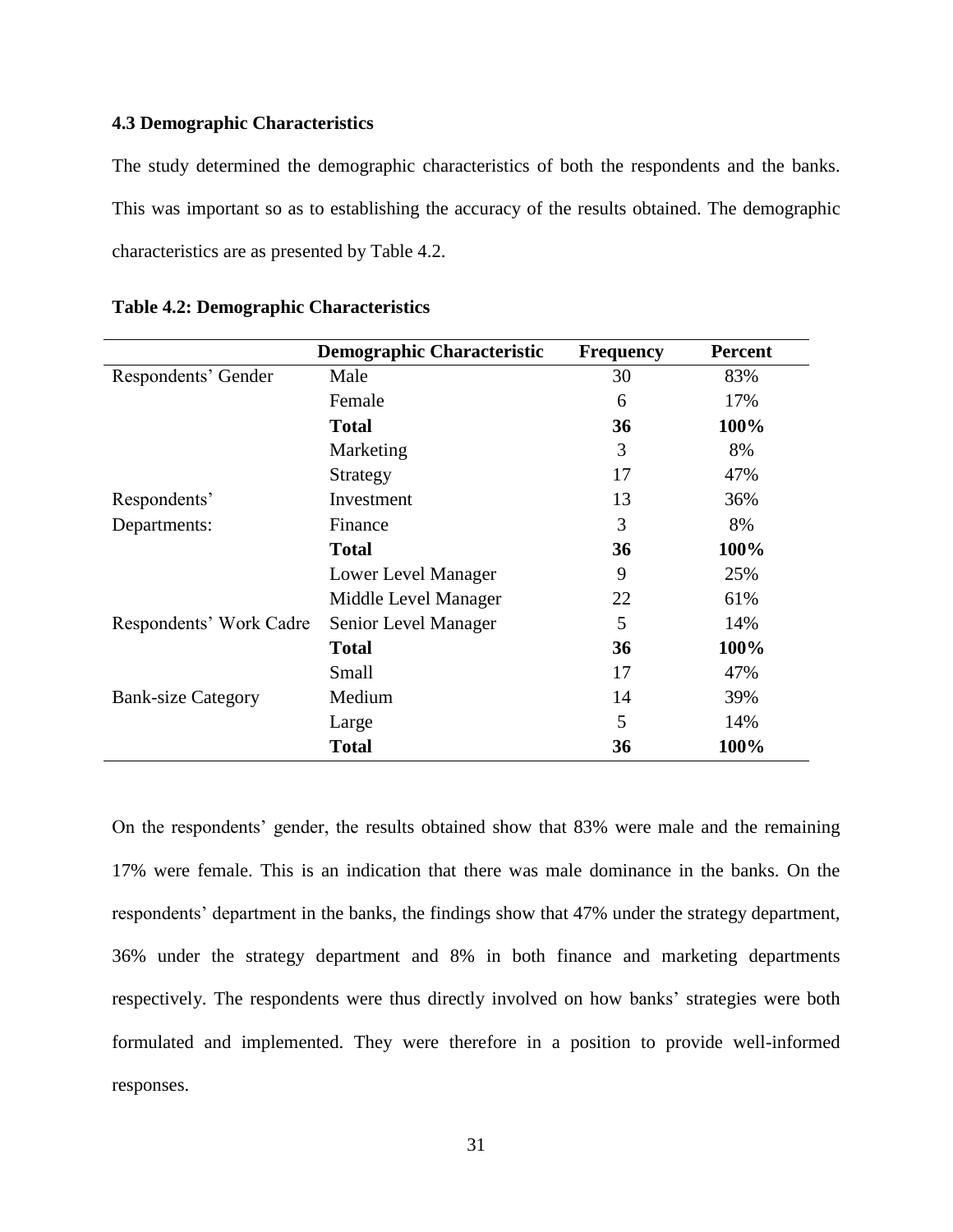On the respondents' position in the banks, the results obtained indicated that 61% were middlelevel managers, 25% were lower-level managers and 14% were senior-level managers. This implies that all the respondents held managerial positions hence conversant with how the organizations operate and hence most appropriate. On the size of the banks, the results show that 47% of the banks were under the small category, 39% were under the medium category and 14% were under the large category. This shows that the banking industry in Kenya is comprised of majority of small banks with large banks being the smallest in number.

# **4.4 Effect of Forms Diversification on Financial Performance**

The study studied the four forms of diversification that could be adopted by the commercial banks and how they affected financial performance. The strategies included channel diversification, product diversification, location diversification and investment diversification.

## **4.4.1 Channel Diversification and Financial Performance**

The study sought to determine channel diversification strategies put in place by the banks. The findings obtained are presented by Table 4. 3.

|                         |                |              |               |               | <b>Very</b>    |             |                  |
|-------------------------|----------------|--------------|---------------|---------------|----------------|-------------|------------------|
|                         | N <sub>0</sub> | <b>Small</b> | Moderate      | Large         | Large          |             |                  |
| <b>Channel</b>          | extent         | Extent       | <b>Extent</b> | <b>Extent</b> | <b>Extent</b>  |             | Std.             |
| <b>Diversification</b>  | (%)            | (%)          | (%)           | (%)           | (%)            | <b>Mean</b> | <b>Deviation</b> |
| Agency banking          | 8              | 22           | 3             | 19            | 47             | 3.75        | 1.461            |
| Mobile Banking          | 6              | 19           | 14            | 53            | 8              | 3.39        | 1.076            |
| <b>ATM Banking</b>      | 8              | 42           | 19            | 31            | $\overline{0}$ | 2.72        | 1.003            |
| <b>Internet Banking</b> | 28             | 42           | $\theta$      | 22            | 8              | 2.42        | 1.339            |

## **Table 4.3: Channel Diversification**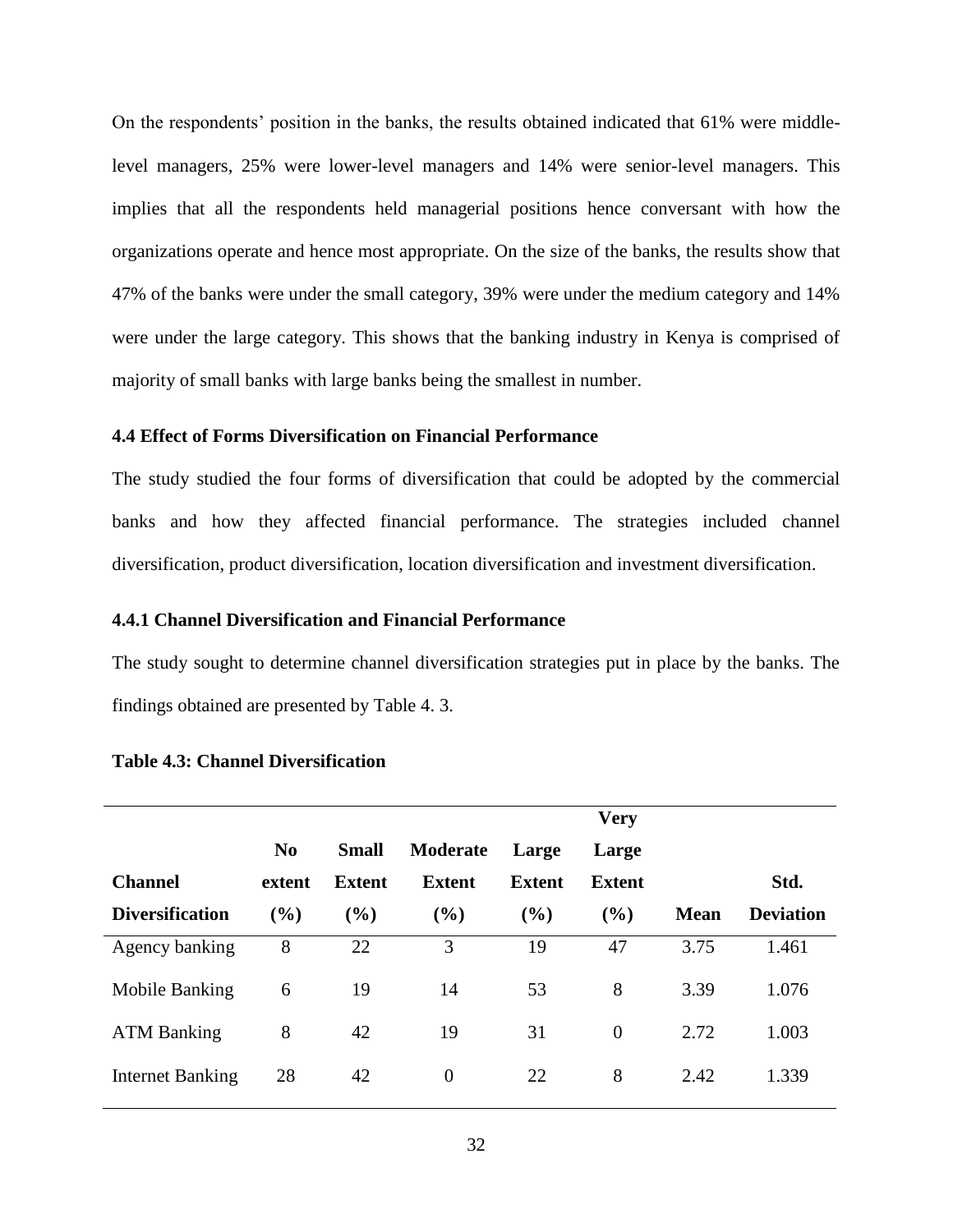On the channel diversification strategy, agency banking had a mean of 3.75 and standard deviation of 1.461. Mobile Banking had a mean of 3.39 and deviation of 1.076. Internet Banking had a mean of 2.42 and deviation of 1.339. ATM Banking had a mean of 2.72 and deviation of 1.003. This implies that agency banking and mobile banking influences the financial performance to a large extent whereas internet banking and ATMs influences the financial performance to a small extent. This increased impact could be due to the increase in popularity in the agency and mobile banking due to their convenience and availability. This has seen the traditional channels been neglected such as ATM hence reducing its impact on the performance. Similarly, internet banking is considered technical and expensive thus most people shun away from it. The findings therefore indicated that channel diversification that includes agency banking, mobile banking and ATMs are perceived as influencing financial performance.

# **4.4.2 Product Diversification and Financial Performance**

On the Product Diversification strategy, collateral financing had a mean of 3.58 and standard of 1.05. Emergencies loans products had a mean of 3.42 and deviation of 1.052.Investment products eg share trading products had a mean of 3.22 and deviation of 1.551.Clustered current account (eg Gold, silver, pay as you go etc) had a mean of 3.11 and deviation of 1.369.Asset financing products had a mean of 3.11 and deviation of 1.036.Insurance products had a mean of 3.06 and deviation of 1.068.Unsecured loans products had a mean of 3.06 and deviation of 1.218.Bank Assurance had a mean of 3.03 and deviation of 1.232.Long term saving Products fixed deposits had a mean of 3 and deviation of 1.121.Children saving products had a mean of 2.97 and deviation of 1.404.Short term saving products had a mean of 2.44 and deviation of1.107. This implies that Collateral financing, Emergencies loans products, Investment products, clustered current account, asset financing products, insurance products, unsecured loans products, bank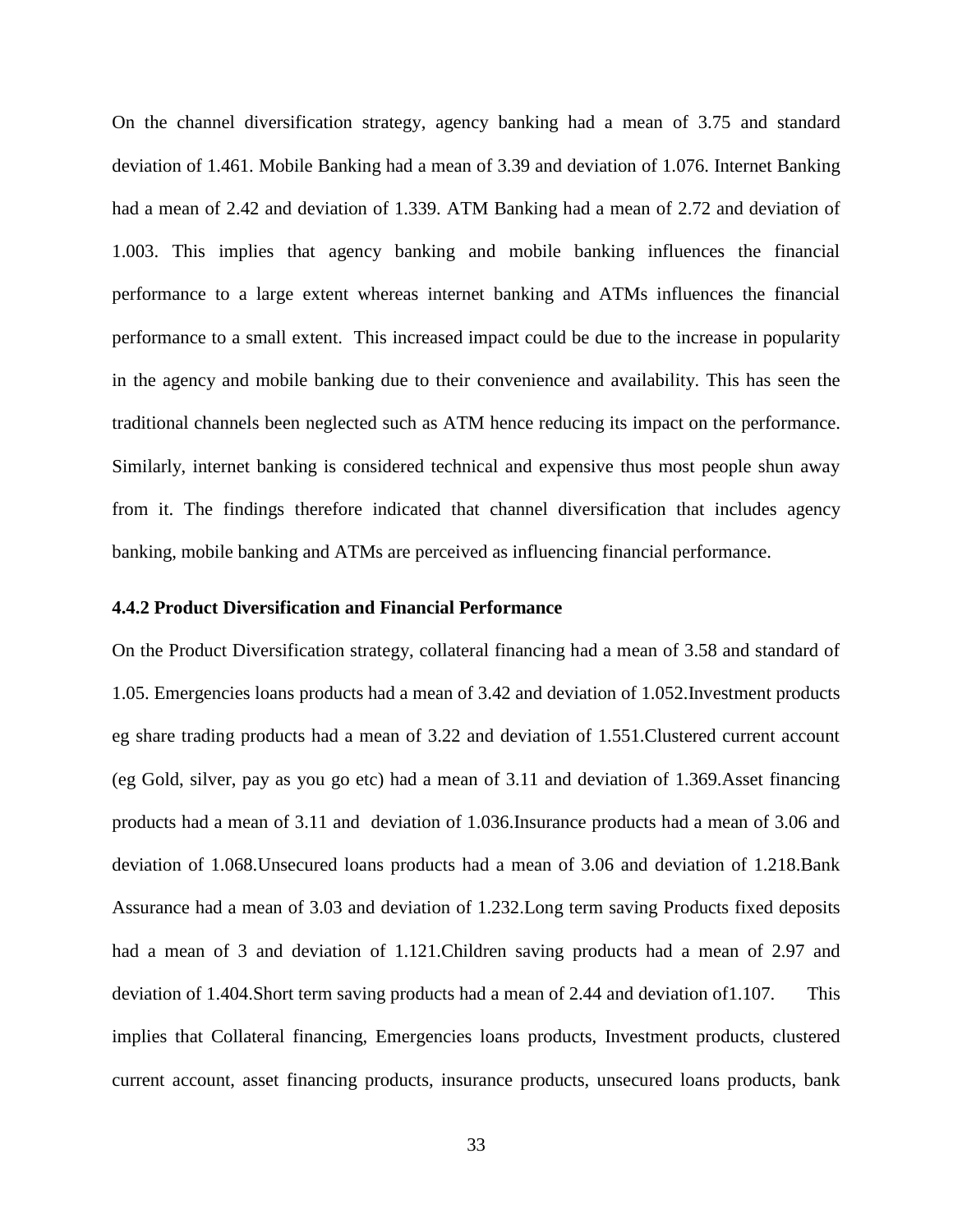assurance and long term saving products fixed deposits impacted on the financial performance moderately. Children saving product and short term saving products impacted to a small extent. The product diversification strategy was therefore yet to meet its expected outcome as none of the measures had large extents of influences. Moreover, the saving products for children were yet to gain popularity among the customers, this explains its low impact levels on the banks.

The findings obtained are presented by Table 4.4.

|                                |                  |               |                  |               | <b>Very</b>      |             |       |
|--------------------------------|------------------|---------------|------------------|---------------|------------------|-------------|-------|
|                                | N <sub>0</sub>   | <b>Small</b>  | <b>Moderate</b>  | Large         | Large            |             |       |
|                                | extent           | <b>Extent</b> | <b>Extent</b>    | <b>Extent</b> | <b>Extent</b>    |             | Std.  |
| <b>Product Diversification</b> | (%)              | (%)           | $(\%)$           | $(\%)$        | $(\%)$           | <b>Mean</b> | Dev.: |
| Collateral financing           | 6                | 14            | 8                | 61            | 11               | 3.58        | 1.052 |
| Emergencies loans products     | $\boldsymbol{0}$ | 31            | 8                | 50            | 11               | 3.42        | 1.052 |
| Investment products            | 28               | 3             | 11               | 36            | 22               | 3.22        | 1.551 |
| Asset financing products       | 8                | 22            | 19               | 50            | $\boldsymbol{0}$ | 3.11        | 1.036 |
| Clustered current account      |                  |               |                  |               |                  |             |       |
| (Gold, silver, pay as you go)  | 17               | 25            | $\boldsymbol{0}$ | 47            | 11               | 3.11        | 1.369 |
| Insurance products             | 14               | 11            | 31               | 44            | $\boldsymbol{0}$ | 3.06        | 1.068 |
| Unsecured loans products       | 11               | 25            | 22               | 31            | 11               | 3.06        | 1.218 |
| <b>Bank Assurance</b>          |                  |               |                  |               |                  |             |       |
| Long term saving Products      | 8                | 36            | 11               | 33            | 11               | 3.03        | 1.23  |
| fixed deposits                 | 3                | 44            | 11               | 33            | 8                | 3           | 1.121 |
| Children saving products       | 22               | 17            | 17               | 31            | 14               | 2.97        | 1.404 |
| Short term saving products     | 17               | 44            | 25               | 6             | 8                | 2.44        | 1.107 |

# **Table 4.4: Product Diversification**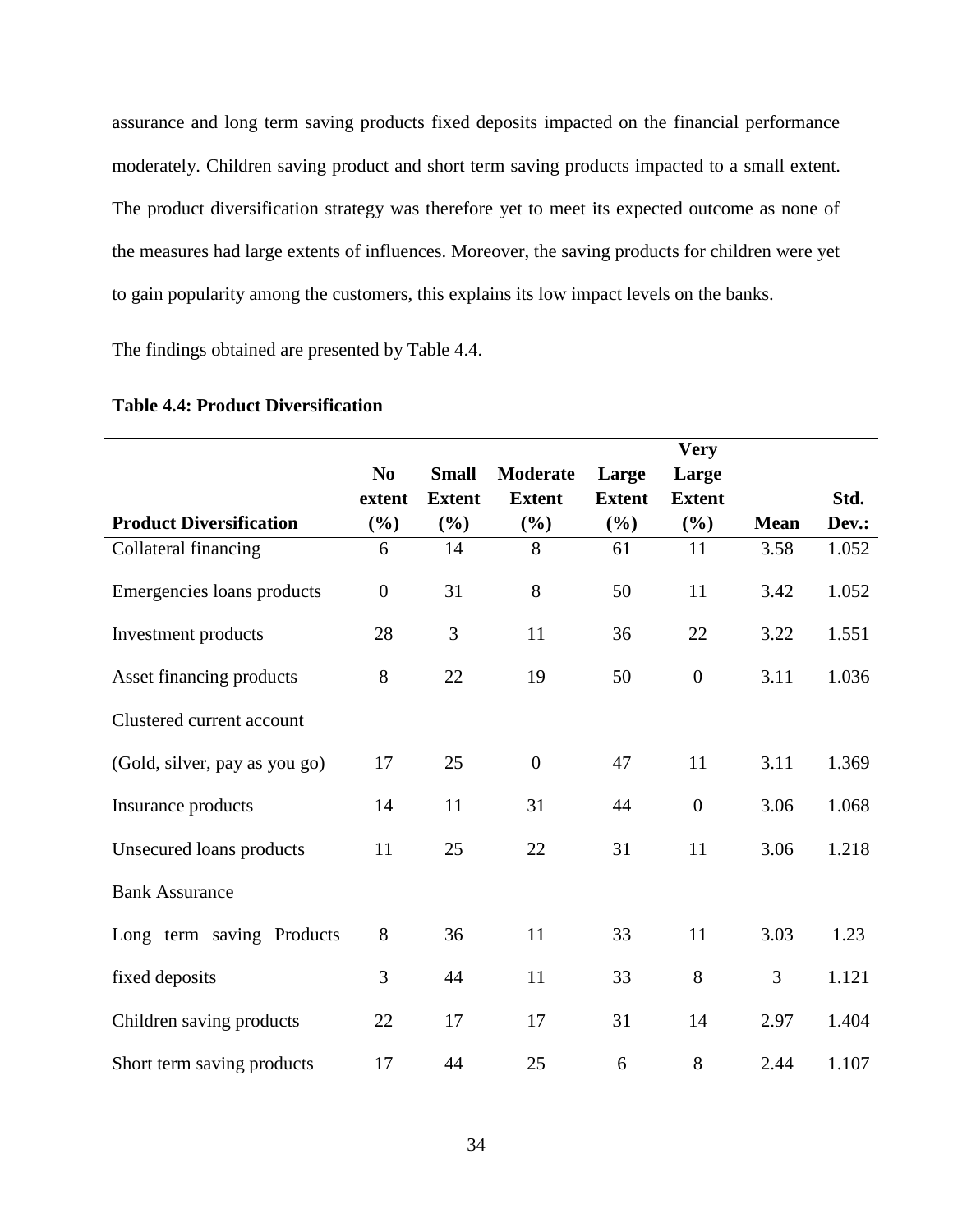#### **4.4.3 Location and Investment Diversification and Financial Performance**

The study sought to determine location diversification strategies put in place by the banks.

The results obtained show that the number of branches had a mean of 4.17 and standard deviation of 0.845 while the investment in other companies had a mean of 4.25 and a standard deviation of 0.906. This thus implies that the location diversification does influence the business financial performance to a large extent. This is attributed to the fact that it enables the bank to be at the nearest proximity to the customers for easier access.

The findings obtained are presented by Table 4.5.

|                        |                |               |               |               | <b>Very</b>   |             |                 |
|------------------------|----------------|---------------|---------------|---------------|---------------|-------------|-----------------|
|                        | N <sub>0</sub> | <b>Small</b>  | Moderate      | Large         | Large         | <b>Mean</b> | <b>Std. Dev</b> |
| Location               | extent         | <b>Extent</b> | <b>Extent</b> | <b>Extent</b> | <b>Extent</b> |             |                 |
| <b>Diversification</b> | $($ %)         | (%)           | $($ %)        | (%)           | $(\%)$        |             |                 |
| Investment in other    |                |               |               |               |               |             |                 |
| Companies              | 3              |               | 14            | 36            | 47            | 4.25        | 0.906           |
| Number of branches     | - 3            | $\theta$      | 11            | 50            | 36            | 4.17        | 0.845           |

## **Table 4.5: Location and Investment Diversification**

#### **4.4.4 Effect of Bank Size on Performance**

The study sought to determine impact that the bank size has on the performance based on the respondents' opinion. On the effect of bank size on the financial performance, 50% of the respondents stated a large extent of influence, 22% for a very large extent, 11% for a small extent, while 8% for both no extent and moderate extent respectively. This shows that over 70% of the respondents feel that the bank size affects its financial performance to a large extent.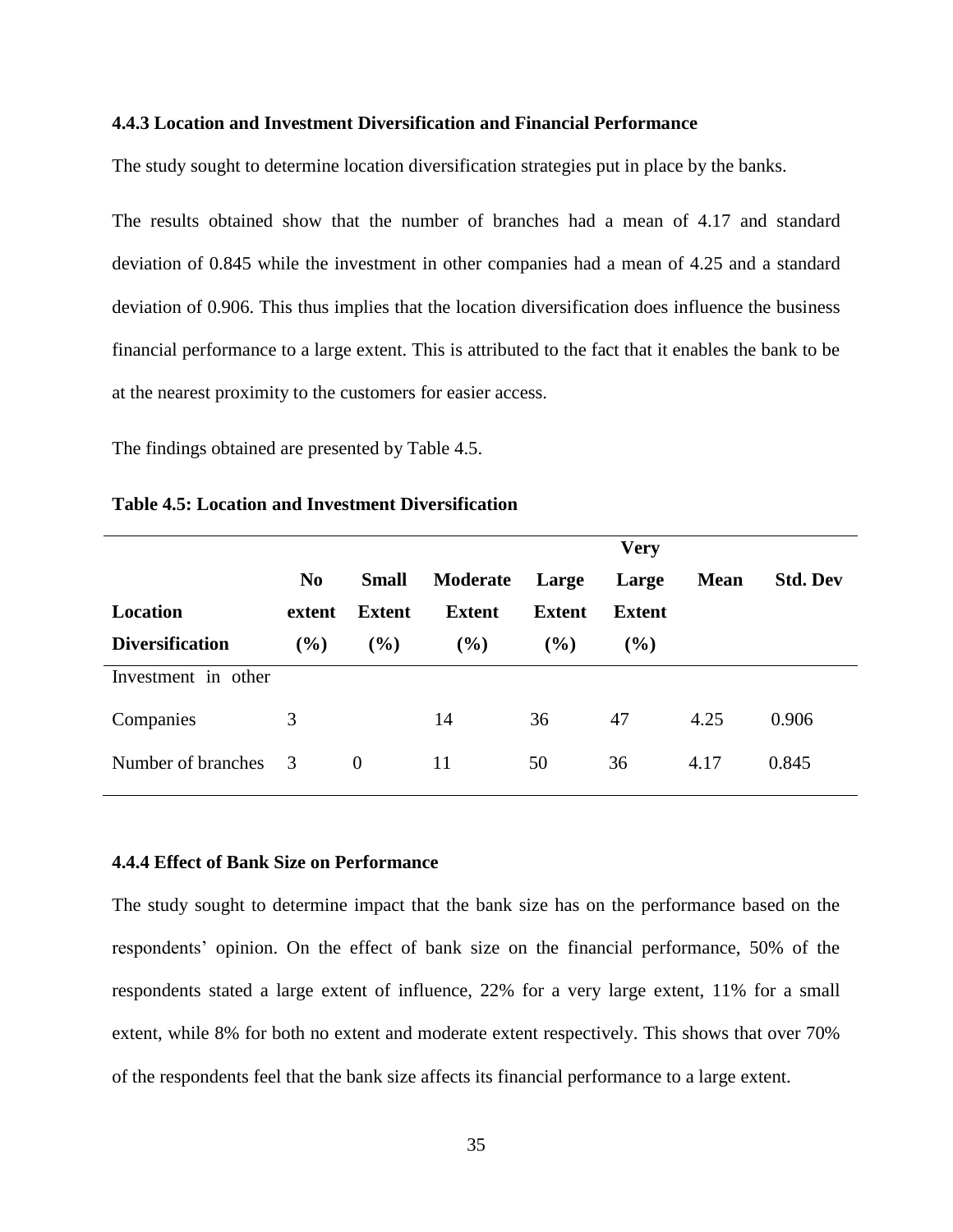The findings obtained are presented by Table 4.6.

| <b>Bank Size effect on performance</b> | <b>Frequency</b> | <b>Percent</b> |
|----------------------------------------|------------------|----------------|
|                                        |                  |                |
| No extent                              | 3                | 8%             |
| <b>Small Extent</b>                    | $\overline{4}$   | 11%            |
| Moderate Extent                        | 3                | 8%             |
| Large Extent                           | 18               | 50%            |
| Very Large Extent                      | 8                | 22%            |
| <b>Total</b>                           | 36               | 100%           |
|                                        |                  |                |

## **Table 4.6: Bank Size effect on Performance**

## **4.5 Diagnostic Tests**

The study quality was ensured by using both primary and secondary data and objective interpretation of the study results. Diagnostic tests on the assumptions of regression analysis were done to ensure that the quality of quantitative assessment is valid.

## **4.5.1 Test for Multicollinearity**

Multicollinearity tests were conducted on the regression model so that incorrect conclusions about the relationship between dependent variable and predictor variables to be avoided. Variance Inflation Factor (VIF) and degree of tolerance were used to indicate if there was presence of multicollinearity in the data. The findings obtained are presented by Table 4.7.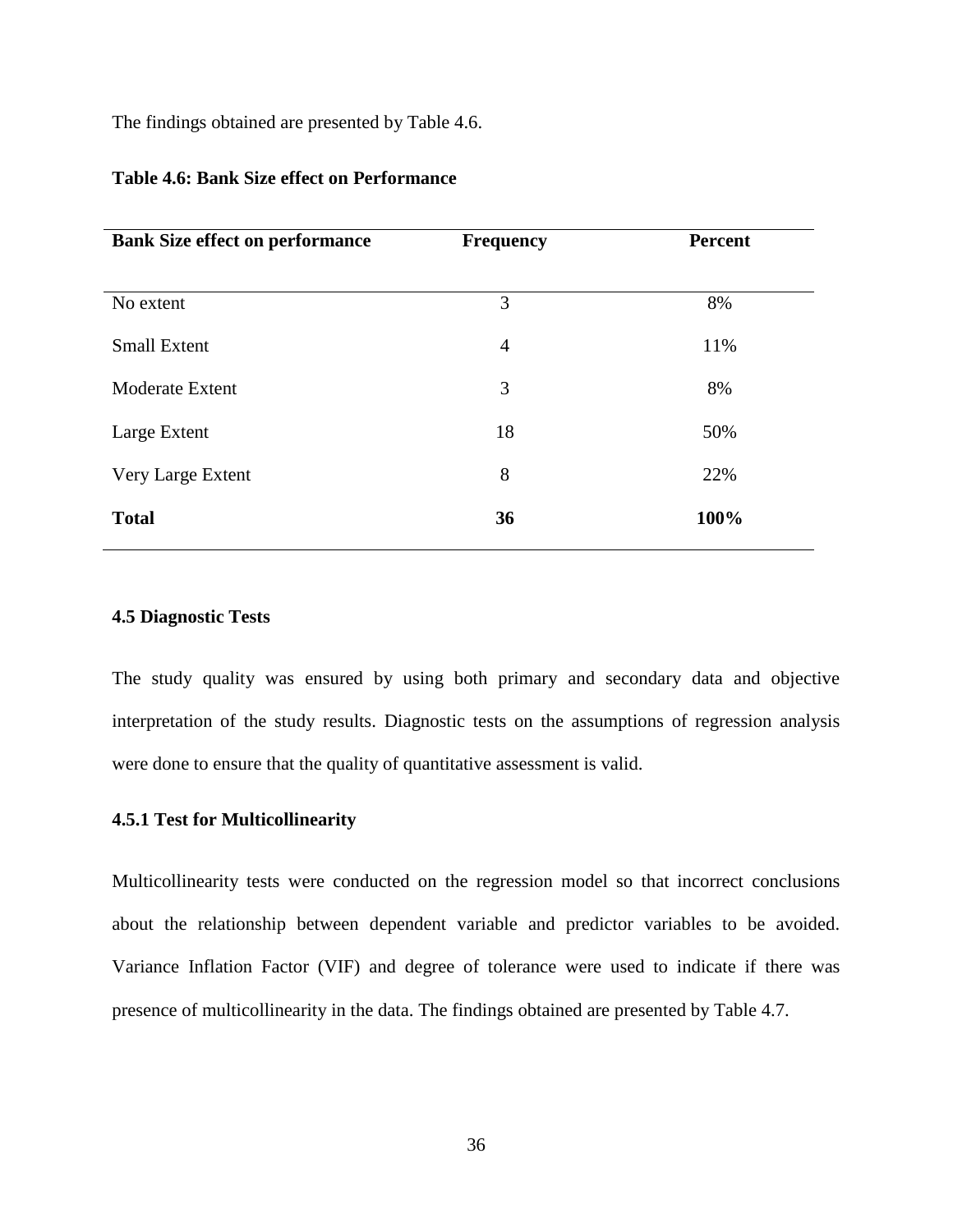| <b>Variable</b>                        | <b>Tolerance</b> | VIF   |
|----------------------------------------|------------------|-------|
| <b>Channel Diversification</b>         | 0.932            | 1.073 |
| <b>Product Diversification</b>         | 0.916            | 1.092 |
| <b>Location Diversification</b>        | 0.973            | 1.027 |
| <b>Investment Line Diversification</b> | 0.996            | 1.004 |

## **Table 4.7: Test for Multicollinearity**

The findings obtained show Channel Diversification had a tolerance value of 0.934 and VIF value of 1.073. Product Diversification had a tolerance value of 0.916 and VIF value of 1.092. Location Diversification had a tolerance value of 0.973 and VIF value of 1.027. Investment Line Diversification had a tolerance value of 0.996 and VIF value of 1.004. All variables had tolerance of greater than 0.1 and VIF less than 10 and there was no multicollinearity problem.

# **4.5.2 Test for Heteroscedasticity**

Heteroscedasticity occurs when the variance of the errors varies across the observations. This study used Breusch-Pagan/ Cook-Weisberg to test for Heteroscedasticity. The findings obtained are presented by Table 4.8.

**Table 4.8: Test for Heteroscedasticity**

| $H_0$    | Variables     |                                | Chi <sub>2</sub> $(4)$ | $Prop<$ Chi2 |
|----------|---------------|--------------------------------|------------------------|--------------|
|          | Channel       | Diversification,               |                        |              |
|          | Product       | Diversification,               |                        |              |
|          | Location      | Diversification,               |                        |              |
| Constant |               | Business-Line Diversification, |                        |              |
| Variance | <b>CAMELS</b> |                                | 0.0127                 | 0.7328       |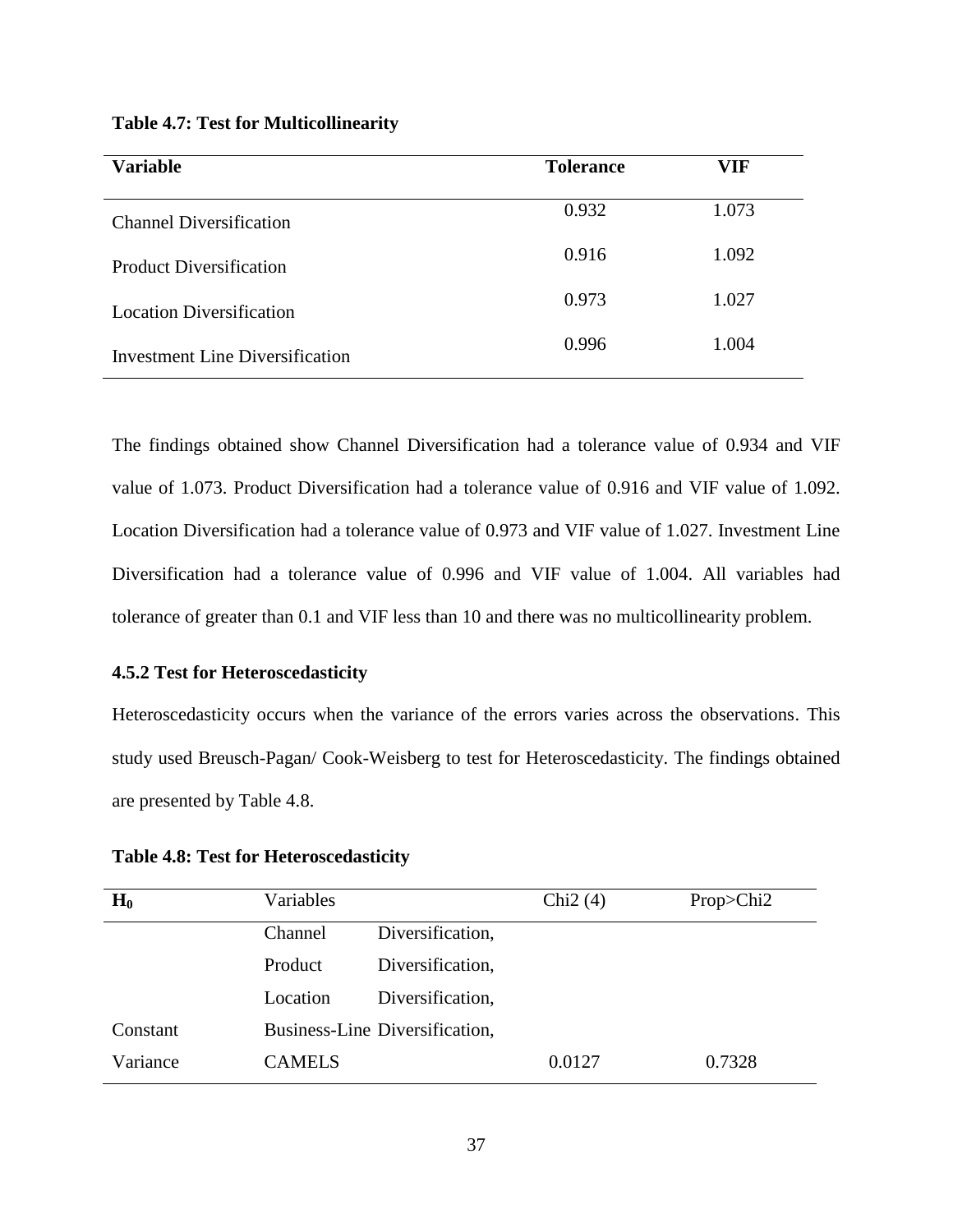The study obtained a chi square of 0.0127 and p-value of 0.7328>0.05 implying that at 95% confidence, the null hypothesis of homoscedasticity could not be rejected. Hence, heteroscedasticity was not a problem.

# **4.5.4 Test for Normality**

Normality of the data was tested by Kolmogorov-Smirnov test and kurtosis and skewness.

|                        |                | <b>FP</b> | <b>Channel div</b> | Prod Div. | Loc. Div. | <b>Invest Div.</b> |
|------------------------|----------------|-----------|--------------------|-----------|-----------|--------------------|
| Normal                 |                |           |                    |           |           |                    |
| Parameters             |                |           |                    |           |           |                    |
| a,b,                   | Mean           | 2.150     | 0.630              | 0.214     | 0.155     | 0.159              |
|                        | Std. Deviation | 0.710     | 0.151              | 0.198     | 0.122     | 0.049              |
| Most                   | Absolute       | 0.148     | 0.231              | 0.198     | 0.147     | 0.090              |
| Extreme                | Positive       | 0.148     | 0.101              | 0.198     | 0.147     | 0.090              |
| <b>Differences</b>     | Negative       | $-0.066$  | $-0.231$           | $-0.152$  | $-0.117$  | $-0.062$           |
| <b>Skewness</b>        |                | 1.066     | $-1.317$           | 1.744     | 1.033     | 6.762              |
| Kurtosis               |                | 1.093     | 1.008              | 1.135     | 1.159     | 7.475              |
| Kolmogorov-Smirnov Z   |                | 1.664     | 2.595              | 2.218     | 1.648     | 1.011              |
| Asymp. Sig. (2-tailed) |                | 0.008     | 0.000              | 0.000     | 0.009     | 0.259              |
|                        | N              | 126       | 126                | 126       | 126       | 126                |

|  |  | <b>Table 4.9: Test for Normality</b> |
|--|--|--------------------------------------|
|--|--|--------------------------------------|

Financial performance had a p-value of  $0.008<0.05$ , kurtosis and skewness within  $+/2$  and therefore the variable was normally distributed. Channel diversification, product diversification and location diversification also had a p-value of  $0.000<0.05$ , kurtosis and skewness within  $+/2$ and hence the variables were normally distributed. Therefore, the variables were appropriate for parametric tests like multiple regression analysis. Investment diversification had a p-value of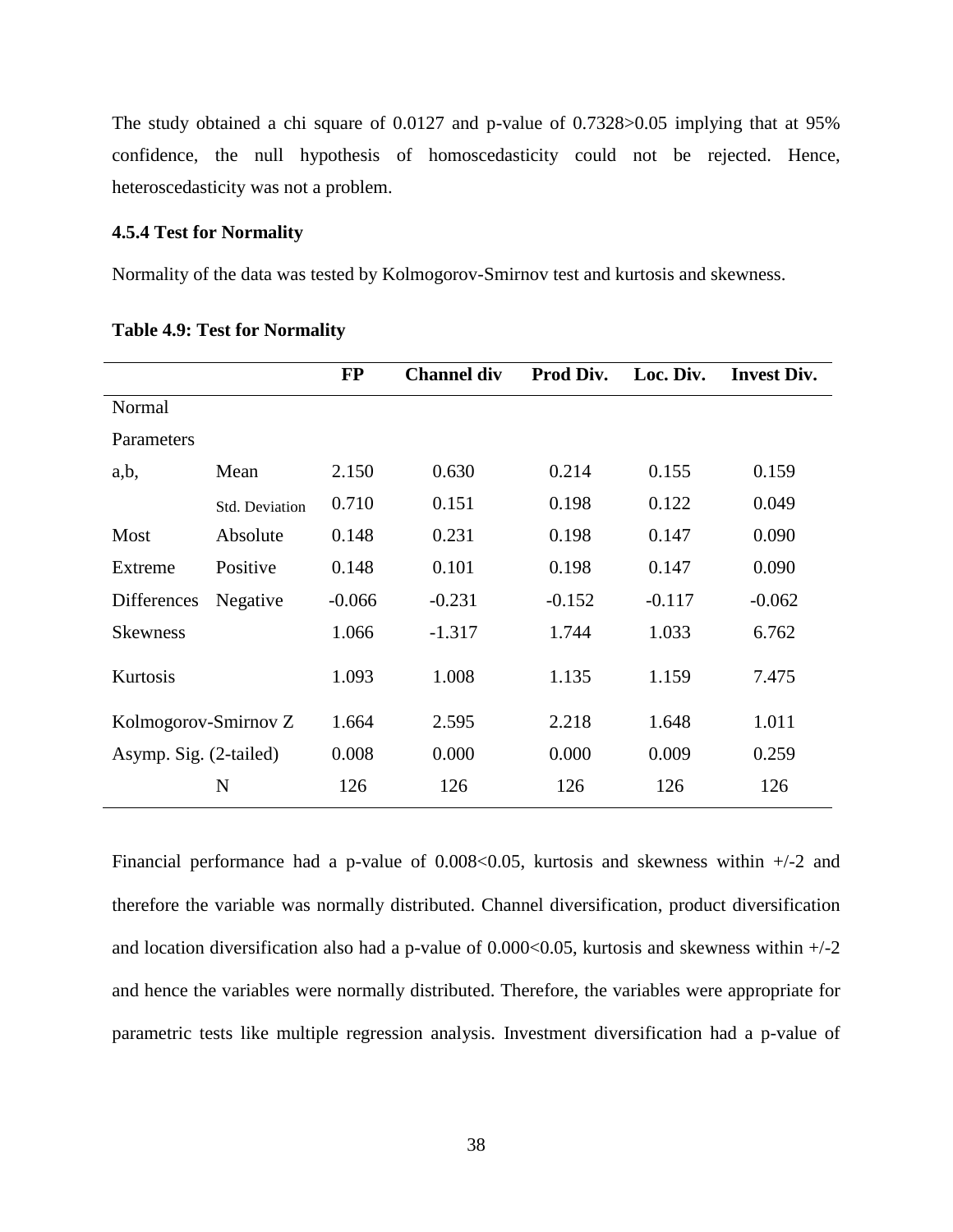$0.259$  > 0.05, kurtosis and skewness outside the range of  $+/-2$  and hence indicating that the data was not normally distributed and not appropriate for parametric tests but non parametric tests.

Notably, for dependent variable, no normalization was to be done unless on the cases of extreme of lack of normality. Decoster (2011) cautioned the normalization of relative measures specifically on a variable that could take positive or negative values. Measurement that could take negative values includes profitability measures where a firm makes losses. The study further indicated that normalization on negative values can only be done by adding a hypothetical value on the negative values which further distorts data. This method is only used in extreme cases of abnormality on the variable (Kothari, 2004). Normalization therefore could not be done on the dependent variable unless in cases of high abnormality in data.

No normalization was done for chi square test since the chi square test does not require data to be normally distributed (McHugh, 2013). However, for multiple regression analysis, normalization of investment diversification was done by obtaining log of 10.

## **4.5.5 Reliability Test**

Reliability of the research instrument was assessed using Cronbach Alpha. The study variables had a Cronbach Alpha of 0.865 on the 18 measured used to quantify the various levels of business diversification. Since the Cronbach alpha was greater than 0.7, the scale measurement instrument was reliable. The findings are presented in Table 4.10

|                          | Number of               |                 |                 |  |  |
|--------------------------|-------------------------|-----------------|-----------------|--|--|
| <b>Variable</b>          | <b>Cronbach's Alpha</b> | <b>Measures</b> | <b>Decision</b> |  |  |
| Forms of Diversification | 0.865                   | 18              | Reliable        |  |  |

## **Table 4.10: Reliability Test**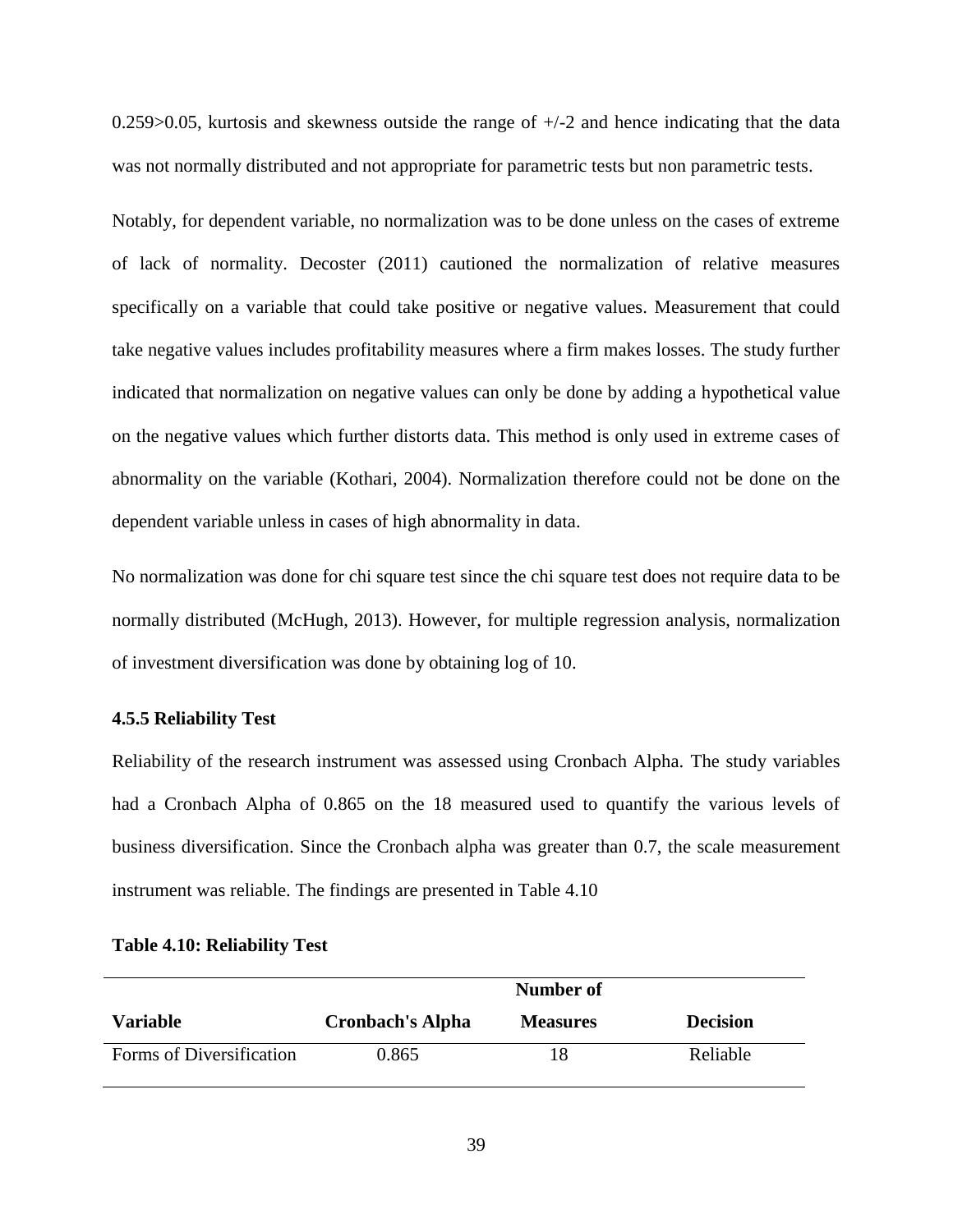### **4.6 Business Diversification and Financial Performance of Commercial Banks**

The study sought to establish the effect of the four forms of diversification on financial performance of banks. To achieve this, banks were classified into three categories and chi-square for each category of bank determined to indicate the relationship between diversification and financial performance for three categories of banks. To establish the relationship that exists, both the chi square test statistics and multiple regression analysis were used.

## **4.6.1 Chi-Square Test Statistics**

The small bank chi square test statistics where financial performance (FP) is the dependent variable and independent variables being channel diversification (channel\_div), product diversification (product\_div), location diversification (location\_div) and investment diversification (investment\_div) are presented in Table 4.11.

| <b>Table 4.11: Small Banks Test Statistics</b> |  |
|------------------------------------------------|--|
|------------------------------------------------|--|

|             | <b>FP</b> Small |                  |                  |                  | Channel_div Product_div Location_div Investment_div |
|-------------|-----------------|------------------|------------------|------------------|-----------------------------------------------------|
| Chi-Square  | $8.188^{a}$     | $45.469^{\circ}$ | $61.937^{\circ}$ | $57.469^{\circ}$ | $34.438^e$                                          |
| Df          | 54              | 30               | 25               | 22               | 20                                                  |
| Asymp. Sig. | 1.000           | .035             | .000             | .000             | .023                                                |

*a. 55 cells (100.0%) have expected frequencies less than 5. The minimum expected cell frequency is 1.2. b. 31 cells (100.0%) have expected frequencies less than 5. The minimum expected cell frequency is 2.1. c. 26 cells (100.0%) have expected frequencies less than 5. The minimum expected cell frequency is 2.5. d. 23 cells (100.0%) have expected frequencies less than 5. The minimum expected cell frequency is 2.8. e. 21 cells (100.0%) have expected frequencies less than 5. The minimum expected cell frequency is 3.0.*

The medium bank chi square test statistics where financial performance (FP) is the dependent variable and independent variables being channel diversification (channel\_div), product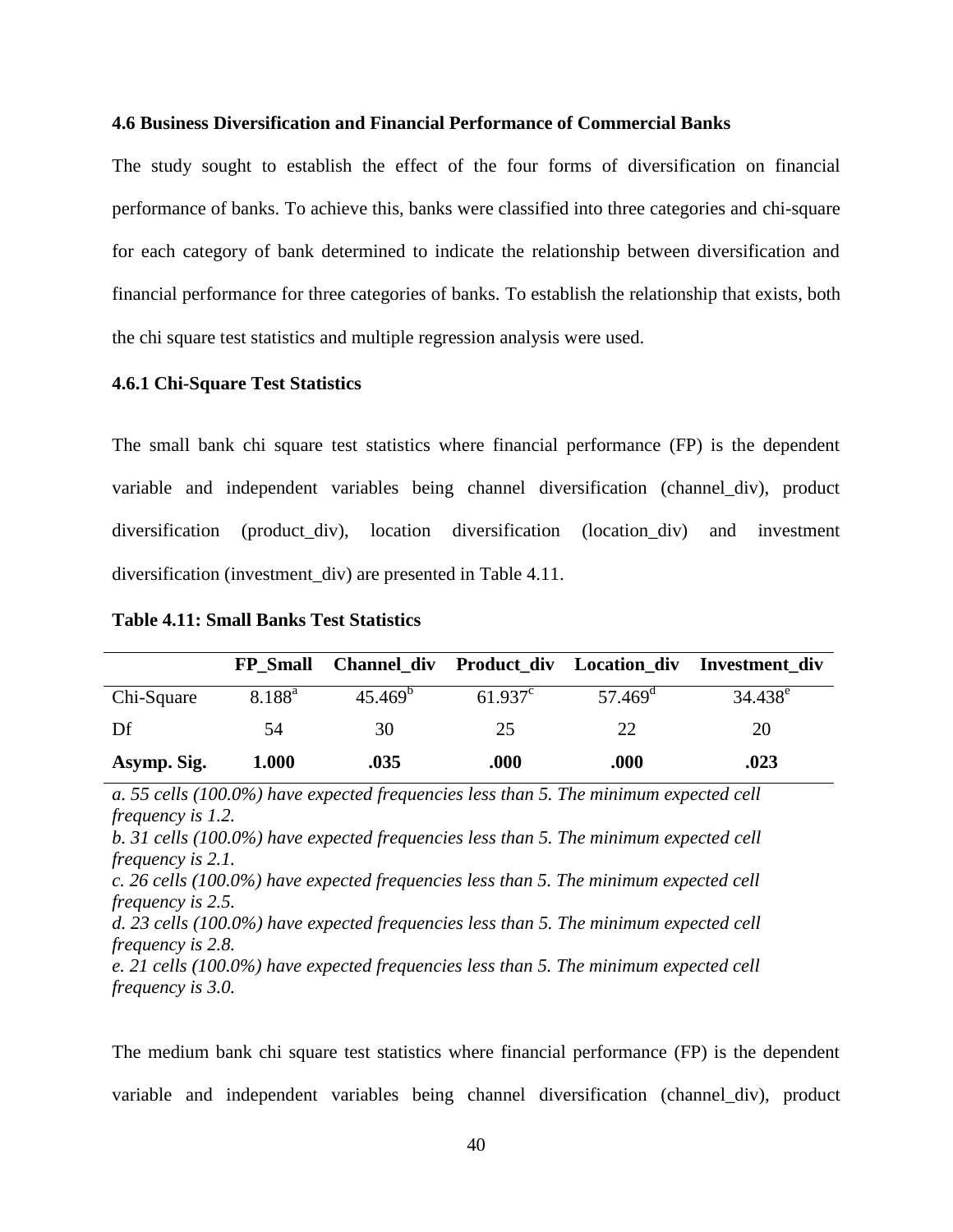diversification (product\_div), location diversification (location\_div) and investment diversification (investment\_div) are presented in Table 4.12.

|             | FP medium       |            |            | Channel_div Product_div Location_div | Investment div |
|-------------|-----------------|------------|------------|--------------------------------------|----------------|
| Chi-Square  | $8.000^{\rm a}$ | $25.857^b$ | $11.333^c$ | $30.000^{\rm d}$                     | $17.429^e$     |
| Df          | 34              | 24         | 27         | 17                                   | 15             |
| Asymp. Sig. | 1.000           | .360       | .996       | .026                                 | .294           |

**Table 4.12: Medium Sized Banks Test Statistics**

*a. 35 cells (100.0%) have expected frequencies less than 5. The minimum expected cell frequency is 1.2.*

*b. 25 cells (100.0%) have expected frequencies less than 5. The minimum expected cell frequency is 1.7.*

*c. 28 cells (100.0%) have expected frequencies less than 5. The minimum expected cell frequency is 1.5.*

*d. 18 cells (100.0%) have expected frequencies less than 5. The minimum expected cell frequency is 2.3.*

*e. 16 cells (100.0%) have expected frequencies less than 5. The minimum expected cell frequency is 2.6.*

Channel diversification had a p-value of 0.36>0.05, product diversification had a p-value of 0.996>0.05, location diversification had a p-value of 0.026<0.05 and investment diversification had a p-value of 0.294 $>0.05$ . Therefore, for medium banks, channel diversification, product diversification and investment diversification do not have significant effect on financial performance. Location diversification has significant positive effect on financial performance of medium sized banks.

The chi square tests for large banks are presented in Table 4.13.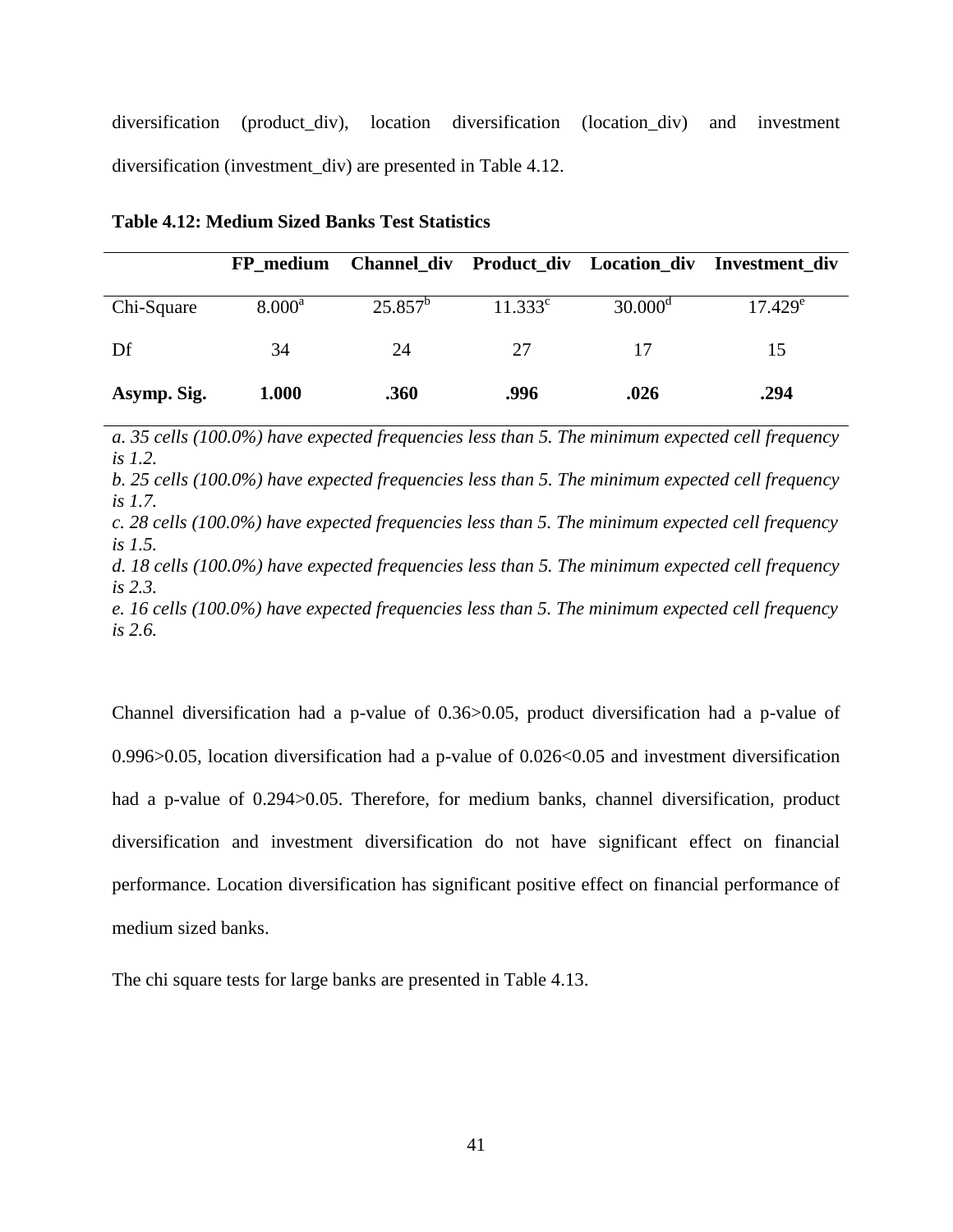|             | FR large  | Channel_div | Product_div        | Location div    | Investment_div |
|-------------|-----------|-------------|--------------------|-----------------|----------------|
| Chi-Square  | $2.100^a$ | $2.800^{b}$ | 4.000 <sup>c</sup> | $6.000^{\circ}$ | $9.000^e$      |
| Df          | 16        |             | 14                 | 12              |                |
| Asymp. Sig. | 1.000     | .993        | .995               | .916            | .437           |

**Table 4.13: Large Banks Test Statistics**

*a. 17 cells (100.0%) have expected frequencies less than 5. The minimum expected cell frequency is 1.2.*

*b. 12 cells (100.0%) have expected frequencies less than 5. The minimum expected cell frequency is 1.7.*

*c. 15 cells (100.0%) have expected frequencies less than 5. The minimum expected cell frequency is 1.3.*

*d. 13 cells (100.0%) have expected frequencies less than 5. The minimum expected cell frequency is 1.5.*

*e. 10 cells (100.0%) have expected frequencies less than 5. The minimum expected cell frequency is 2.0.*

Channel diversification had a p-value of 0.993>0.05, product diversification had a p-value of 0.995>0.05, location diversification had a p-value of 0.916<0.05 and investment diversification had a p-value of 0.437>0.05. Therefore, for large banks, all forms of business diversification have no significant effect on financial performance of commercial banks. Therefore, large banks diversification will not affect financial performance.

Therefore, business diversification improves significantly financial performance of small banks. However, as the bank become bigger, business diversification continues to affect the performance of the banks to a less extent. This is supported by the findings that under medium sized banks, only location diversification has significant effect on financial performance and for large banks, all forms of business diversification do not affect commercial banks financial performance.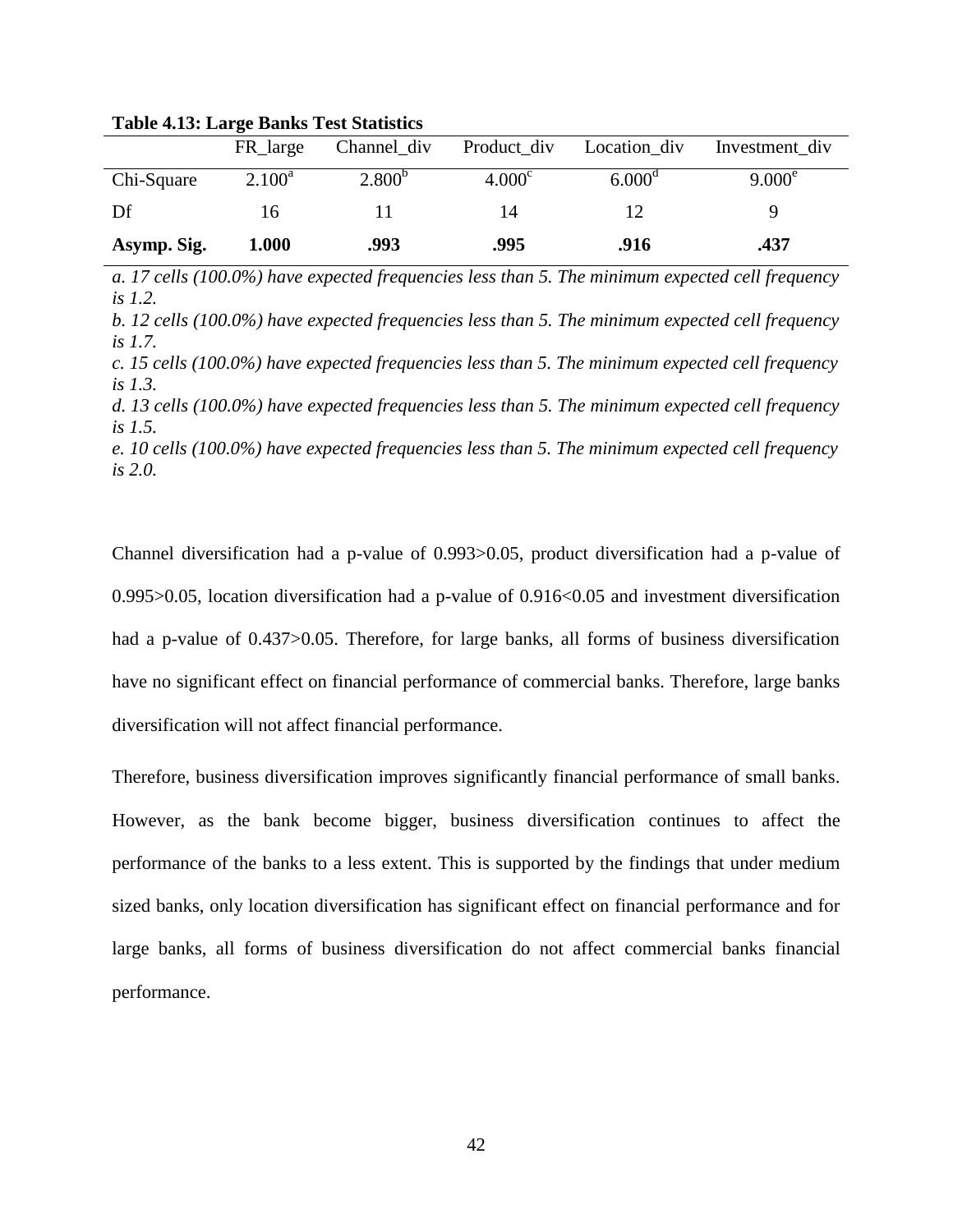### **4.6.2 Regression Analysis**

Regression analysis was used to confirm the chi square results. Regression for all the commercial banks was run followed by regression for small banks, medium banks and large banks.

### **4.6.2.1 Regression Analysis for All Commercial Banks in Kenya**

A multiple regression model was used to establish combined relationship between forms of business diversification (predictor variables) and CAMEL measures (dependent variable). The Regression model summary is presented in Table 4.14.

**Table 4.14: Model Summary Results for all Commercial Banks**

|       |                 |                          | <b>Std. Error of the</b> |
|-------|-----------------|--------------------------|--------------------------|
| R     | <b>R</b> Square | <b>Adjusted R Square</b> | <b>Estimate</b>          |
| .473a | 0.223           | 0.198                    | 0.63574                  |

*a. Predictors: (Constant), Investment Line Diversification, Channel Diversification, Location Diversification, Product Diversification*

*b. Dependent Variable: Financial Performance*

From Table 4.15, the coefficient of correlation was 0.473 indicating that business diversification has a positive effect on financial performance. Thus, bank diversifying the business would improve financial performance. The coefficient of determination ( $\mathbb{R}^2$  Square) was 0.223 implying that that the regression could explain only 22.3% of the variation performance. The remaining 77.7% of the variation could be due to other predictors not in the model.

The model result of model fitness indicates an F-statistic of 8.702 and a p-value of 0.000 < 0.05. This indicates that the model is fit for prediction at 95% confidence level. Thus, business diversification generally has significant effect on commercial banks financial performance. The model test of fitness results are presented in Table 4.16 indicating the reliability of the model in predicting financial performance.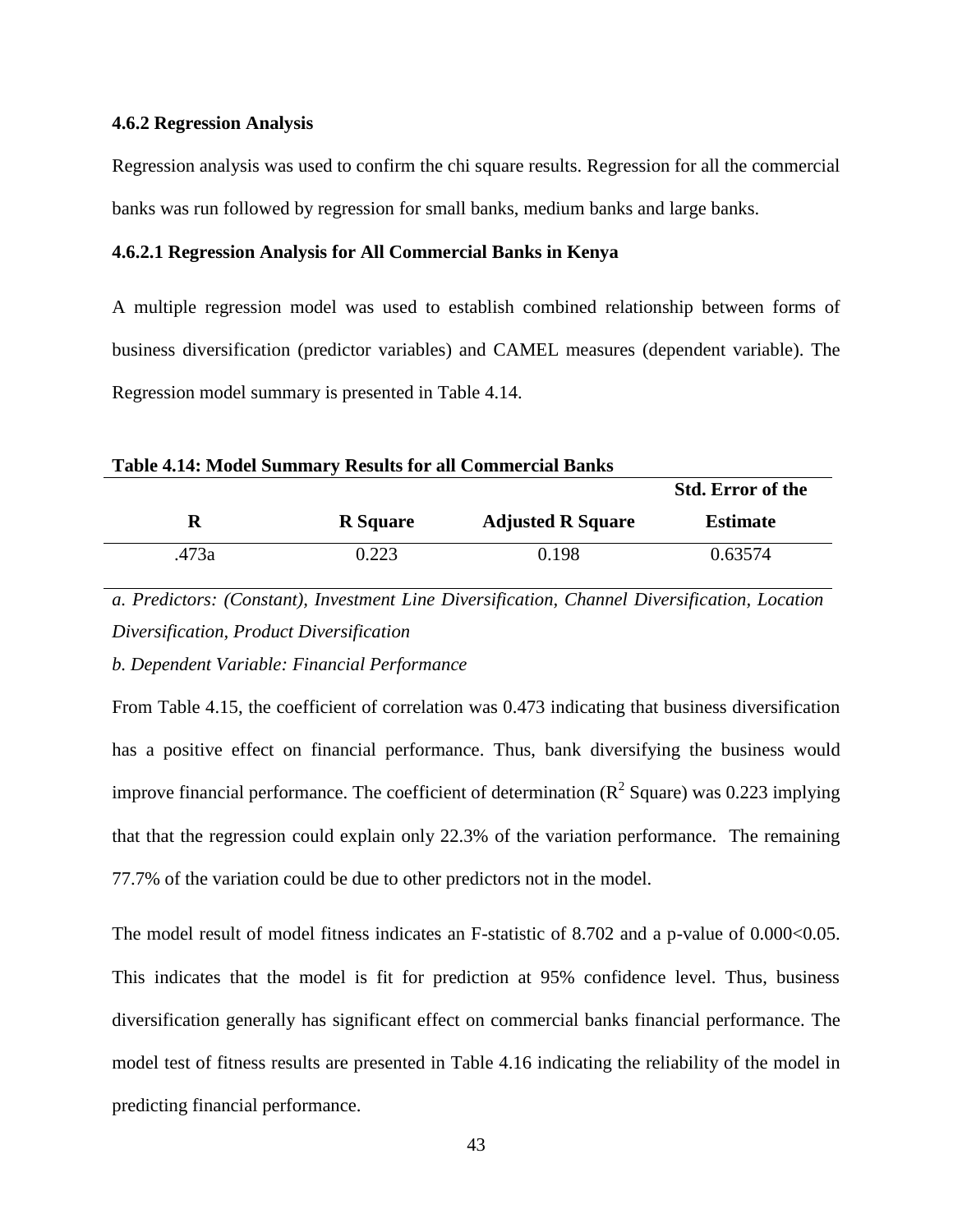| Tuble 1810, Al VO VIA Albulto IVI un Commel ciui Dumi |     |               |       |       |  |  |  |  |
|-------------------------------------------------------|-----|---------------|-------|-------|--|--|--|--|
| Sum of                                                |     | <b>Mean</b>   |       |       |  |  |  |  |
| <b>Squares</b>                                        | Df  | <b>Square</b> | F     | Sig.  |  |  |  |  |
| 14.068                                                | 4   | 3.517         | 8.702 | .000a |  |  |  |  |
|                                                       |     |               |       |       |  |  |  |  |
| 48.903                                                | 121 | 0.404         |       |       |  |  |  |  |
| 62.971                                                | 125 |               |       |       |  |  |  |  |
|                                                       |     |               |       |       |  |  |  |  |

**Table 4.15: ANOVA Results for all Commercial Banks**

*a. Predictors: (Constant), Investment Line Diversification, Channel Diversification, Location Diversification, Product Diversification*

*b. Dependent Variable: Financial Performance*

The findings obtained show that channel diversification had a coefficient of 0. 938. The positive coefficient implies that channel diversification strategy has a positive impact on the financial performance. The variable had a p-value of 0.018 implying it was significant at the 95% confidence level as it is less than 0.05.

Product diversification had a coefficient of 1.268. The positive coefficient implies that product diversification has a positive impact on the financial performance. The variable had a p-value of 0.000 implying it was significant at the 95% confidence level as it is less than 0.05. Location diversification had a coefficient of 1.186. The positive coefficient implies that location diversification has a positive impact on the financial performance. The variable had a p-value of 0.013 implying it was not significant at the 95% confidence level as it is more than 0.05.

Investment diversification had a coefficient of 0.856. The positive coefficient implies that investment diversification has a positive impact on the financial performance. The variable had a p-value of 0.018 implying it was significant at the 95% confidence level as it is less than 0.05. The constant indicates that when business diversification is zero, financial performance of commercial banks will be 1.007. The diversification strategies thus have an overall positive relationship to the financial performance. The predictive model thus obtained is: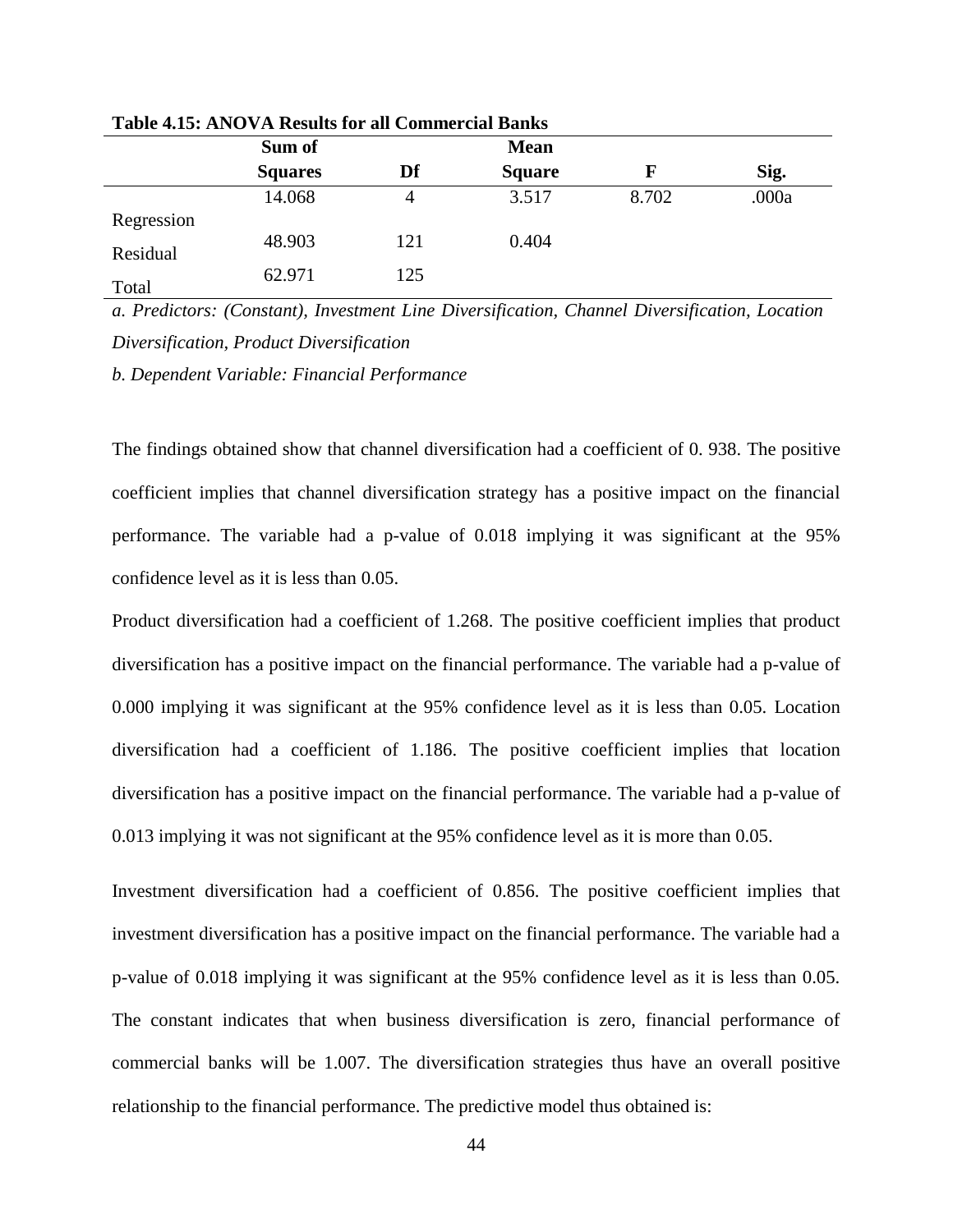Y =  $1.007 + 0.938X_1 + 1.084X_2 + 1.186X_3 + 0.856X_4$  where;

Y is Financial Performance of commercial banks measured using financial performance composite index,  $X_1$  is Channel Diversification,  $X_2$  is Product Diversification,  $X_3$  Location Diversification and X4 is Business Line Diversification.

|                                   |       | <b>Unstandardized</b> |                                  |       |       |
|-----------------------------------|-------|-----------------------|----------------------------------|-------|-------|
|                                   |       | <b>Coefficients</b>   | <b>Standardized Coefficients</b> |       |       |
|                                   | B     | <b>Std. Error</b>     | <b>Beta</b>                      | Т     | Sig.  |
| (Constant)                        | 1.007 | 0.314                 |                                  | 3.209 | 0.002 |
| <b>Channel Diversification</b>    | 0.938 | 0.39                  | 0.2                              | 2.404 | 0.018 |
| <b>Product Diversification</b>    | 1.084 | 0.299                 | 0.303                            | 3.62  | 0.000 |
| <b>Location Diversification</b>   | 1.186 | 0.472                 | 0.204                            | 2.515 | 0.013 |
| <b>Investment Diversification</b> | 0.856 | 1.169                 | 0.059                            | 0.732 | 0.465 |

**Table 4.16: Model Coefficients Results for all Commercial Banks**

*a. Dependent Variable: Financial Performance*

## **4.6.2.2 Regression Analysis for Small Sized Commercial Banks in Kenya**

Multiple regression analysis was for done for small sized commercial banks in Kenya. As shown in table 4.16, business diversification has strong effect on financial performance of commercial banks (r=0.867). The coefficient of correlation is positive indicating that business diversification has positive effect on financial performance of commercial banks. Business diversification explained 75.2% of financial performance of commercial banks ( $R^2$ =0.752).

The findings of the model summary are presented in Table 4.17.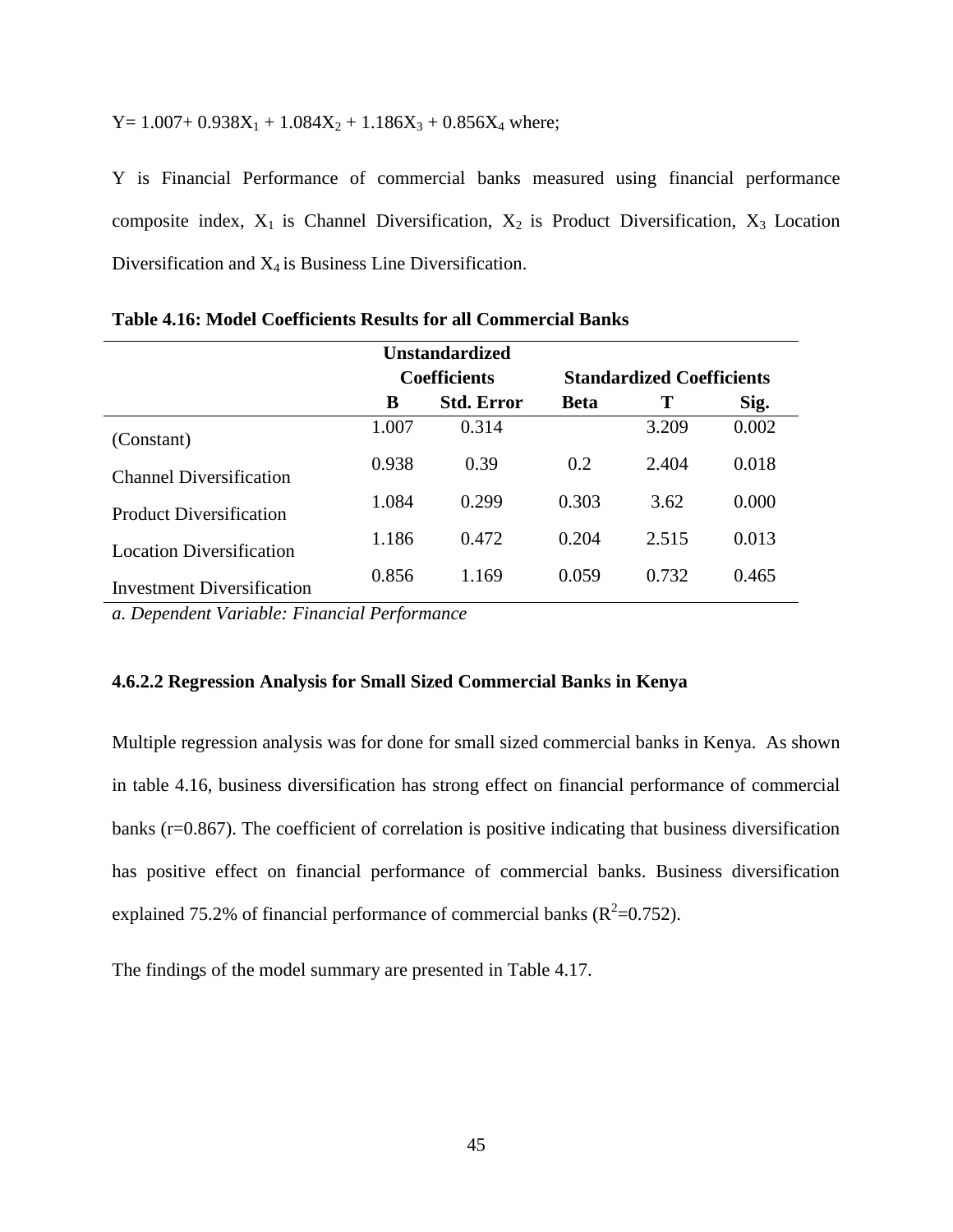|       |                 | <b>Adjusted R</b> |                                   |
|-------|-----------------|-------------------|-----------------------------------|
| R     | <b>R</b> Square | <b>Square</b>     | <b>Std. Error of the Estimate</b> |
| 0.867 | 0.752           | 0.685             | 0.66294                           |

| <b>Table 4.17: Model Summary Results for Small Sized Commercial Banks</b> |  |  |  |
|---------------------------------------------------------------------------|--|--|--|
|---------------------------------------------------------------------------|--|--|--|

a. *Predictors: (Constant), Investment Line Diversification, Location Diversification, Channel Diversification, Product Diversification*

The ANOVA results in table 4.18 indicates that business diversification has a significant effect on financial performance of small sized commercial banks  $(F=7.409, p<0.05)$ . Therefore, business diversification will lead to improved financial performance.

|            | Sum of  |    | Mean   |       |      |
|------------|---------|----|--------|-------|------|
|            | Squares | Df | Square | F     | Sig. |
| Regression | 2.447   | 4  | 3.256  | 7.409 | .000 |
| Residual   | 17.328  | 58 | 0.439  |       |      |
| Total      | 19.775  | 62 |        |       |      |

**Table 4.18: ANOVA Results for Small Sized Commercial Banks**

*Predictors: (Constant), Investment Line Diversification, Location Diversification, Channel Diversification, Product Diversification, b. Dependent Variable: financial performance*

Findings as presented in table 4.19 indicate that channel diversification had a coefficient of 0.29 (p<0.05), product diversification 1.268 (p<0.05), location diversification 2.699 (p<0.05) and investment line diversification 2.11 ( $p<0.05$ ). The positive coefficients indicate that the respective forms of diversification had positive effect on commercial banks financial performance. The positive effect was significant ( $p<0.05$ ).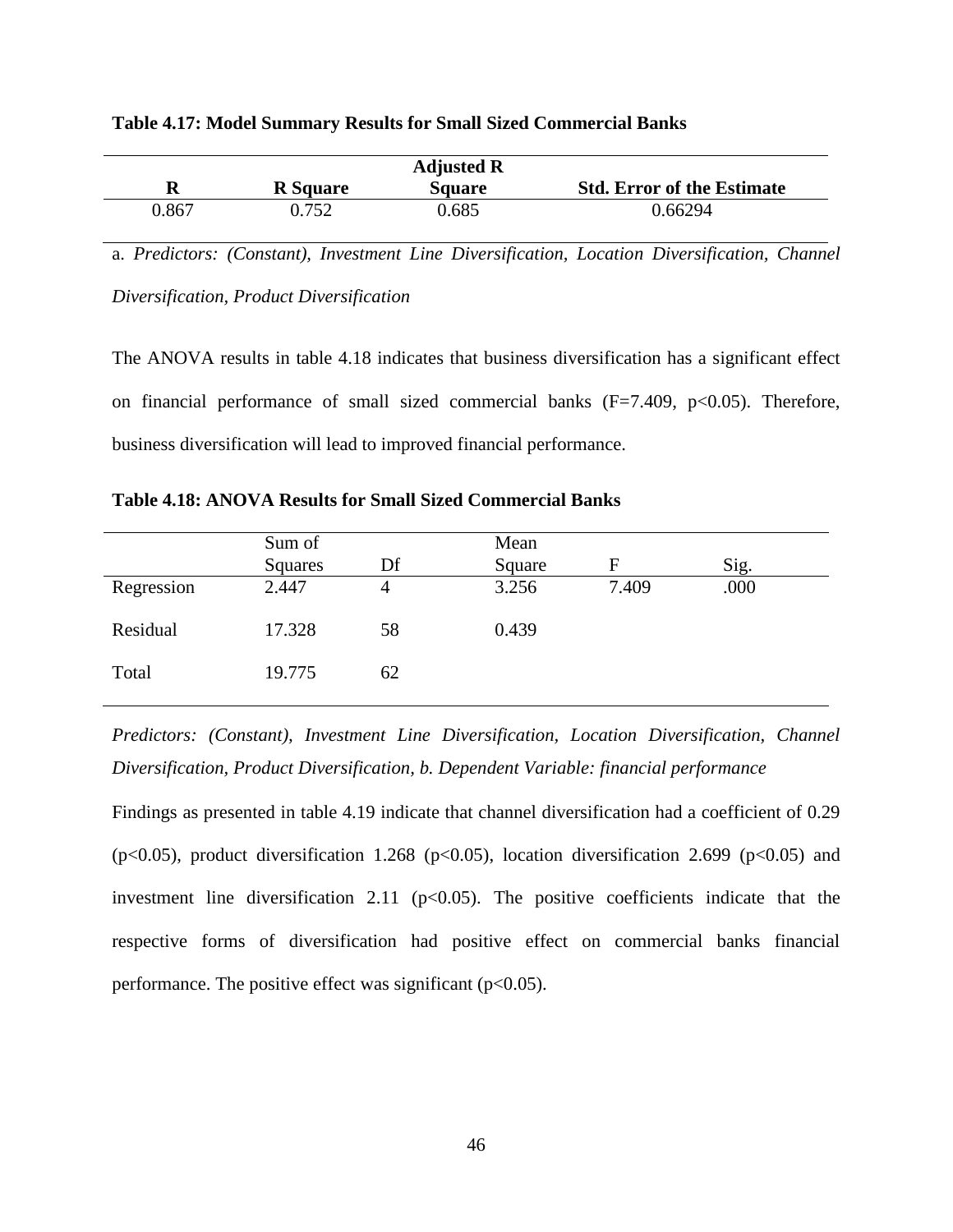|                                 | Unstandardized  |       |                                  |      |       |  |
|---------------------------------|-----------------|-------|----------------------------------|------|-------|--|
|                                 | Coefficients    |       | <b>Standardized Coefficients</b> |      |       |  |
|                                 | Std. Error<br>B |       | <b>B</b> eta                     | t    | Sig.  |  |
| (Constant)                      | 1.618           | 0.522 |                                  | 3.10 | 0.004 |  |
| <b>Channel Diversification</b>  | 0.29            | 0.042 | 0.023                            | 6.90 | 0.000 |  |
| <b>Product Diversification</b>  | 1.268           | 0.466 | 0.965                            | 2.72 | 0.005 |  |
| <b>Location Diversification</b> | 2.699           | 0.864 | 1.91                             | 3.12 | 0.003 |  |
| Investment Line Diversification | 2.11            | 0.759 | 0.906                            | 2.78 | 0.004 |  |

# **Table 4.19: Model Coefficients Results for Small Sized Commercial Banks**

*Dependent variable: financial performance*

# **4.6.2.3 Regression Analysis for Medium Sized Commercial Banks in Kenya**

Multiple regression analysis was for done for medium sized commercial banks in Kenya. The findings of the model summary are presented in Table 4.20.

| Table 4.20: Model Summary Results for Medium Sized Commercial Banks |  |  |  |  |  |  |  |
|---------------------------------------------------------------------|--|--|--|--|--|--|--|
|---------------------------------------------------------------------|--|--|--|--|--|--|--|

|      | R Square | <b>Adjusted R Square</b> | Std. Error of the Estimate |
|------|----------|--------------------------|----------------------------|
| .411 | 0.169    | 0.131                    | 0.52899                    |

*Predictors: (Constant), Investment Line Diversification, Location Diversification, Channel Diversification, Product Diversification*

As shown in table 4.20, business diversification has a moderate effect on financial performance of commercial banks (r=0.411). The coefficient of correlation is positive indicating that business diversification has positive effect on financial performance of commercial banks. Business diversification explained 16.9% of financial performance of commercial banks ( $R^2$ =0.169).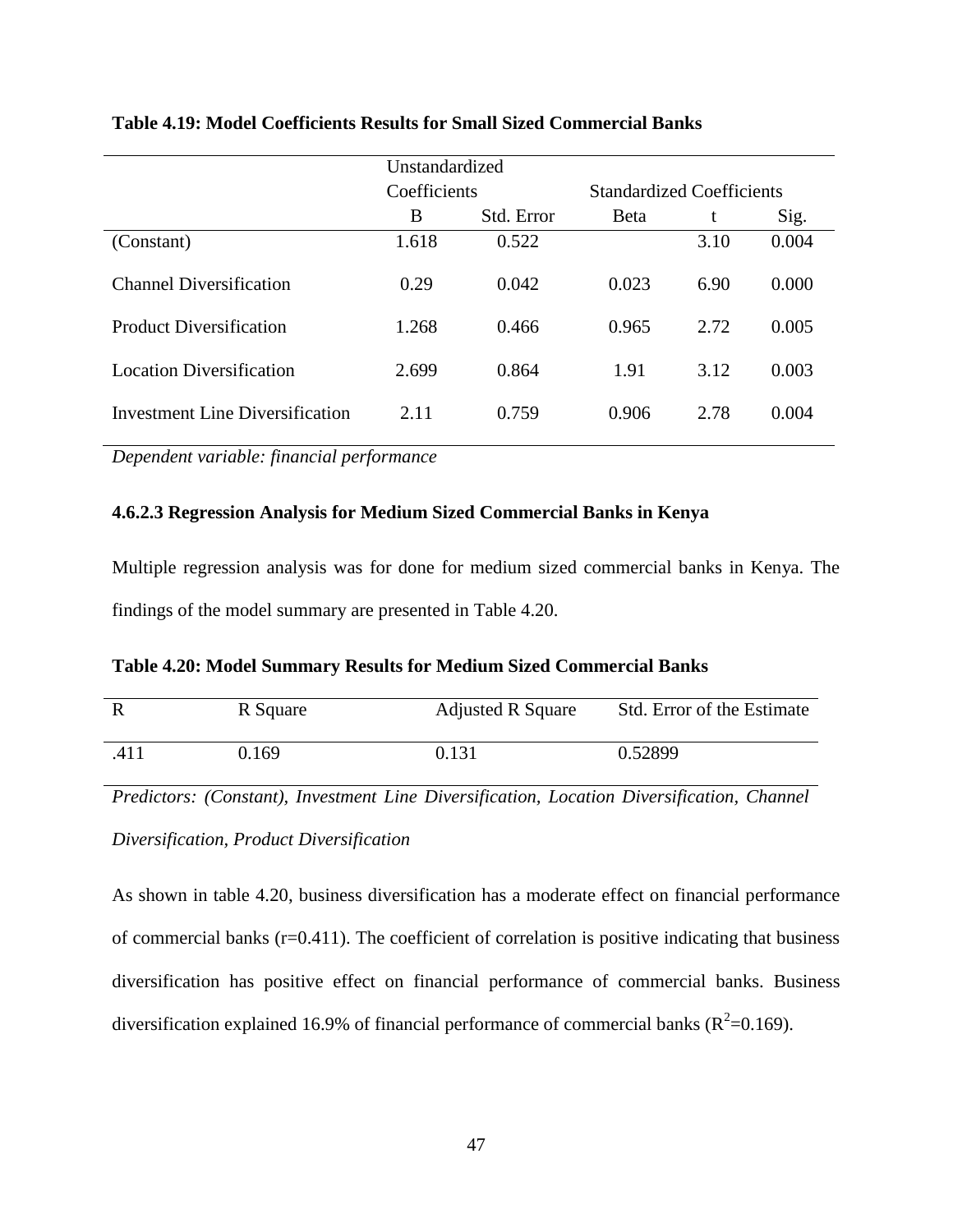The ANOVA results in table 4.21 indicates that business diversification has an insignificant effect on financial performance of small sized commercial banks  $(F=1.975, p>0.05)$ . Therefore, business diversification does not significantly lead to improved financial performance.

|            | Sum of  |    | Mean   |       |       |
|------------|---------|----|--------|-------|-------|
|            | Squares | Df | Square | F     | Sig.  |
| Regression | 13.026  | 4  | 3.256  | 1.975 | .150a |
| Residual   | 16.261  | 37 | 0.439  |       |       |
| Total      | 29.287  | 41 |        |       |       |

**Table 4.21: Model ANOVA Results for Medium Sized Commercial Banks**

*a. Predictors: (Constant), Investment Line Diversification, Location Diversification, Channel Diversification, Product Diversification*

The model coefficients are presented in Table 4.22.

**Table 4.22: Model Coefficients Results for Medium Sized Commercial Banks**

|                                 | Unstandardized |            |                                  |          |       |  |
|---------------------------------|----------------|------------|----------------------------------|----------|-------|--|
|                                 | Coefficients   |            | <b>Standardized Coefficients</b> |          |       |  |
|                                 | B              | Std. Error | <b>Beta</b>                      | t        | Sig.  |  |
| (Constant)                      | 0.868          | 0.664      |                                  | 1.306    | 0.211 |  |
| <b>Channel Diversification</b>  | $-0.288$       | 1.567      | $-0.042$                         | $-0.184$ | 0.857 |  |
| <b>Product Diversification</b>  | $-0.697$       | 0.617      | $-0.251$                         | $-1.129$ | 0.277 |  |
| <b>Location Diversification</b> | 0.356          | 0.141      | 0.6                              | 2.527    | 0.023 |  |
| Line<br>Investment              |                |            |                                  |          |       |  |
| Diversification                 | $-0.004$       | 2.442      | $\theta$                         | $-0.002$ | 0.999 |  |

a. Dependent Variable: *financial performance*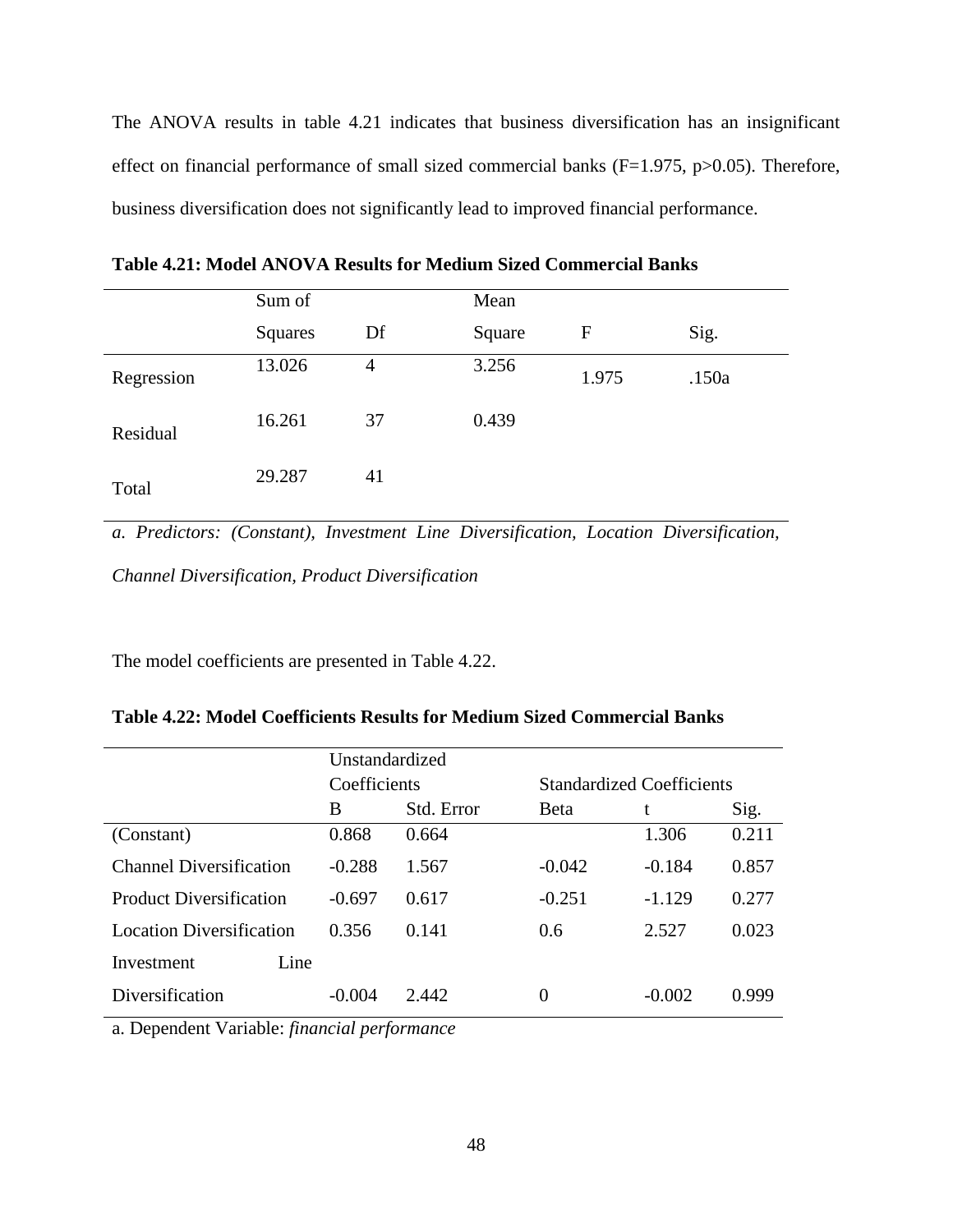## **4.6.2.4 Regression Analysis for Large Sized Commercial Banks in Kenya**

Multiple regression analysis was for done for large sized commercial banks in Kenya. The findings of the model summary are presented in Table 4.23.

**Table 4.23: Model Summary Results for Large Sized Commercial Banks**

|       | R Square | <b>Adjusted R Square</b> | Std. Error of the Estimate |
|-------|----------|--------------------------|----------------------------|
| .152a | 0.023    | 0.021                    | 0.54659                    |

*a. Predictors: (Constant), Investment Line Diversification, Location Diversification, Channel* 

*Diversification, Product Diversification*

As shown in table 4.23, business diversification has a weak effect on financial performance of commercial banks (r=0.152). The coefficient of correlation is positive indicating that business diversification has positive effect on financial performance of commercial banks. Business diversification explained 2.3% of financial performance of commercial banks ( $R^2$ =0.023). The model ANOVA results are presented in Table 4.24.

**Table 4.24: Model ANOVA Results for Large Sized Commercial Banks**

|            | of<br>Sum |    | Mean   |       |       |
|------------|-----------|----|--------|-------|-------|
|            | Squares   | Df | Square | F     | Sig.  |
| Regression | 2.211     | 4  | 0.553  | 1.025 | .250a |
| Residual   | 4.198     | 15 | 0.28   |       |       |
| Total      | 6.408     | 19 |        |       |       |

*a. Predictors: (Constant), Investment Line Diversification, Location Diversification,* 

*Channel Diversification, Product Diversification*

*b. Dependent Variable: Financial Performance*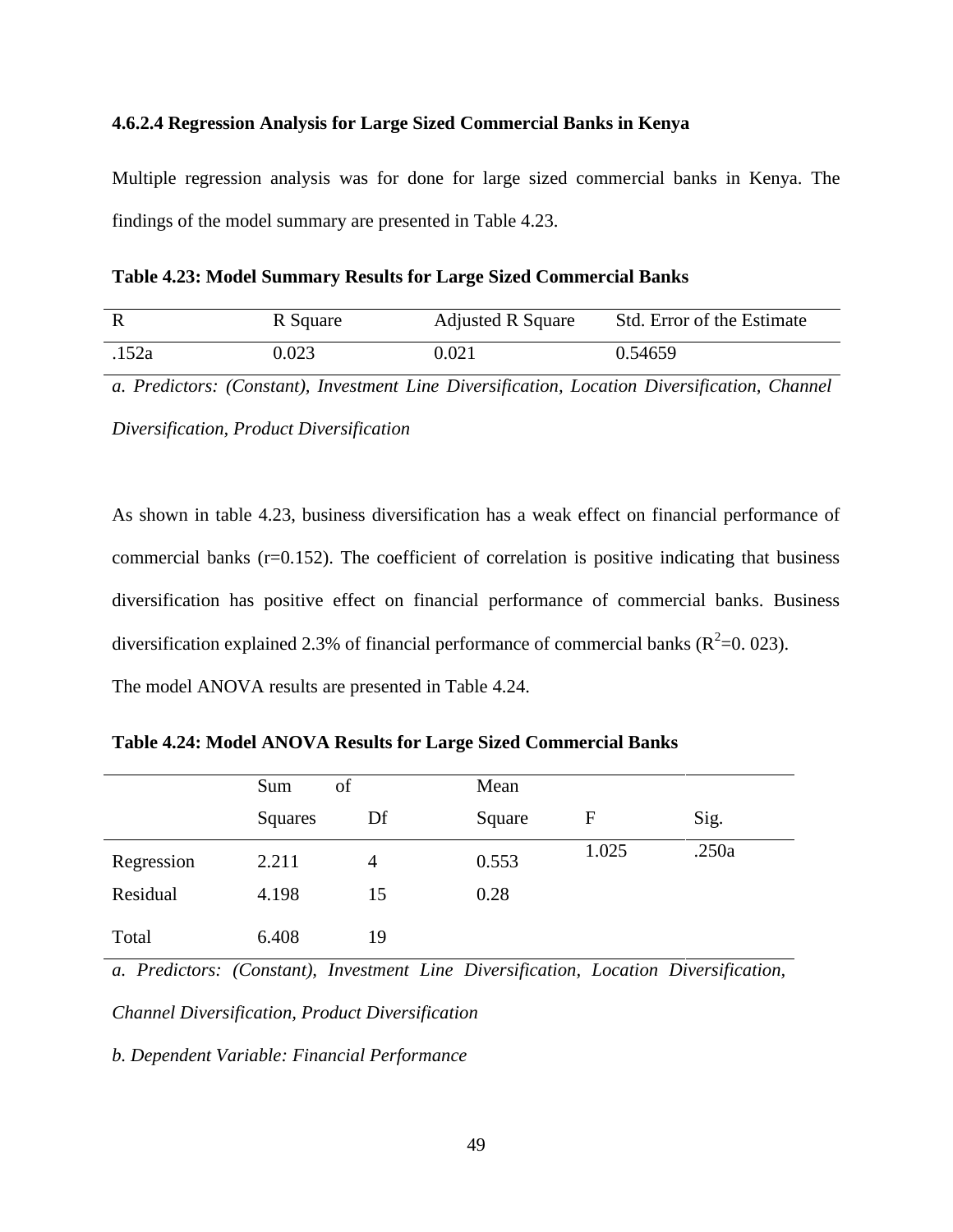Findings in table 4.25 indicate that all forms of diversification namely; channel diversification had, product diversification, and investment line diversification and location diversification had an insignificant effect on financial performance  $(p>0.05)$ . Thus, for large commercial banks, business diversification does not lead to improved financial performance. This could be the bank having been fully diversified and thus further diversification does not reduce risk or improve financial performance. The model coefficients are presented in Table 4.25.

|                                 | Unstandardized Coefficients Standardized Coefficients |                 |       |       |       |
|---------------------------------|-------------------------------------------------------|-----------------|-------|-------|-------|
|                                 | B                                                     | Std. Error Beta |       | t     | Sig.  |
| (Constant)                      | 1.379                                                 | 0.225           |       | 6.128 | 0.00  |
| <b>Channel Diversification</b>  | 0.08                                                  | 0.045           | 0.227 | 1.774 | 0.081 |
| <b>Product Diversification</b>  | 0.723                                                 | 0.573           | 0.162 | 1.262 | 0.212 |
| <b>Location Diversification</b> | 0.361                                                 | 0.558           | 0.08  | 0.647 | 0.52  |
| Investment Diversification      | 0.35                                                  | 0.329           | 0.132 | 1.064 | 0.292 |

**Table 4.25: Model Coefficients Results for Large Sized Commercial Banks**

*Dependent Variable: financial performance*

# **4.7 Discussion of the Findings**

The study sought to establish the effect of business diversification strategies on the financial performance of the banks. To determine the relationship that existed between business diversification and the performance, chi square test was undertaken. Based on the chi square results, all the diversification strategies namely; product diversification, channel diversification, location diversification and investment diversification strategies impact positively and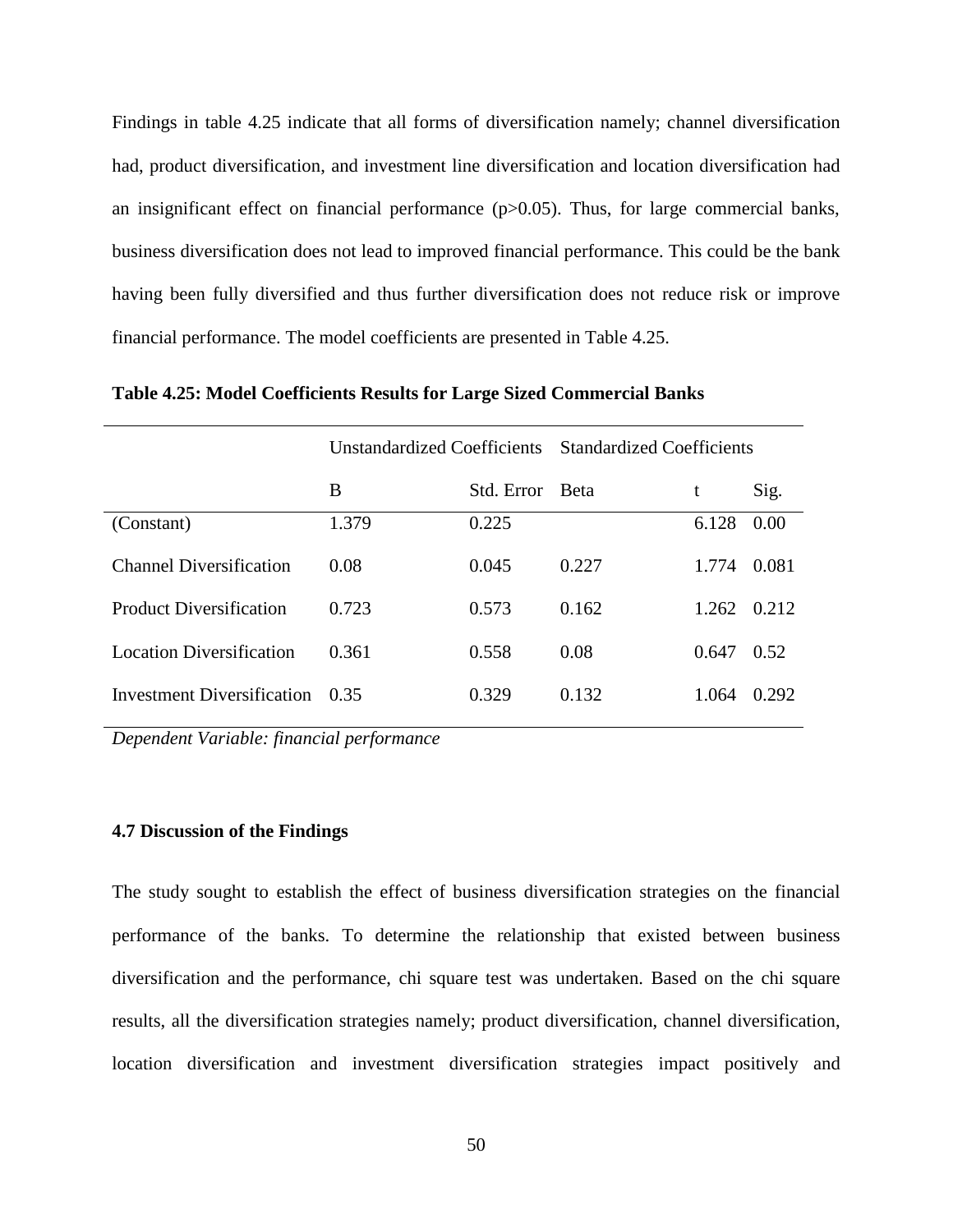significantly the financial performance of the small sized banks. However, the effect dwindles as the size of the bank increases.

## **4.7.1 Channel Diversification and Financial Performance**

The study sought to determine how channel diversification impacts on the financial performance of commercial banks in Kenya. Agency banking and mobile banking were established to influence the financial performance to a large extent whereas internet banking and ATMs were established to influence the financial performance to a small extent. This may be due to the increased importance in technology advancements. To determine the relationship that exists between channel diversification and financial performance chi square was used. For small sized banks, channel diversification had a p-value of 0.035<0.05. Therefore, channel diversification had a significant positive effect on business diversification. Therefore, adoption of channel diversification by small banks will lead to increase in financial performance. These results were confirmed by both the chi square test and multiple regression results. These findings compare with those of Markides (2016) who found that channel used by a particular business is essential in determining its success in undertaking operations. For medium and large banks, channel diversification did not have significant effect on financial performance of commercial banks which could be due to the banks being fully diversified.

## **4.7.2 Product Diversification and Financial Performance**

The study sought to determine how product diversification impacts on financial performance of commercial banks in Kenya. Collateral financing, Emergencies loans products, Investment products, clustered current account, Asset financing products, Insurance products, Unsecured loans products, Bank Assurance and Long term saving Products fixed deposits were determined to impact on the financial performance moderately. While children saving product and short term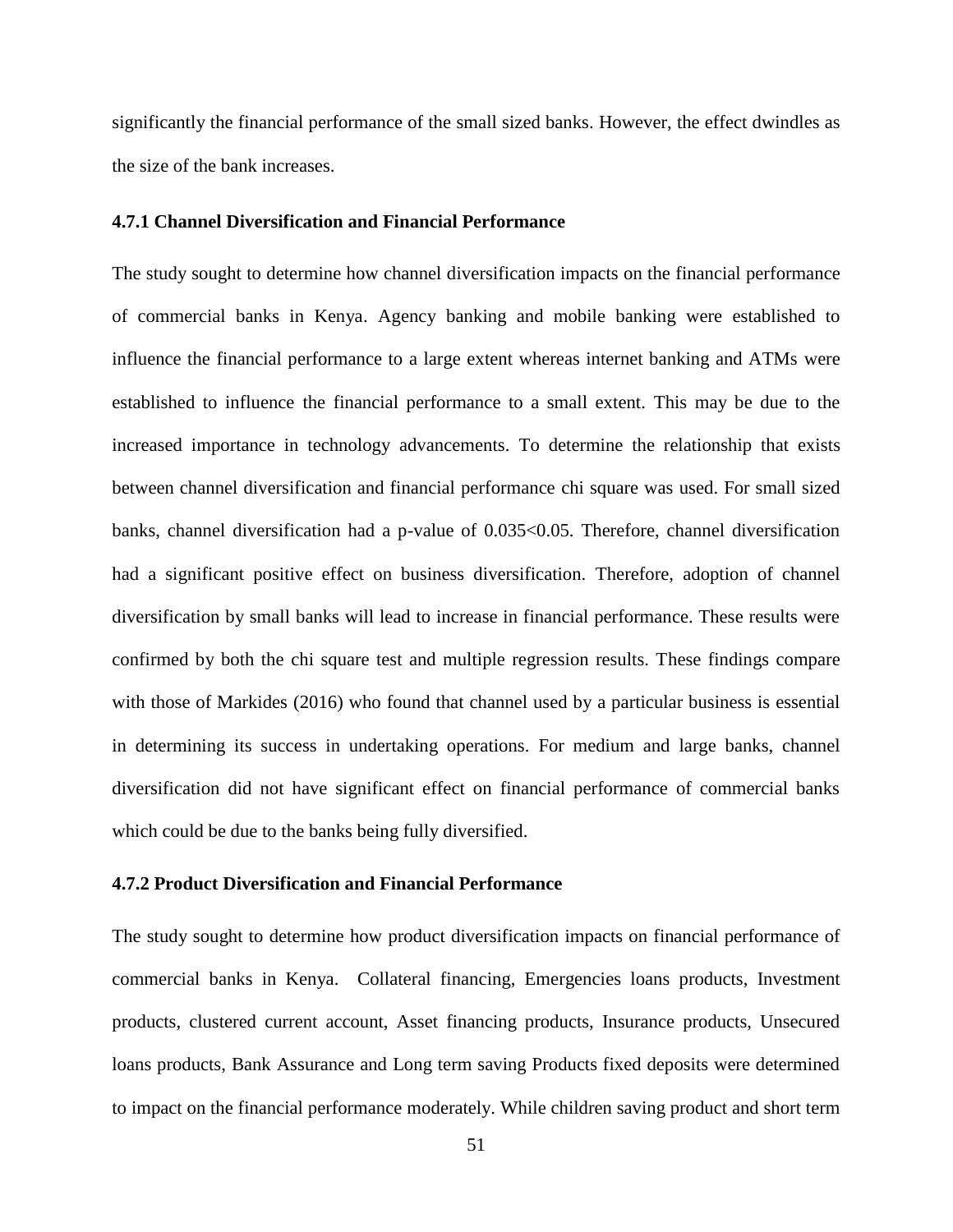saving products impacted to a small extent. This showing that none of the product diversification impacted on the performance either to a large or very large extents. This may be due to the implementation processes not being very effective. To determine the relationship that exists between product diversification and financial performance, chi square test was undertaken. For small sized banks product diversification had a p-value of 0.000 $<0.05$ . Therefore, channel diversification had a significant positive effect on business diversification. Therefore, adoption of product diversification by small banks will lead to increase in financial performance. These results were confirmed by both the chi square test and multiple regression results. For medium and large banks, product diversification did not have significant effect on financial performance of commercial banks which could be due to the banks being fully diversified.

## **4.7.3 Location Diversification and Financial Performance**

The study sought to determine the influence that location diversification strategy has on the financial performance. The number of branches and the investment in other companies were all determined to influence the financial performance to a very large extent. For small sized banks location diversification had a p-value of 0.000 < 0.05. Therefore, location diversification had a significant positive effect on business diversification. Therefore, adoption of channel diversification by small banks will lead to increase in financial performance. These results were confirmed by both the chi square test and multiple regression results. Chi square tests results also indicated that location diversification significantly affects performance of small and medium sized. For medium location diversification had significant effect on financial performance of commercial banks in Kenya. For large banks, location diversification did not have significant effect on financial performance of commercial banks which could be due to the banks being fully diversified.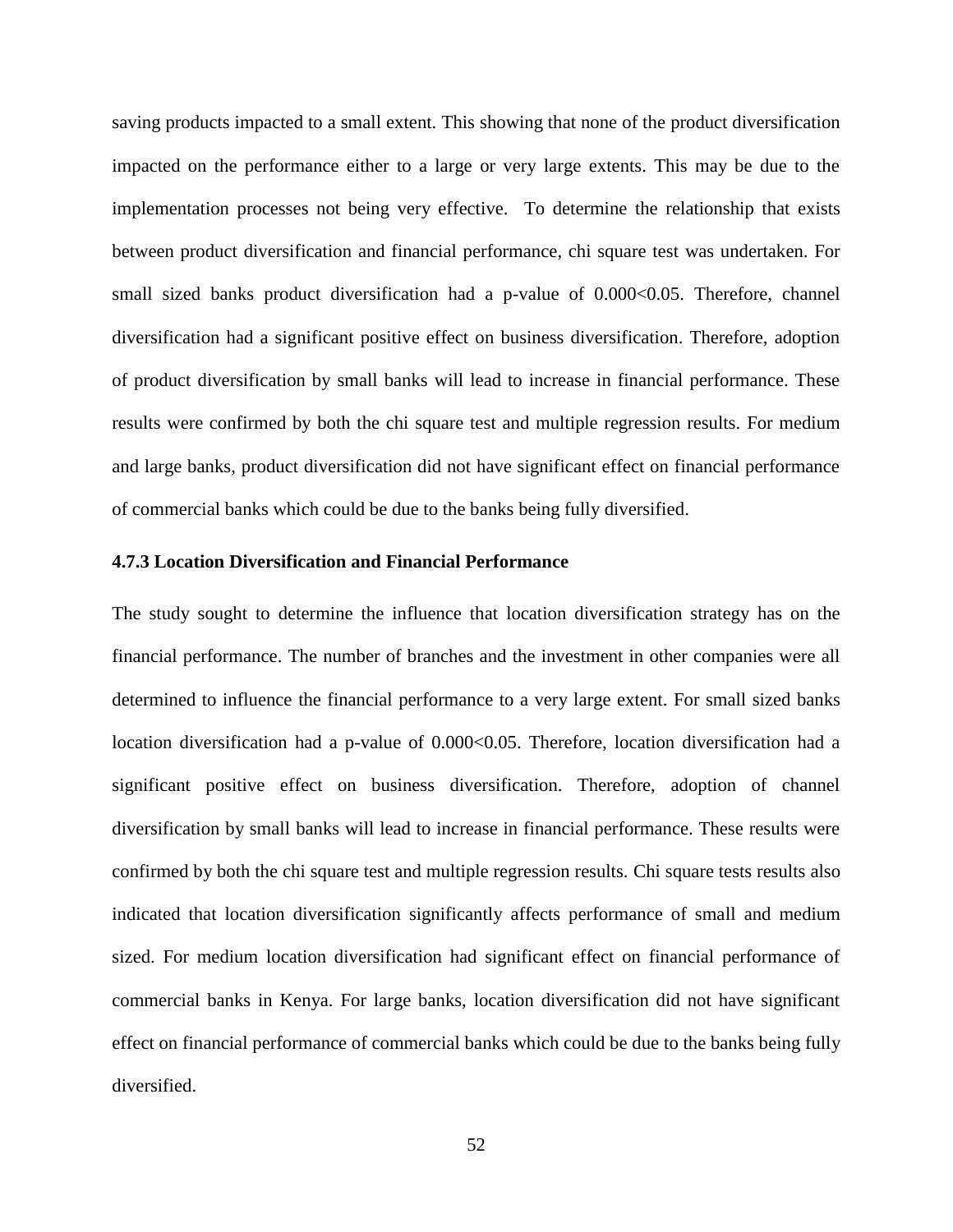### **4.7.4 Investment Diversification and Financial Performance**

The study sought to determine the relationship between investment diversification strategy and financial performance. Chi square results indicated that investment diversification has significant and positive effect only on small banks. For small sized banks Investment diversification had a p-value of 0.023<0.05. Therefore, investment diversification had a significant positive effect on business diversification. Therefore, adoption of channel diversification by small banks will lead to increase in financial performance. These results were confirmed by both the chi square test and multiple regression results. For medium and large banks, investment diversification did not have significant effect on financial performance of commercial banks which could be due to the banks being fully diversified.

## **4.7.5 Business Diversification and Financial Performance**

The study aimed at establishing the effect that business diversification on the financial performance. This was achieved through chi square analysis and regression analysis that was undertaken on the variables. The findings indicated that business diversification has positive and significant effect on financial performance of small sized commercial banks only. For medium sized banks, only location diversification had significant effect on financial performance of commercial banks. For large banks, no, form of diversification had significant influence on financial performance. Based on the responses obtained, 50% of the respondents stated a large extent of influence, 22% for a very large extent, 11% for a small extent, while 8% for both no extent and moderate extent respectively.

On the relationship that exists between the diversification strategies and financial performance, the Coefficient of Multiple Determination ( $R^2$  Square) obtained was 0.223 implying that that the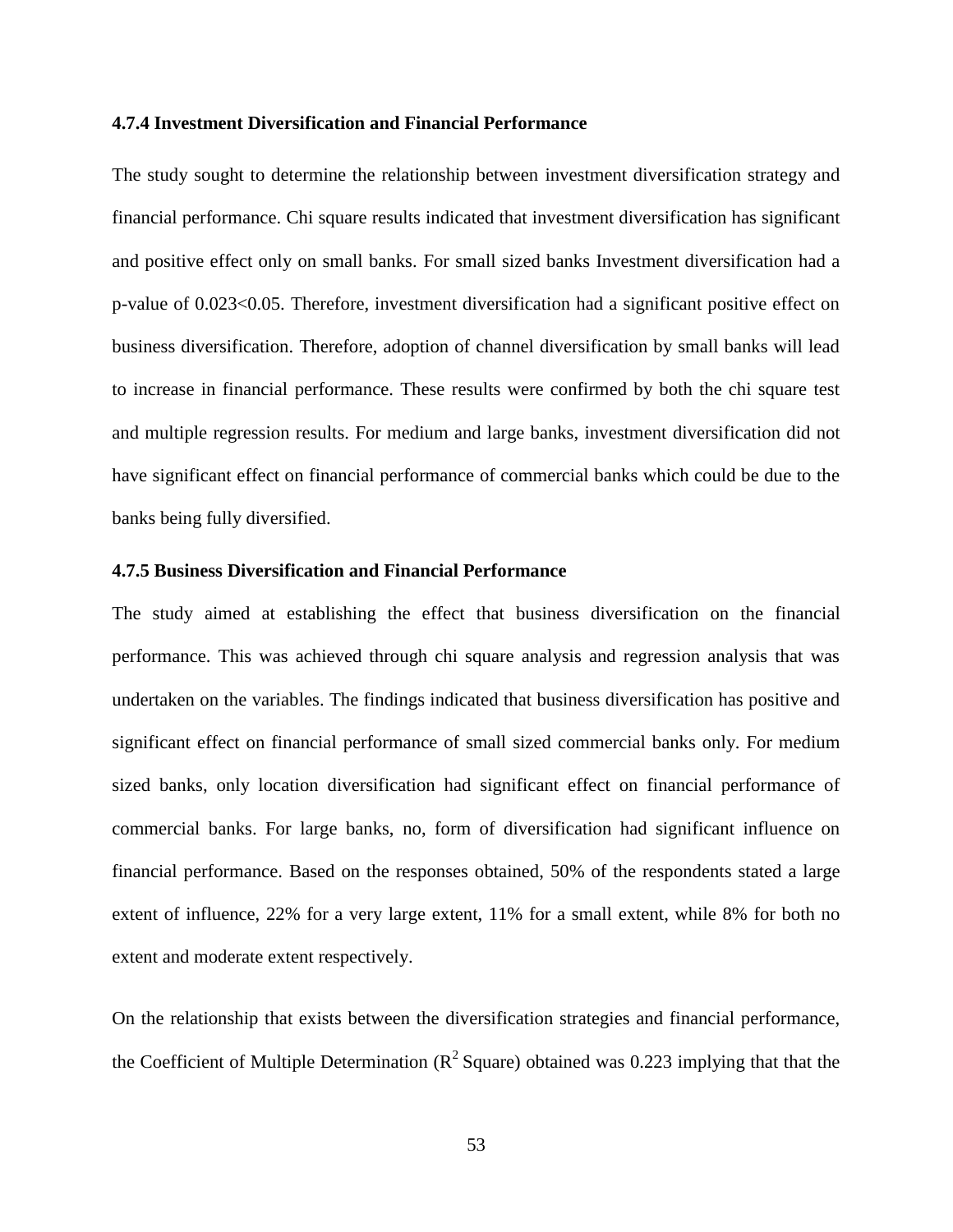regression could explain only 22.3% of the variation performance. The remaining 77.7% of the variation could be due to other predictors not in the model.

The findings both from the questionnaires and inferential statistics thus concur that various forms of business diversification do have an influence on the financial performance of the banks. The chi square tests and multiple regression analysis further illustrated that the nature and strength of the relationship depends on the size of the banks small banks will positively be affected by business diversification that includes channel diversification, product diversification, location and investment diversification. However, for medium sized banks, only location diversification has significant effect on financial performance of commercial banks. For large banks, no form of diversification could impact on financial performance. This could be due to the fact that large banks are already fully diversified and hence any further diversification will not improve financial performance by eliminating risks.

Markides (2016) concluded that a firm may achieve benefits from low to moderate levels of diversification through the sharing of activities. The findings also compare with those of Lee (2009) who established the same in his study. On the contrary, the results obtained tend to contradict other studies conducted that established minimal to negative relationship between diversification and the bank performance such as Ibrahim, and Kaka, (2007) who investigated the impact of diversification on the performance of UK construction firms; and Jackson, *et al* (2010) who conducted a study on understanding the dynamics of diversity in decision-making teams.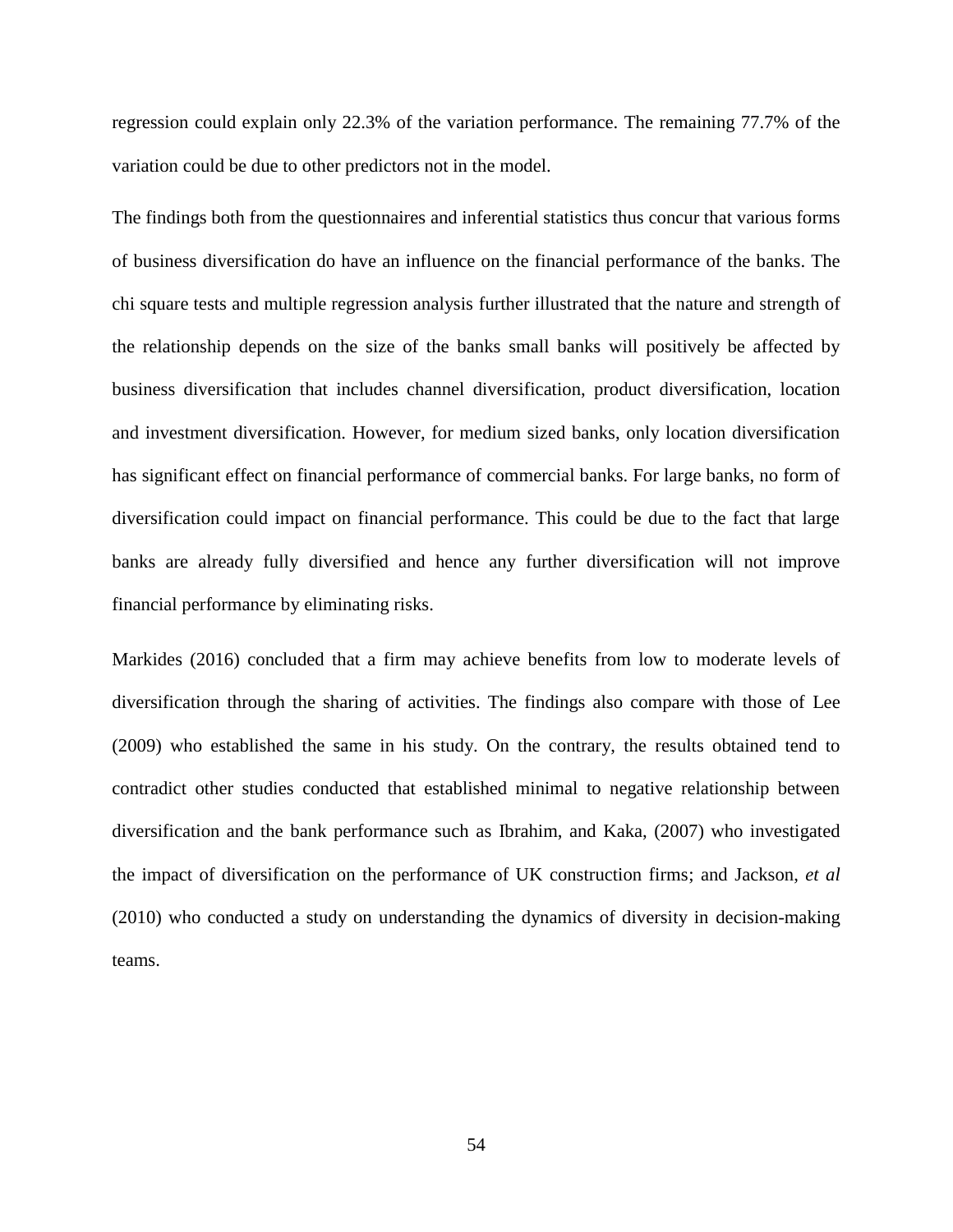#### **CHAPTER FIVE: SUMMARY, CONCLUSION AND RECOMMENDATIONS**

### **5.1 Introduction**

The study sought to investigate the effect of business diversification on the financial performance of commercial banks in Kenya. This chapter presents the summary of the findings, conclusions and recommendations of the study.

### **5.2 Summary of the Findings**

# **5.2.1 Channel Diversification and Financial Performance**

The study sought to determine how channel diversification impacts on the financial performance of commercial banks in Kenya. Agency banking and mobile banking were established to influence the financial performance to a large extent whereas internet banking and ATMs were established to influence the financial performance to a small extent. This may be due to the increased importance in technology advancements. To determine the relationship that exists between channel diversification and financial performance chi square was used. The study found that channel diversification had effect only on small sized banks. These findings compare with those of Markides (2016) who found that channel used by a particular business is essential in determining its success in undertaking operations.

# **5.2.2 Product Diversification and Financial Performance**

The study sought to determine how product diversification impacts on financial performance of commercial banks in Kenya. Collateral financing, Emergencies loans products, Investment products, clustered current account, Asset financing products, Insurance products, Unsecured loans products, Bank Assurance and Long term saving Products fixed deposits were determined to impact on the financial performance moderately. While children saving product and short term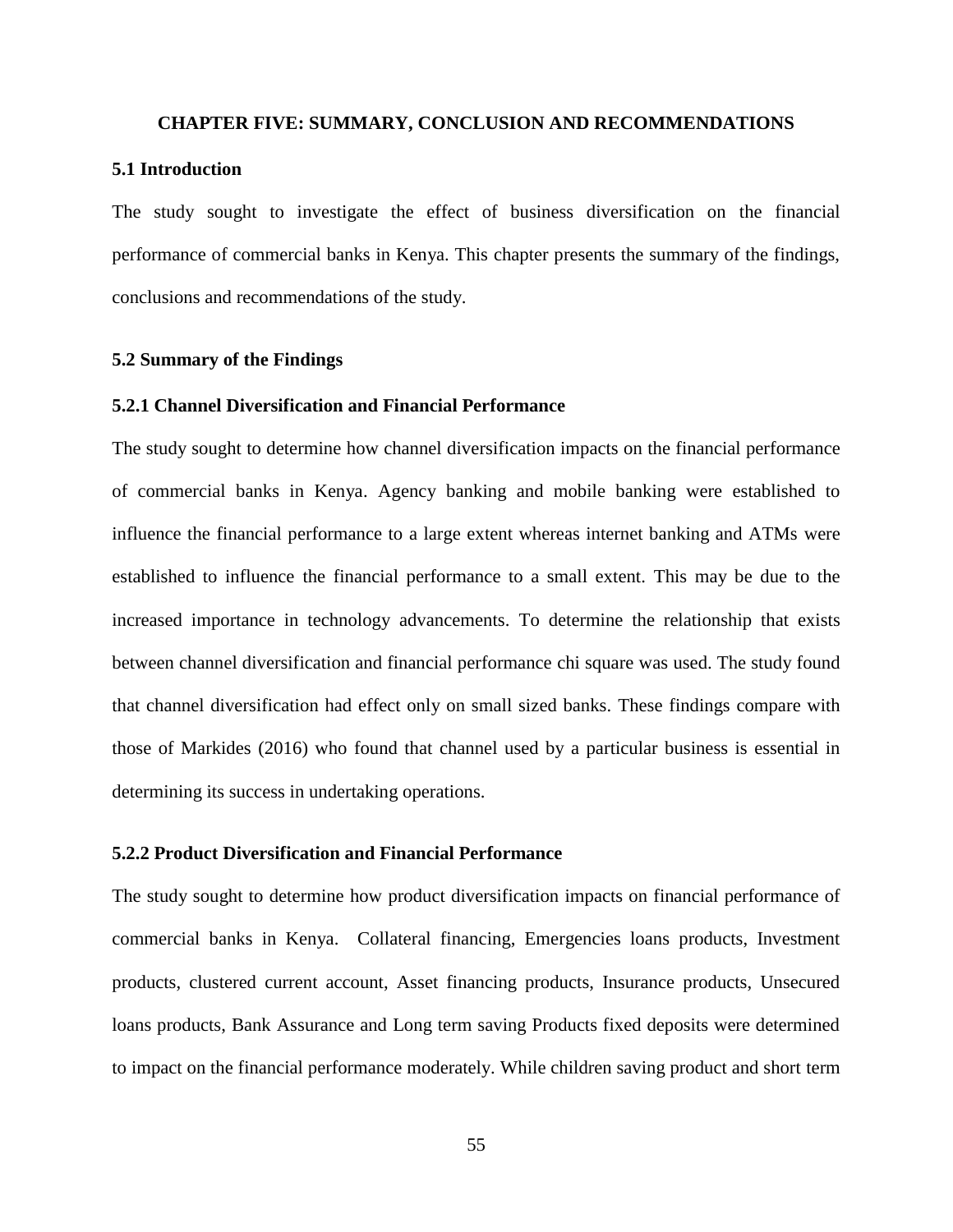saving products impacted to a small extent. This showing that none of the product diversification impacted on the performance either to a large or very large extents. This may be due to the implementation processes not being very effective. To determine the relationship that exists between product diversification and financial performance, chi square test was undertaken. The study found that product diversification had significant effect only on small sized banks. For medium and large banks, product diversification had insignificant effect on financial performance.

### **5.2.3 Location Diversification and Financial Performance**

The study sought to determine the influence that location diversification strategy has on the financial performance. The number of branches and the investment in other companies were all determined to influence the financial performance to a very large extent. Chi square tests results indicated that location diversification significantly affects performance of small and medium sized banks and not large banks.

## **5.2.4 Investment Diversification and Financial Performance**

The study sought to determine the relationship between investment diversification strategy and financial performance. Chi square results indicated that investment diversification has significant and positive effect only on small banks. Medium sized and large banks were not significantly affected by investment diversification.

### **5.2.5 Business Diversification and Financial Performance**

The study aimed at establishing the effect that business diversification on the financial performance. This was achieved through chi square analysis and regression analysis that was undertaken on the variables. The findings indicated that business diversification has positive and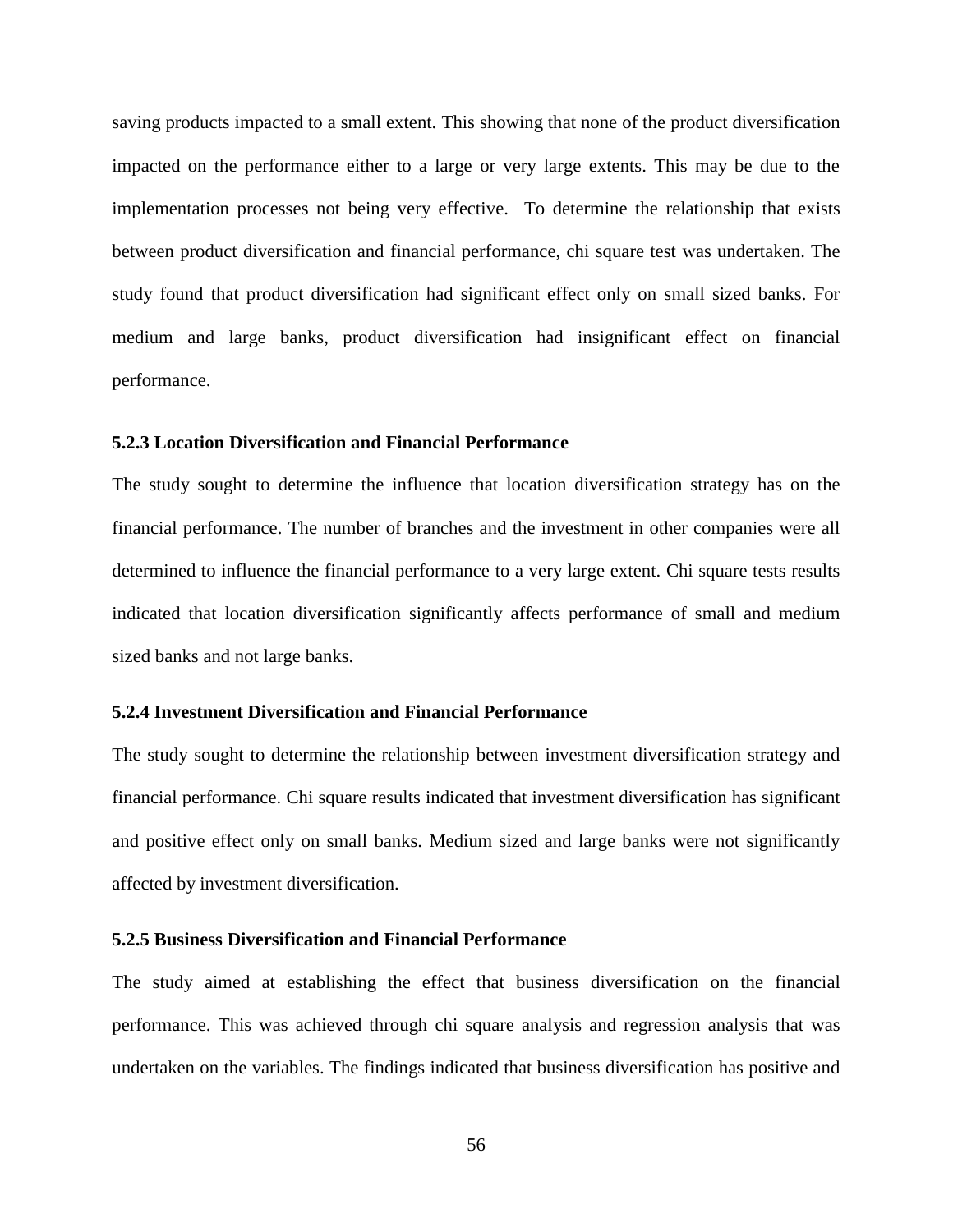significant effect on financial performance of small sized commercial banks only. For medium sized banks, only location diversification had significant effect on financial performance of commercial banks. For large banks, no, form of diversification had significant influence on financial performance. Based on the responses obtained, 50% of the respondents stated a large extent of influence, 22% for a very large extent, 11% for a small extent, while 8% for both no extent and moderate extent respectively.

On the relationship that exists between the diversification strategies and financial performance, the Coefficient of Multiple Determination ( $R^2$  Square) obtained was 0.223 implying that that the regression could explain only 22.3% of the variation performance. The remaining 77.7% of the variation could be due to other predictors not in the model. Kiweu (2012) explained the reduced effect of diversification on financial performance of commercial banks to be due to economic and financial shocks which naturally reduced the potential for diversification benefits.

### **5.3 Conclusion**

Based on the findings, the study concludes that business diversification improves significantly financial performance of small banks. However, as the bank become bigger, business diversification continues to affect the performance of the banks to a less extent. This is supported by the findings that under medium sized banks, only location diversification has significant effect on financial performance and for large banks, all forms of business diversification do not affect commercial banks financial performance. Generally, without specifying the size of the bank, diversification positively affects financial performance of commercial banks. However, the effect is not very strong although significant. This could be due to economic and financial shocks which naturally reduced the potential for diversification benefits.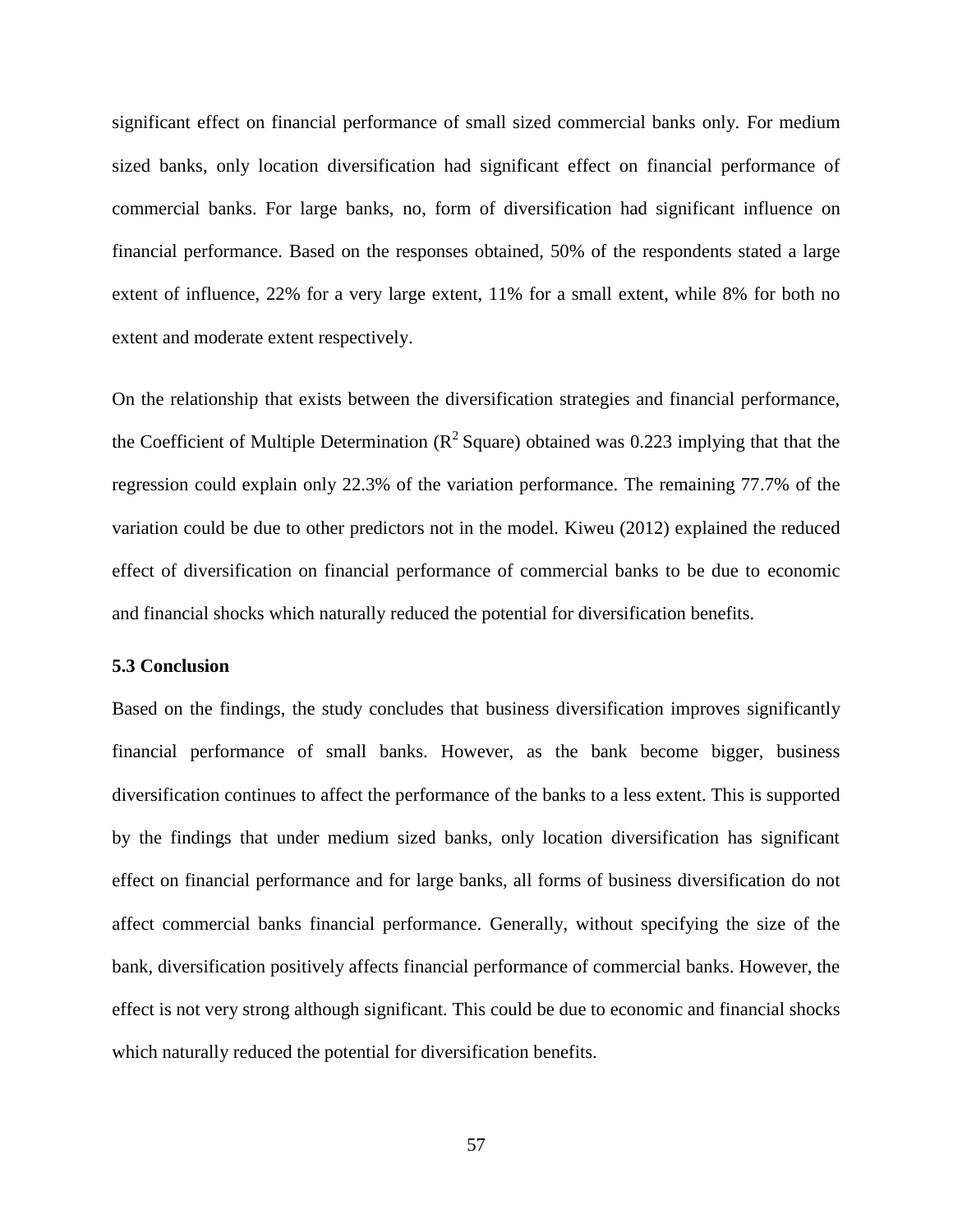### **5.3.1 Channel Diversification and Financial Performance**

The study has established that various channels have been put in place by the banks so as to facilitate service delivery. These channels include agency banking, mobile banking, internet banking and ATMs of which agency and mobile banking had the most impact. The study concludes that product diversification significant affect financial performance of small sized banks only. For medium and large banks, product diversification has insignificant effect on financial performance.

# **5.3.2 Product Diversification and Financial Performance**

The findings indicated that the product diversification positively affects financial performance of small banks only. This study therefore concludes there exists a positive relationship between product diversification and financial performance of small sized banks. As such, the more the diversification of products, the more profit potential for small sized commercial banks. Product diversification does not however affect financial performance of medium sized and large banks.

# **5.3.3 Location Diversification and Financial Performance**

Location diversification is concluded to influence the financial performance of small and medium sized commercial banks in Kenya. This is due to it contributing to an increase in the consumer coverage hence increasing its market share. However, large commercial banks will not be affected by location diversification which could be due to increased overheads as a result of having many branches.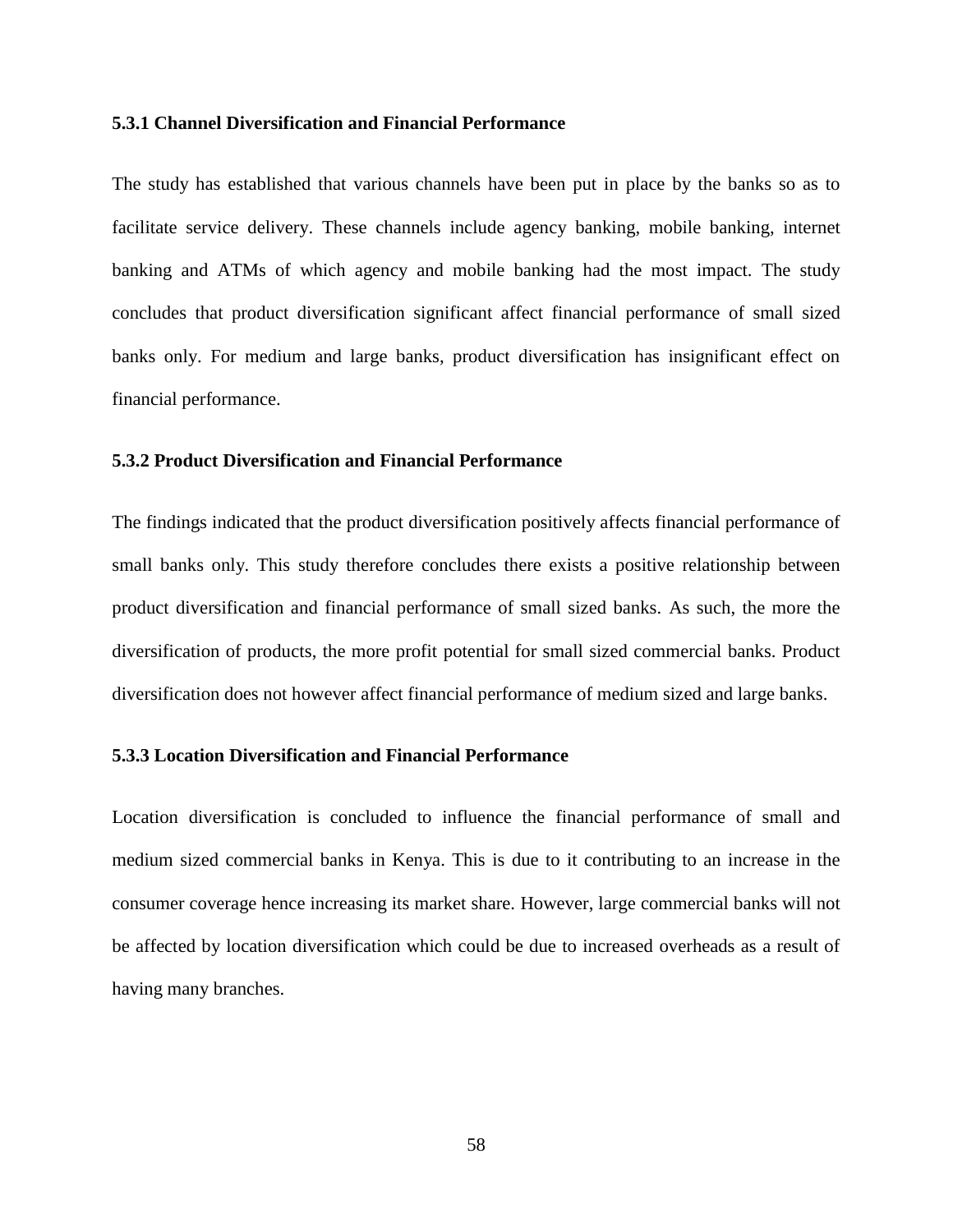### **5.3.4 Investment Diversification and Financial Performance**

The study established that investment diversification is important in improving the banks performance. This is through acquiring the necessary resources. The study thus concludes that investment diversification has a positive relationship with the financial performance. This is supported by the positive coefficient obtained from the regression analysis. Hence so as to improve the banks' performance, the banks should invest more in its assets both internally and externally.

# **5.3.5 Business Diversification and Financial Performance**

Various diversification strategies have been established to be put in place by the banks. This includes channel diversification strategy, location diversification strategy, product diversification strategy and investment diversification strategy. All forms of business diversification are concluded to positively affect financial performance of small commercial banks in Kenya. However, under medium sized banks, only location diversification affects financial performance of medium sized banks. Large banks are not affected by any form of diversification since they are fully diversified.

The responses obtained from the questionnaires established a positive relationship. However, the diversification strategies had moderate levels of impact which could be due them not being implemented fully or evaluated after they are put in place. On the effect of bank size on the financial performance was perceived to positively affect financial performance of commercial banks in Kenya.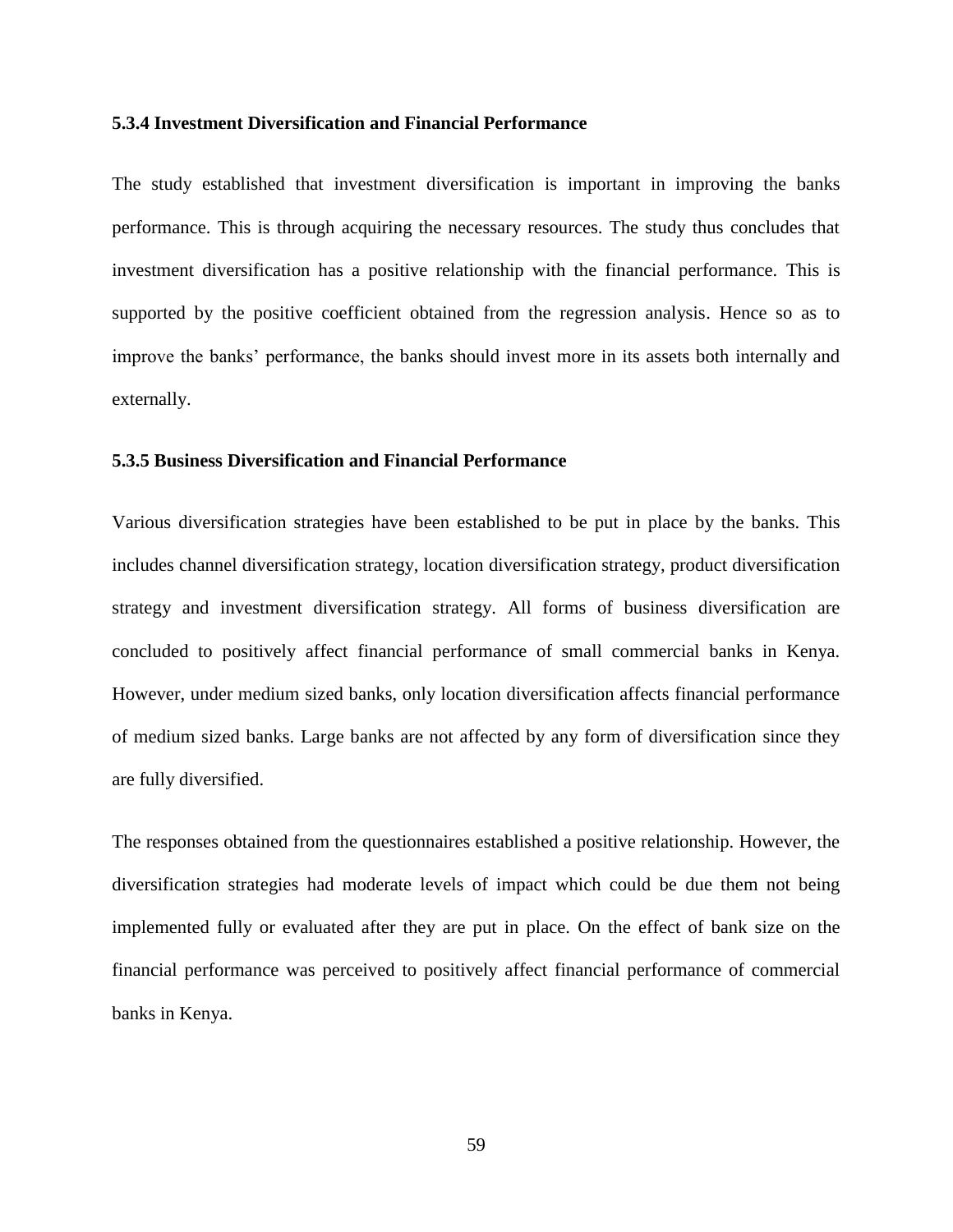### **5.4 Recommendations**

### **5.4.1 Managerial Recommendations**

Business diversification was found to improve financial performance of small commercial banks. As the bank size increases from medium to large, the effect of business diversification continue to reduce. Under small banks, all forms of business diversification significantly affects financial performance. Under medium sized banks, only location diversification that significantly affects financial performance while under large banks, no form of diversification affects financial performance.

The study therefore recommends that business diversification should be a target for all small commercial banks that seek to increase their financial performance. The small bank management should target to invest on product diversification, channel diversification, location diversification and investment diversification since this will enhance their financial performance. However, medium sized banks should target at enhancing location diversification since this form of diversification will improve financial performance. Large banks on the other hand should not focus much on business diversification since they are already fully diversified but should focus more on enhancing the existing forms of diversification. This will enrich the products, services and investments made by the banks and consequently sustainable profitability.

## **5.4.2 Policy Recommendations**

The study recommends that the banks should come up with policies on how to select the different product portfolios, client segments and product managers who will be entrusted with the management of specific product lines. By so doing, the banks will ensure maximization of benefits from products and enhance their overall earnings. The researcher also recommends that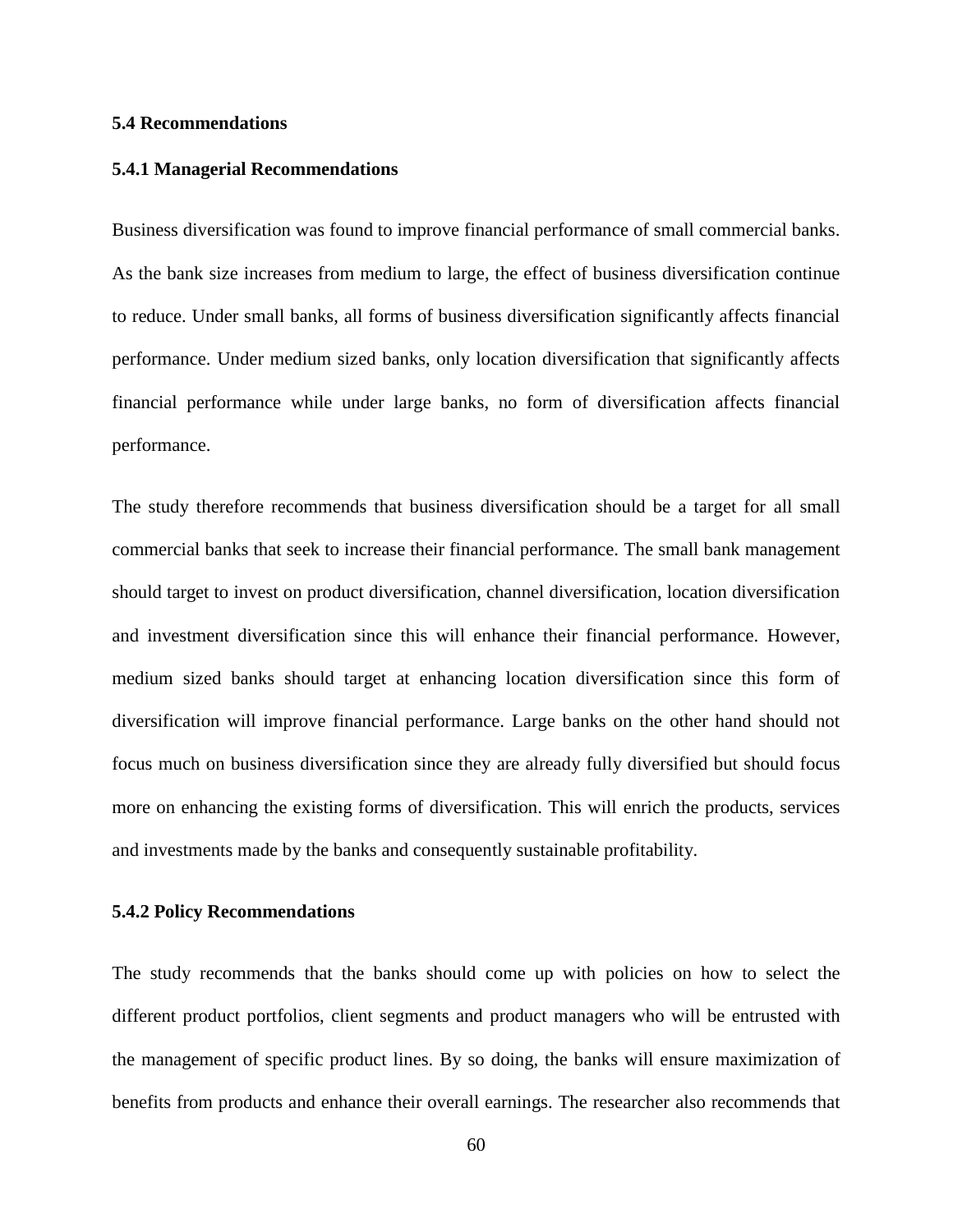the management of the banks should institute appropriate internal policies to ensure that there is constant review of existing products, development of new products and overall alignment of all product decisions with the expected earnings and wealth maximization objectives of the organizations.

The study established that the location plays a big role in enhancing the financial performance of small and large banks. The study recommends that banks should first develop firm-specific capabilities in their home-region market before they operate, if ever, in global markets. Also, the banks should carefully evaluate its customer base before deciding to venture in a particular place. The study also recommends that policies should set by the government so as to regulate where banks are set up so as to minimize overcrowding.

### **5.5 Areas for Further Research**

The study focused on business diversification and financial performance of commercial banks in Kenya. Financial performance was measured by CAMELS model which is a composite index of various measures. The study therefore recommends for a study on business diversification and financial performance of commercial banks where financial performance could be measured using other financial measures like return on assets, return on equity, liquidity among others.

A repeat study is also recommended where the diversification and financial performance statistics will be measured on quarterly or monthly basis. The data should be independently collected for the study since the information published by the banks is usually affected by the purpose to which it is published. This will enable evaluation of the accuracy of the information provided which couldn't be established by this study.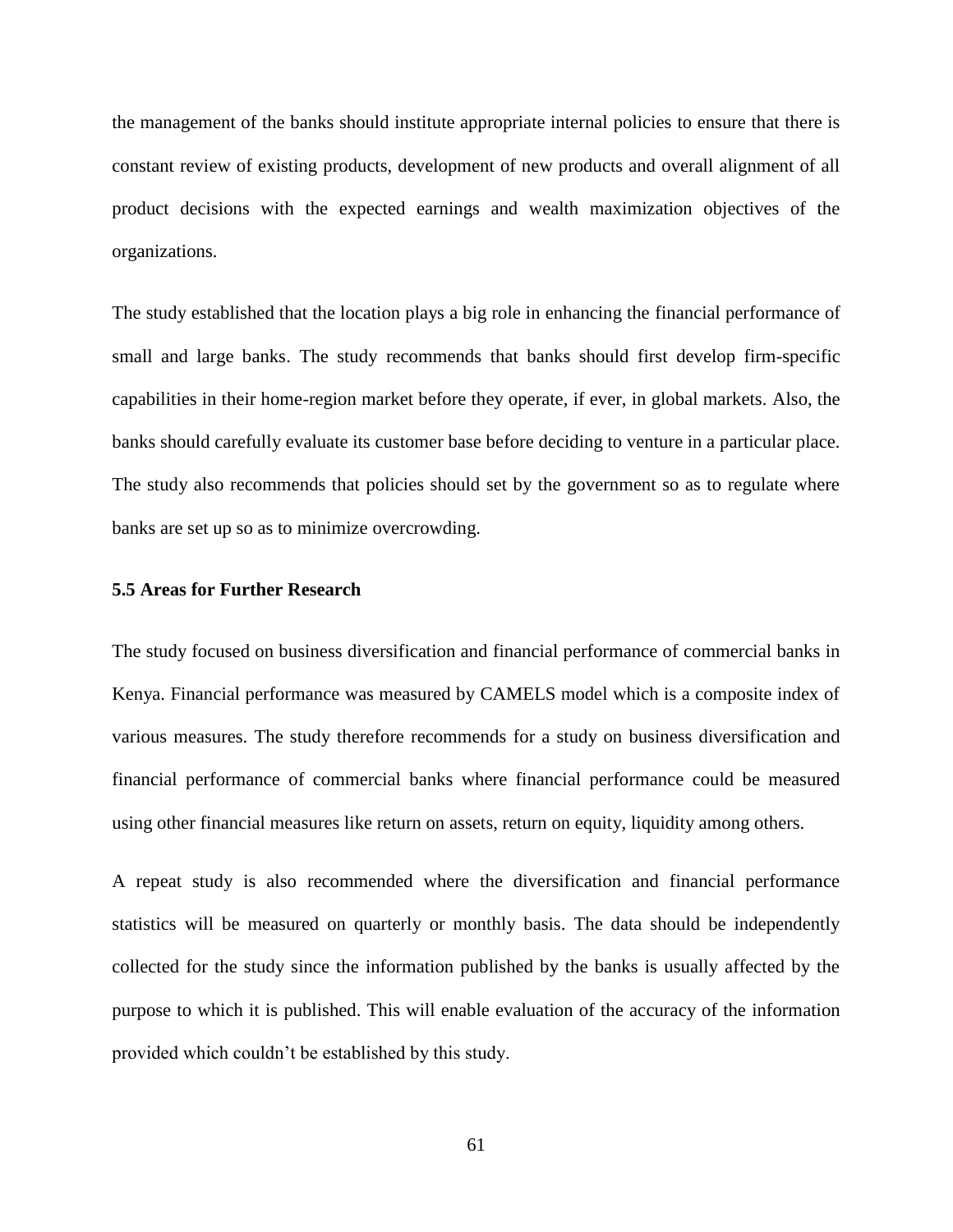#### **5.6 Limitations of the Study**

The study was limited by access to information being sought by the study. Some of the respondents approached were reluctant in give information due to confidentiality concerns. The researcher addressed the problem by having an introduction letter from the University and assured the respondents that the information obtained was to be treated confidentially and it would be used purely for academic purposes.

The study was also limited by the methodology used by the study where only commercial banks were studied. Therefore, the findings may not be representative of all organizations in Kenya or other counties. Additionally, the study was limited by the form of data used by the study where primary data was used. The accuracy of primary data collected using questionnaire may not be verified. The data provided may also be subjective and biased. To ensure that the data is reliable, Likert scale was used and snow balling technique was used to minimize biasness. Leading questions were also avoided.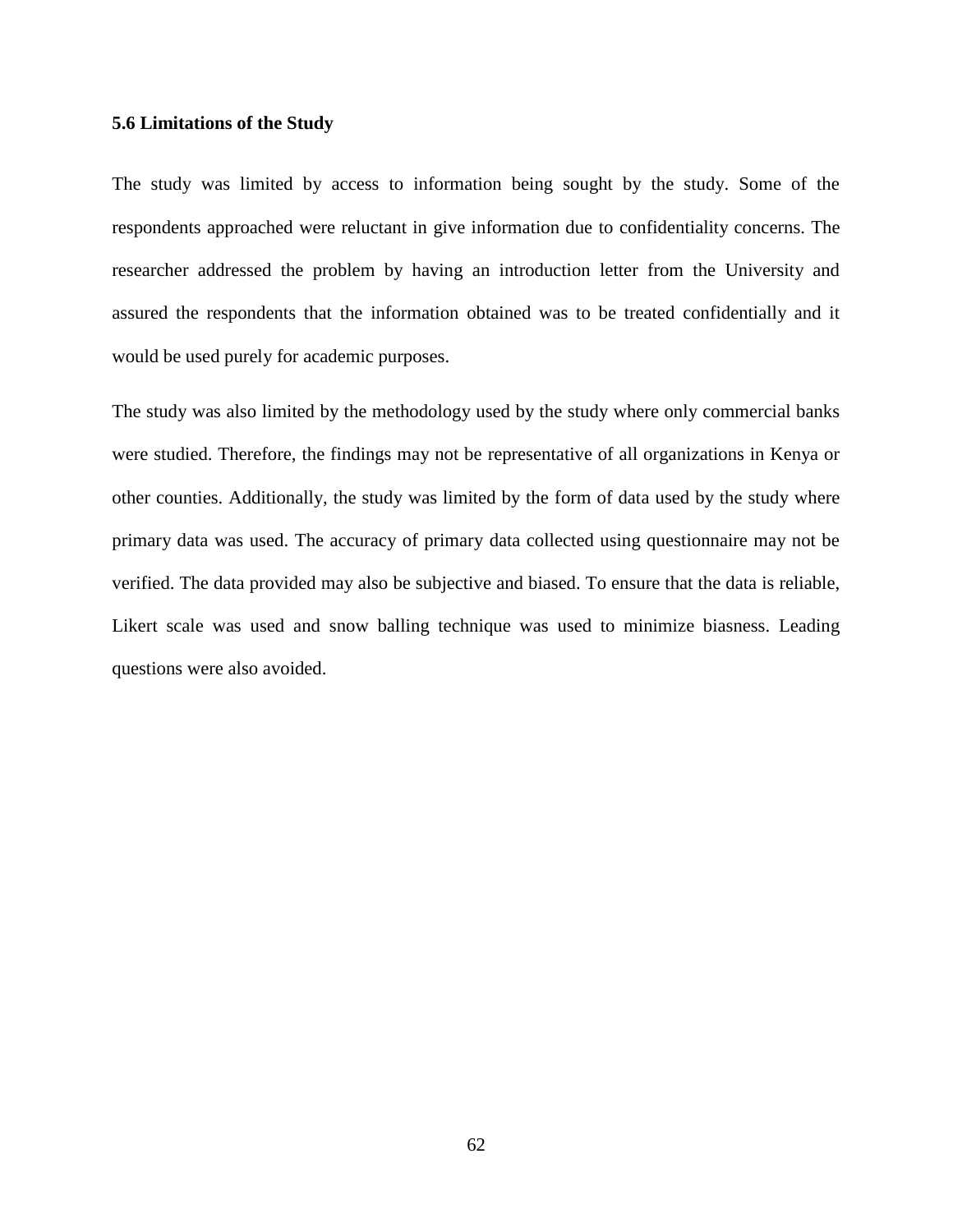#### **REFERENCES**

- Acharya, V., Hasan, I., and Saunders, A. (2002). *Should banks be diversified? Evidence from individual bank loan portfolios*. Bank for International Settlements, BIS Working Papers No 118.
- Adamu, N., Zubairu, I., Yahya, I., & Makarfi, I., (2011). Evaluating the Impact of Product Diversification on Financial Performance of Selected Nigerian Construction Firms. *Journal of Construction in Developing Countries*, *16* (2), 91–114
- Amato, L. & Wilder, R. P. (1985). The Effects of Firm Size on Profit Rates in U. S. Manufacturing, *Southern Economic Journal*, *52*, No. 1, pp. 181 – 190.
- Ammar, A. (2003). Indicator Variables Model of Firm's Size-Profitability Relationship of Electrical Contractors Using Financial and Economic Data. *Journal of Construction Engineering and Management*, *129*, pp. 192 – 197.
- Anderson R., T. Bates, J. Bizjak, & Lemmon, M (2000). Corporate governance and firm diversification, *Financial Management Journal, 29*, 5-22.
- Apps. R (1996). *The Monetary and Financial System*.3 ed., London; Bonkers Books Ltd.
- Athansasoglou, P., Brissimis, S. & Delis, M. (2006). Bank-Specific, Industry-Specific and Macroeconomic Determinants of Bank Profitability. *Journal of International Financial Markets, Institutions and Money*. *1*, 121-136.
- Ayanda A. M., Christopher E. I. & Mudashiru M. A. (2013). Determinants of banks\_ profitability in developing economy: evidence from Nigerian banking industry. *Interdisciplinary Journal of contemporary research in business*, *4* (1): 55-181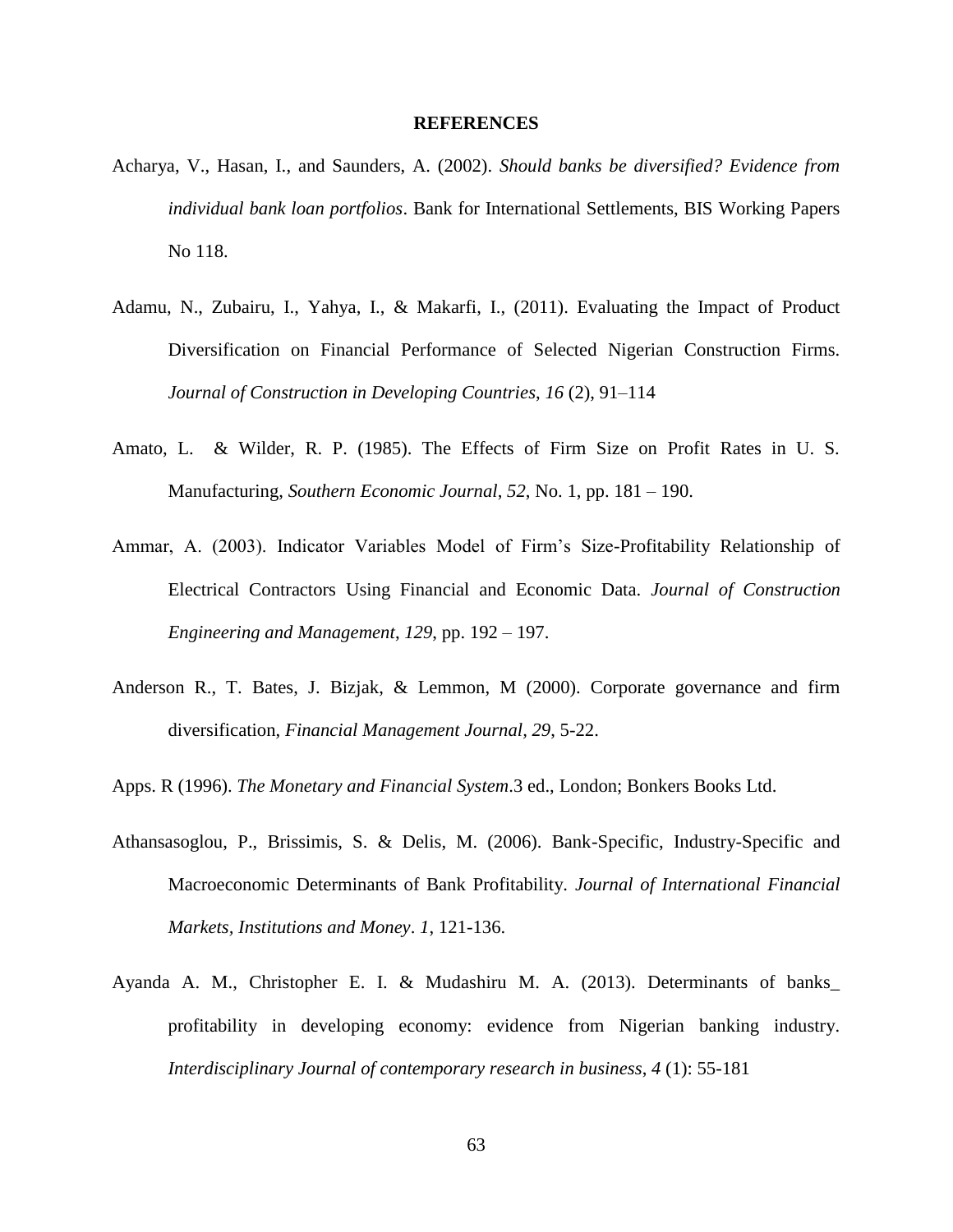- Baele, L., Jonghe, O., Vennet, R., (2006). *Does the stock market value bank diversification*? 6th Annual Bank Research Conference, Department of Financial Economics, Ghent University, Woodrow Wilsonplein 5D, 9000 Ghent, Belgium.
- Baum, J.R. & Wally, S. (2003). Strategic decision speed and firm performance. *Strategic Management Journal, 24* (11): 1107–1129
- Brealey, R.A., & Myers, C.S. (2003). *Principles of Corporate Finance*, (7th edition), McGraw-Hill Companies.
- CBK (2017). *Directory-of-Licensed-Commercial-Banks-Mortgage-Finance-Institutions-and-Non-Operating-Holding-Companies.* Retrieved on March 5<sup>th</sup> 2017 from https://www.centralbank.go.ke/wp-content/uploads/2016/06/Directory-of-Licensed-Commercial-Banks-Mortgage-Finance-Institutions-and-Non-Operating-Holding-Companies.pdf
- CBK, (2016): *21 Commercial Banks Meet CBK Capital Requirement*. Retrieved February, 20th, 2017: [http://www.treasury.go.ke/news-updates/172-21-banks-meet-cbk-capital](http://www.treasury.go.ke/news-updates/172-21-banks-meet-cbk-capital-requirement.html)[requirement.html](http://www.treasury.go.ke/news-updates/172-21-banks-meet-cbk-capital-requirement.html)
- Central Bank of Kenya (2016). *Banking Supervision Annual Report 2016*; Nairobi: Central Bank of Kenya
- Chang, H., (2014). *Regional and Product Diversification and the Performance of Retail Multinationals.* Discussion Paper, Henley Business School, University of Reading.
- DeCoster, J., (2011). *Transforming and Restructuring Data.* Department of Psychology, University of Alabama, Gordon Palmer Hall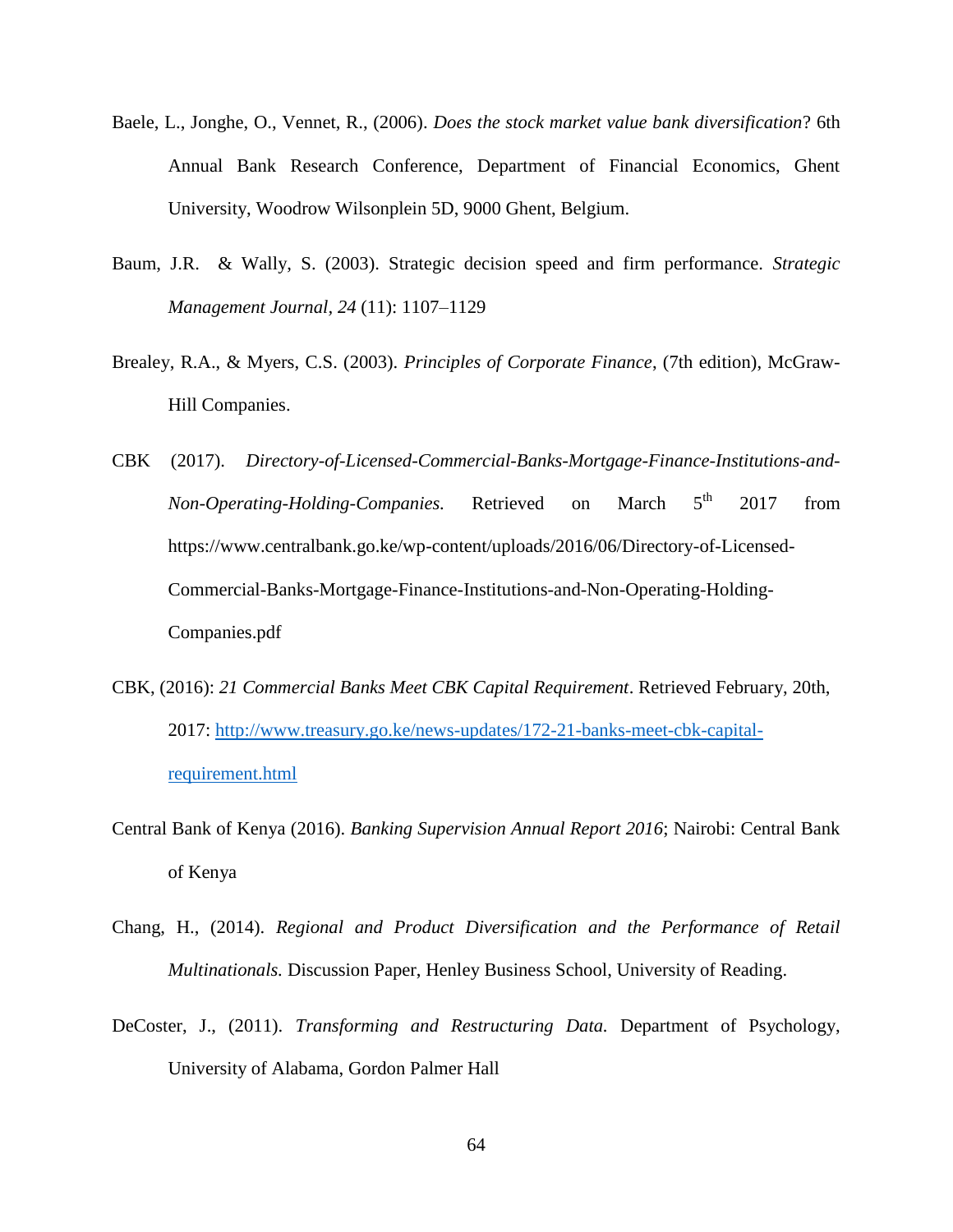- Demsetz, R. S., &Strahan, P. E. (1997). Diversification, size, and risk at bank holding companies. *Journal of money, credit, and banking*, *3,* 300-313.
- Freeman, R. (2010). *Strategic Management: A Stakeholder Approach*. Cambridge University Press.
- Gasbarro, D., Sadgina, I. M., & Zumwalt, J. K. (2002). The Changing Relationship between CAMEL Ratings and Bank Soundness during the Indonesian Banking Crisis, *Journal of Quantitative Finance and Accounting*, *19*, 247 -260.
- Gleason, K., (2011). C*orporate Governance and Diversification. Haile/US Bank College of Business,* Northern Kentucky University, Highland Heights
- Ibrahim, Y.M. & Kaka, A. P. (2007). The impact of diversification on the performance of UK construction firms. *Journal of Financial Management of Property and Construction*, *12* (2): 73–86.
- Jackson, S. E., May, K. E., & Whitney, K. (2010). Understanding the dynamics of diversity in decision-making teams. In R. A. Guzzo, E. Salas, &Associates (Eds.), *Team effectiveness and decision making in organizations* (204-261). San Francisco, CA: Jossey-Bass.
- Jensen, M.C., & W.H. Meckling, (1976), Theory of the firm: Managerial behaviour, agency costs, and ownership structure, *Journal of Financial Economics, 3*, 305-360.
- Johnson G, Scholes K, Whittington R.(2008), *Exploring Corporate Strategy*, 8th edition, Pearson Prentice Hall, Harlow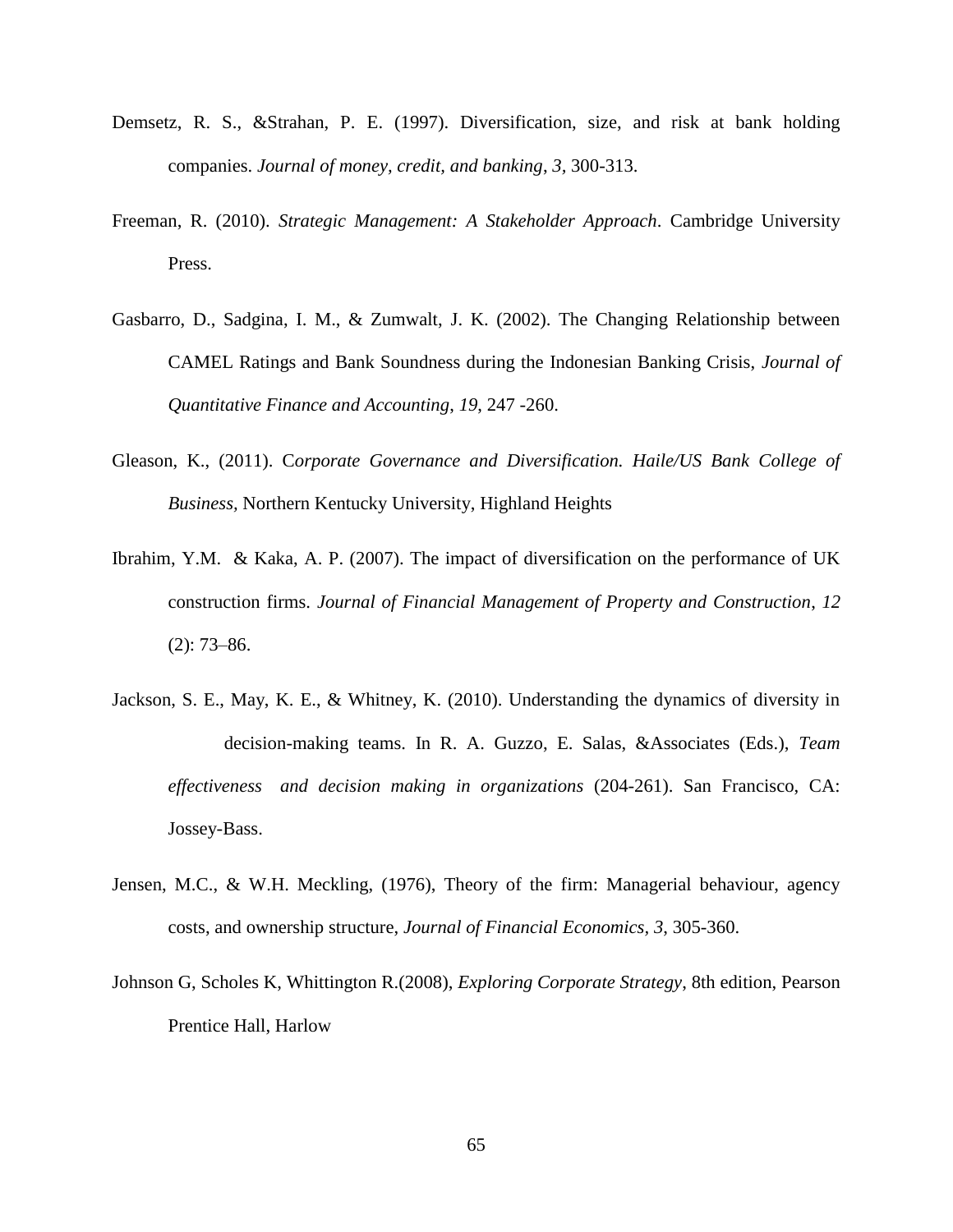- Jongeneel, O.C.W. (2011). *Bancassurance: Stale of Staunch? A Pan- European country analysis.* Unpublished Msc. Economics & Business Thesis, Erasmus University Rotterdam
- Kamp, A., (2004). *Do Banks Diversify Loan Portfolios? A Tentative Answer Based on Individual Bank Loan Portfolios*. Deutsche Bundesbank, Discussion Paper Series 2: Banking and Financial Studies No 03/2005.
- Kannan, P., & Saravanan, R., (2012). Diversification Strategies for Managing a Business. EXCEL International *Journal of Multidisciplinary Management Studies*, 2, 5. Online available at http://zenithresearch.org.in/
- Katrodia A. (2012). Corporate Governance Practices in the Banking Sector. *ABHINAV Journal of Research in Commerce and Management*, *1* (1): 37-44
- Kigen, K. P. (2010). *The impact of mobile banking on transaction costs of microfinance institutions,* Unpublished MBA Thesis, University of Nairobi
- Kipleting, M, (2016). Effect of investment Diversification on the Financial Performance of Commercial Banks in Kenya. *IOSR Journal of Business and Management*, *18,* 11. PP 102-115
- Kiweu, J., (2012). *Income Diversification in the Banking Sector and Earnings Volatility: Evidence from Kenyan Commercial Banks.* KBA Centre for Research on Financial Markets and Policy Working Paper Series. Nairobi, Kenya Banker's Association
- Kombo, D.K., & Tromp, D.L.A. (2009). *Proposal and Thesis Writing: An Introduction*. Paulines Publications Africa, Don Bosco Printing Press, Nairobi Kenya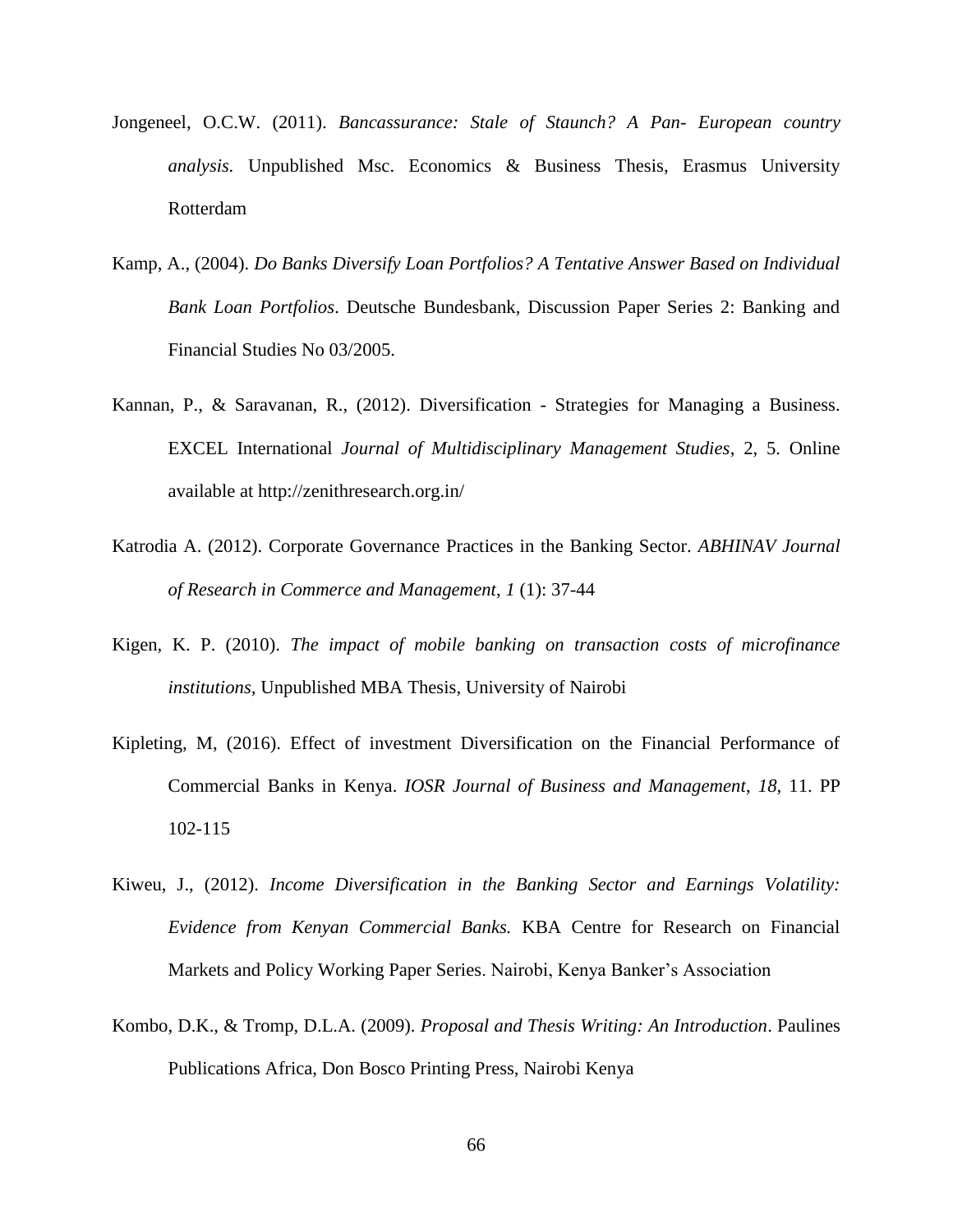- Kongiri, A.T. (2012). *Effects of CAMEL Variables on Bank Efficiency: A Panel Analysis of Kenyan Commercial Banks.* Unpublished MBA Project, University of Nairobi
- Kothari, C. (2004). *Research Methodology: Methods & Techniques.* 2nd edition. New age International Publishers, New Delhi, India.
- Kumar, M. (2007). Ensuring Fee Income, the Bancassurance Way. *Journal of Bancassurance*, *60*, 12-16,
- Lee. J. (2009). Does Size Matter in Firm Performance? Evidence from US Public Firms. *Int. J. of the Economics of Business*, *16*, No. 2, pp. 189 – 203.
- Li, F. & Srinivasan, S., (2011). Corporate governance when founders are directors, *Journal of Financial Economics 102*, 454-469.
- Luo, Y. (2009), Product Diversification in International Joint Ventures: Performance Implications in an Emerging Market, *Strategic Management Journal*, *23*, 1, pp. 1-20.
- Makkar A. & Singh S. (2013). Analysis of the Financial Performance of Indian Commercial Banks: A Comparative Study. *Indian Journal of Finance*, *7* (1): 41- 49
- Makokha, A., Namusonge, G., & Sakwa, M., (2016b). Effect of Risk Management Practices on Financial Performance in Kenya Commercial Banks. *Research Journal of Finance and Accounting, 7*, 16, PP—222-226
- Markides, C.C. (2016). Diversification, restructuring and economic performance. *Strategic Management Journal, 16* (2): 101–118.

Markowitz, H. (1952). Portfolio Selection. *The Journal of Finance*, *7* (1), 77-91.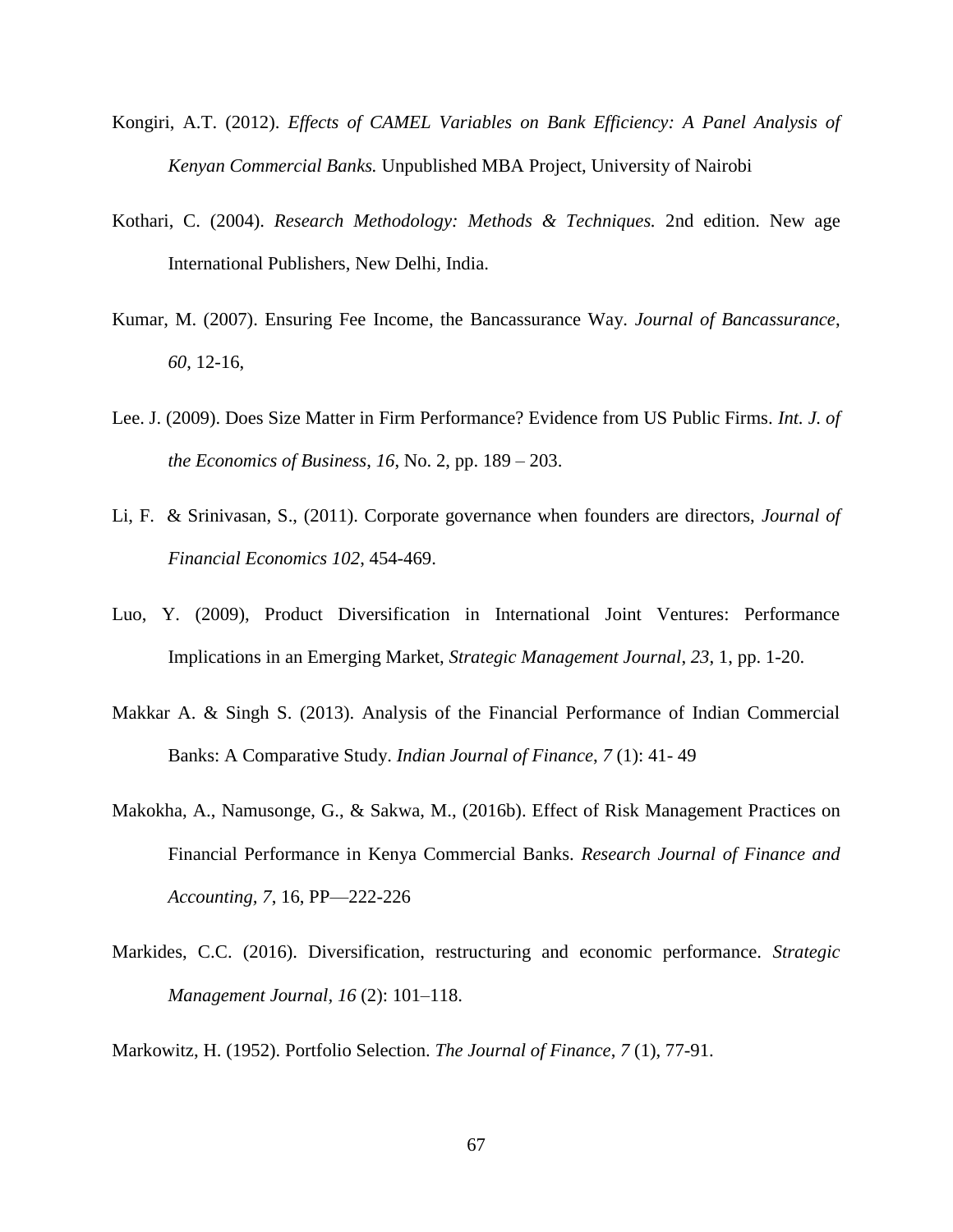- Masulis, R., C. Wang, & Xie, F., (2006). Corporate governance and acquirer returns, J*ournal of Finance, 62*, 1851-1889.
- McHugh, M. (2013). The Chi-square test of independence. *Biochemical Medica*; *23* (2):143-9. http://dx.doi.org/10.11613/BM.2013.018
- Moeller, S.B, F.P. Schlingemann & R.M. Stulz, 2004, Firm size and the gains from acquisitions, *Journal of Financial Economics, 73*, 201-228.
- Mohiuddin, G., (2014). Use of CAMEL Model: A Study on Financial Performance of Selected Commercial Banks in Bangladesh. *Universal Journal of Accounting and Finance, 2* (5): 151-160
- Moraa, S., (2014). *The Analysis of Profitability of Kenya`s Top Six Commercial Banks: Internal Factor Analysis. Research Journal of Finance and Accounting, 2*, 8, PP—124-133
- Mutua, J., (2015). Effect of Mitigating Credit Risk on Performance of Commercial Banks in Kenya: A Case of Chuka Town. *European Journal of Business and Social Sciences, 4*, 07 P.P. 113 – 125
- Mwando, S. (2013). Contribution of Agency Banking in Financial Performance of Commercial Banks in Kenya. *Journal of Economics and Sustainable Development*. *4*, 20, pp 16-24.
- Namisi, R.N. (2002). *Board of Directors Composition, Team Processes and Organizational Performance of Selected Financial Institutions in Uganda.* Unpublished Research Dissertation, Makerere University
- Nyathira, C.N. (2012). *Financial Innovation and its effect on Financial Performance of Commercial Banks in Kenya.* Unpublished MBA project, University of Nairobi.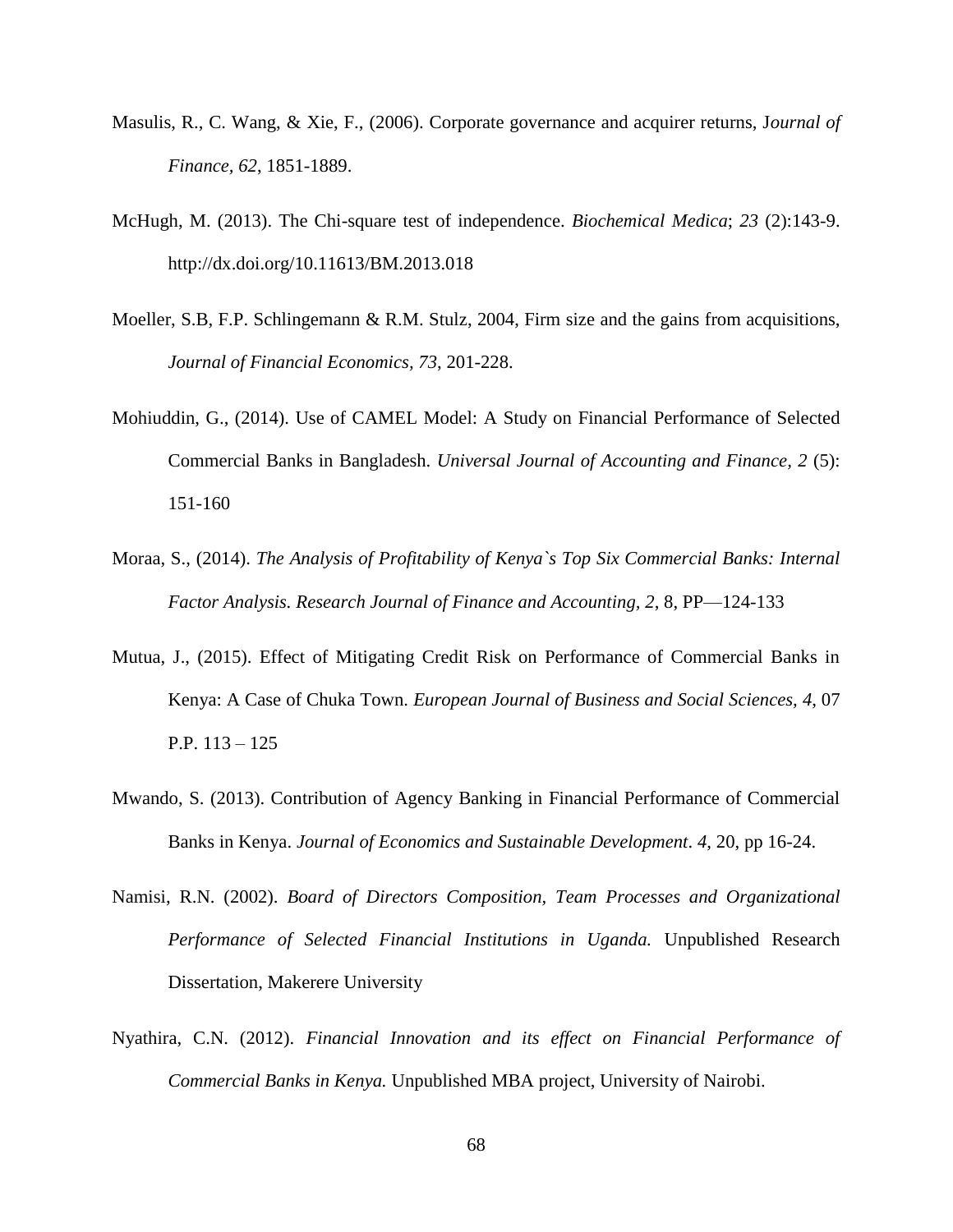- Olweny, T., & Shipho, T., (2011). Effects of Banking Sectoral Factors on the Profitability of Commercial Banks in Kenya. *Economics and Finance Review 1*(5) pp. 01 – 30
- Olweny, T., &Shipho, T. M. (2013). Effects of banking sectoral factors on the profitability of commercial banks in Kenya. *Economics and Finance Review*, *1* (5), 1-30.
- Ongore, V.O & Kusa, G.M (2013), Determinants of Financial Performance of Commercial Banks in Kenya, *International Journal of Economics and Financial Issues*, *3* (1): 237- 252
- Otieno, O. A & Moronge, M. (2014). Influence of Product Diversification on the Financial Performance of Selected Commercial Banks in Kenya. *European Journal of Business Management*, *1* (11), 336-341
- Palich, L.E., Cardinal, L.B. & Miller, C.C. (2000). Curvilinearity in the diversificationperformance linkage: An examination of over three decades of research. *Strategic Management Journal,* 21(2): 155–174.
- Papadogonas, T.A. (2007). The financial performance of large and small firms: evidence from Greece, *Int. J. Financial Services Management*, *2*, No. ½, pp. 14 – 20.
- Pawaskar, V. (1999). *Effects of product market diversification on firm performance: A study of the Indian corporate sector*. Unpublished PhD. dissertation. Indira Gandhi Institute of Development Research, Mumbai
- Pervan, M., & Josipa, V., (2012). Influence of Firm Size on Its Business Success. *Croatian Operational Research Review (CRORR)*, Vol. 3, pp 213-223

Republic of Kenya (2008), *Kenya VISION 2030*. Nairobi: Government Printer, Nairobi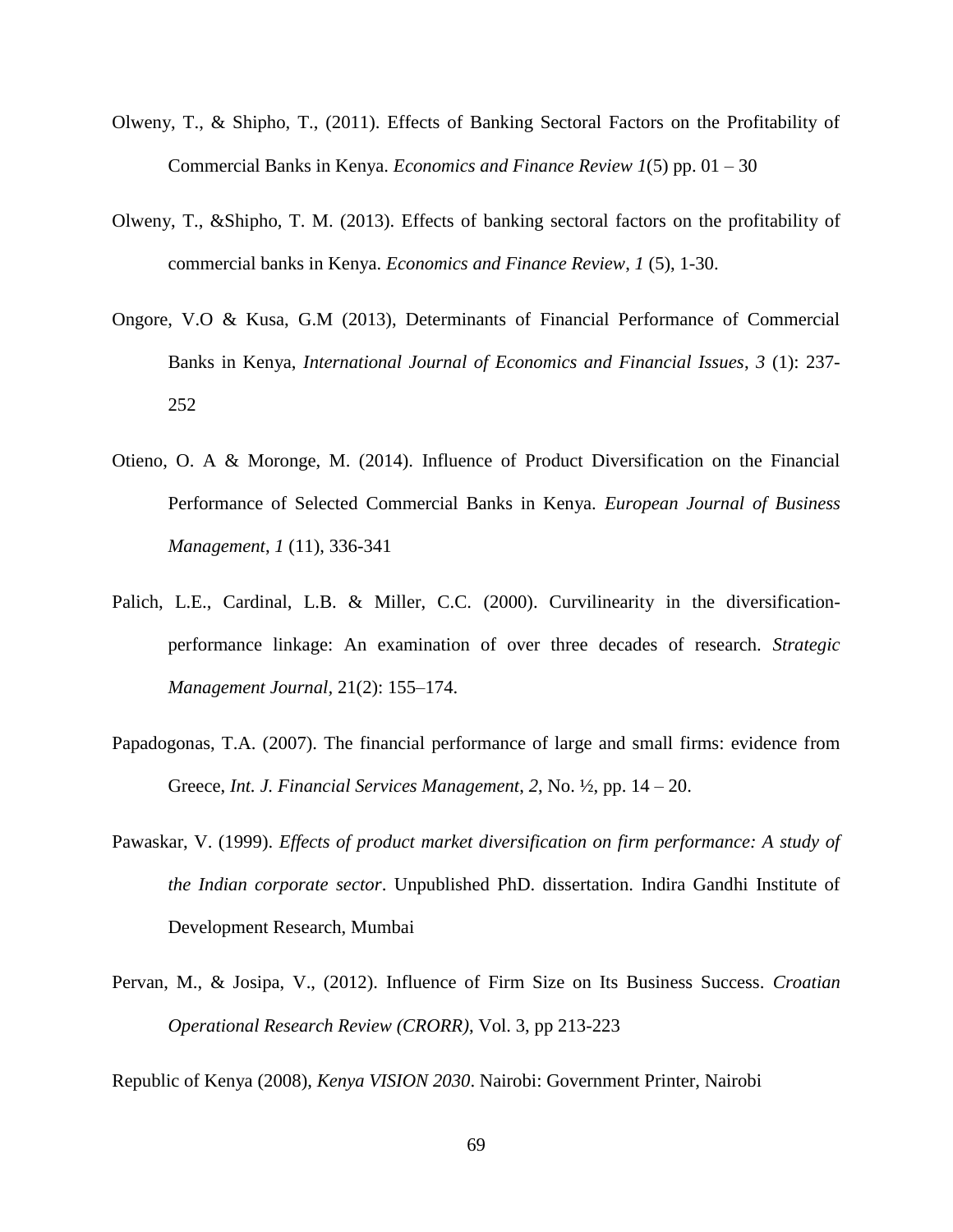- Reuter, C., Goebel, P., & Foerstl, K. (2012). The impact of stakeholder orientation on sustainability and cost prevalence in supplier selection decisions. *Journal of Purchasing and Supply Management, 18* (4), 270-281.
- Siddiqui, M., A. &Shoaib A., (2011). Measuring performance through capital structure: Evidence from banking sector of Pakistan. *African Journal of Business Management*, *5* (1): 1871-1879.
- Sufian, F., & Chong R. R. (2008). Determinants of bank profitability in developing economy: Empirical evidence from the Philippines. *Asian Academy of Management Journal of accounting and finance, 4* (1); 91–112.
- Tchouassi, G. (2012) Can Mobile Phones Really Work to Extend Banking Services to the Unbanked? Empirical Lessons from Selected Sub-Saharan Africa Countries, *International journal of Development Societies*, *1*, No. 2, 2012, 70-81
- Thiong'o, P., (2016). Effect of Loan Portfolio Growth on Financial Performance of Commercial Banks in Kenya. *Imperial Journal of Interdisciplinary Research (IJIR). 2*, 11, pp 2113- 2120
- Tsuma, M., & Gichinga, L., (2016). Factors Influencing Financial Performance of Commercial Banks in Kenya- A Case Study of National Bank of Kenya Coast Region. *The International Journal of Business & Management*, *4*, 4, pp 62-79
- Vijayakumar, A. (2012). Evaluating Performance of Banks through CAMEL Model. A Case Study of State Banks of India and Its Associates. *International Interdisciplinary Research Journal*, *2* (6), 104 – 124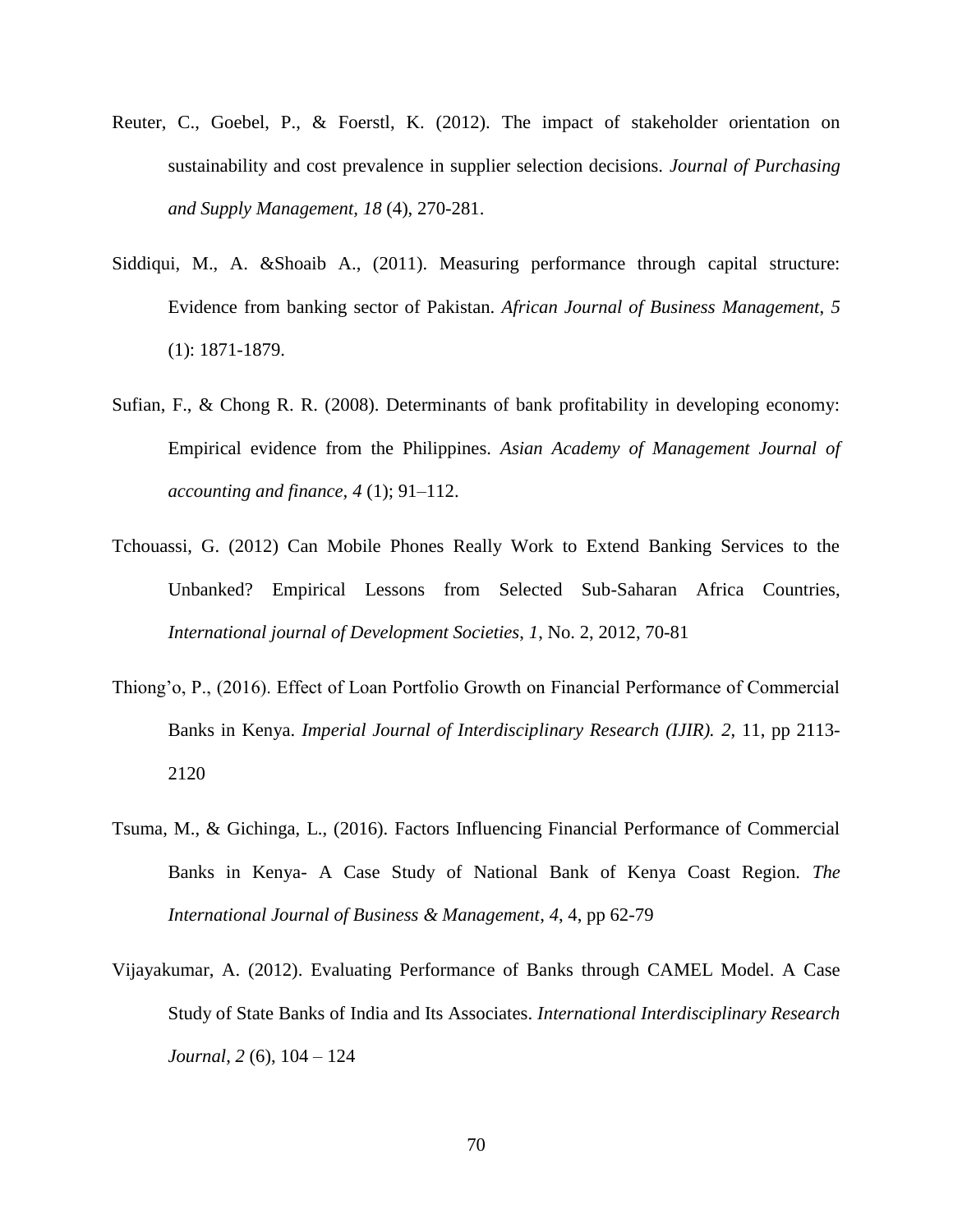- Waithaka, N. (2013). *The Effect of Basel II Requirements of Kenyan Commercial Banks lending*. Unpublished Msc. Finance Project, University of Nairobi.
- World Bank (2017). *Country overview, Kenya*. Accessed on April 25, 2017 from http://www.worldbank.org/en/country/kenya/overview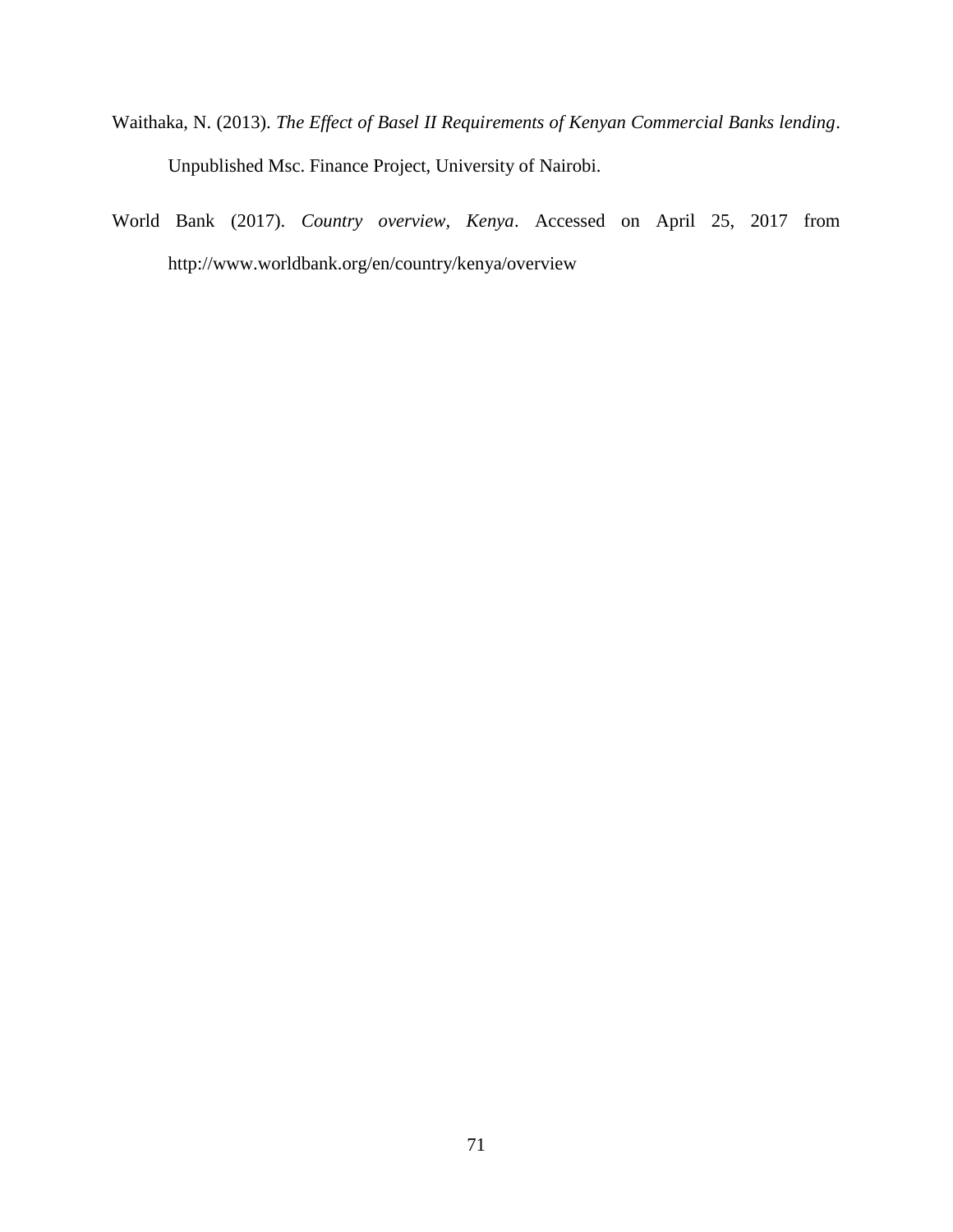### **APPENDICES:**

## **Appendix I: Letter of Introduction**

STRATHMORE UNIVERSITY, P.O BOX 59857-00200 NAIROBI, KENYA.

May, 2017.

Dear Respondent,

### **RE: REQUEST TO CARRY OUT A RESEARCH STUDY.**

I am a Master of Commerce student at Strathmore University doing a research on **The Effect of Business Diversification on Financial Performance of Commercial Banks in Kenya.** The study is in partial fulfillment for the requirement of the award of the degree. I request for your participation in the study which will go a long way in making this study a success. Kindly respondent to the questions as accurately as possible. Your identity and information provided will be treated with utmost confidentiality and will not be used for any other purposes other than this academic paper. Your participation and cooperation will be highly appreciated.

Thank you in advance.

Yours faithfully,

### **DANIEL TAMALE**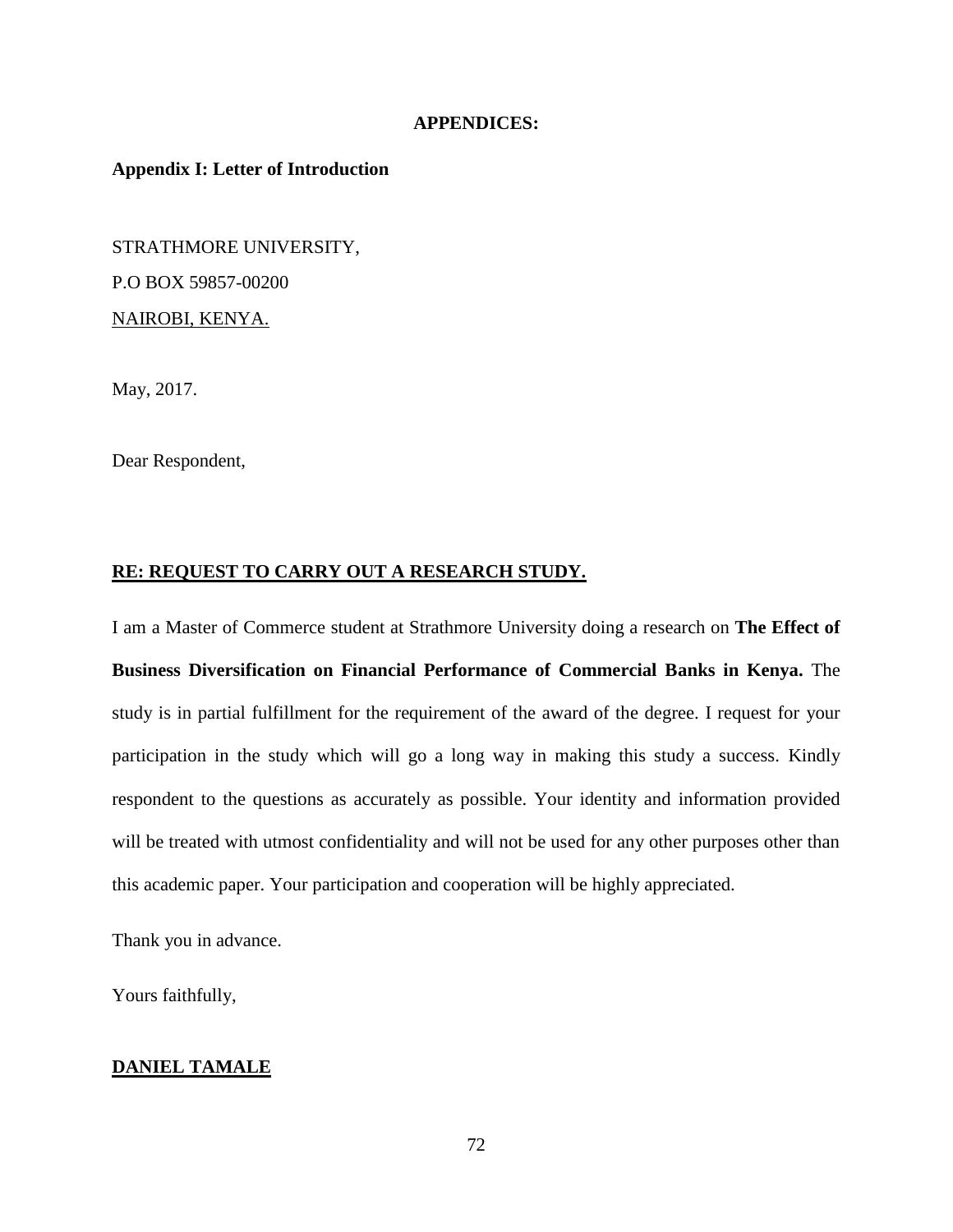# **Appendix II: Questionnaire**

1. Please indicate your gender?

| Male   | ( ) |
|--------|-----|
| Female | ( ) |

2. Please your department at the commercial bank?

| <b>General Management</b>                                     |     | $($ )     |
|---------------------------------------------------------------|-----|-----------|
| Marketing                                                     | €   | $\lambda$ |
| Strategy                                                      | €   | $\big)$   |
| Investment                                                    | €   | $\big)$   |
| Finance                                                       |     | ( )       |
| 3. What is your ranking?                                      |     |           |
| Director                                                      | ( ) |           |
| Senior Level Manager                                          | ( ) |           |
| Middle Level Manager                                          | ( ) |           |
| Lower Level Manager                                           | ( ) |           |
| Other                                                         |     |           |
| $\Lambda$ U aw lang have you worked with the commercial hank? |     |           |

4. How long have you worked with the commercial bank?

| Less than 3 years  |       | $\lambda$ |
|--------------------|-------|-----------|
| 3 years to 5 years | $($ ) |           |
| Over 5 years       | $($ ) |           |

5. Which category does your bank falls in terms of size as classified by Central Bank of Kenya?

Small ( )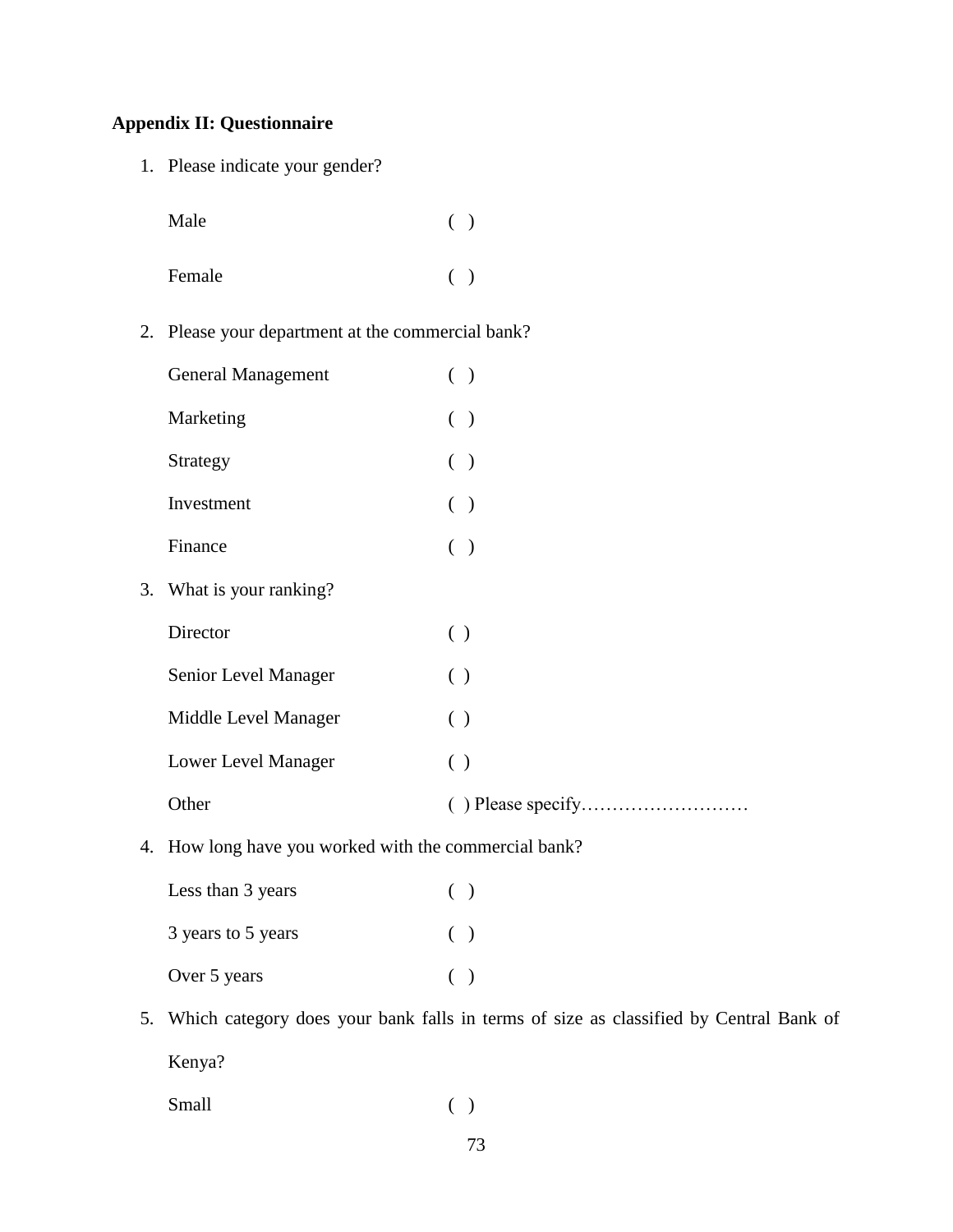| Medium | ( ) |  |
|--------|-----|--|
| Large  | ( ) |  |

6. To what extent does the following classes of business diversification affect financial performance of your bank measured by capital adequacy, asset quality, management, earnings and liquidity?

## **i. Channel Diversification**

To which extent do you think channel diversification significantly influences the financial performance of your bank? Please use a scale of 1 to 5 where 5 is to very large extent, 4 is to large extent, 3 moderate extent, 2 small extent and 1 to no extent.

| <b>Channel Diversification</b> | 5 | $\overline{\mathbf{4}}$ | 3 | $\mathbf{2}$ | 1 |
|--------------------------------|---|-------------------------|---|--------------|---|
| Agency banking                 |   |                         |   |              |   |
| Mobile Banking                 |   |                         |   |              |   |
| <b>Internet Banking</b>        |   |                         |   |              |   |
| <b>ATM Banking</b>             |   |                         |   |              |   |
| Other channel (Please specify) |   |                         |   |              |   |

### **ii. Product Diversification**

To which extent do you think product diversification significantly influences the financial performance of your bank? Please use a scale of 1 to 5 where 5 is to very large extent, 4 is to large extent, 3 moderate extent, 2 small extent and 1 to no extent.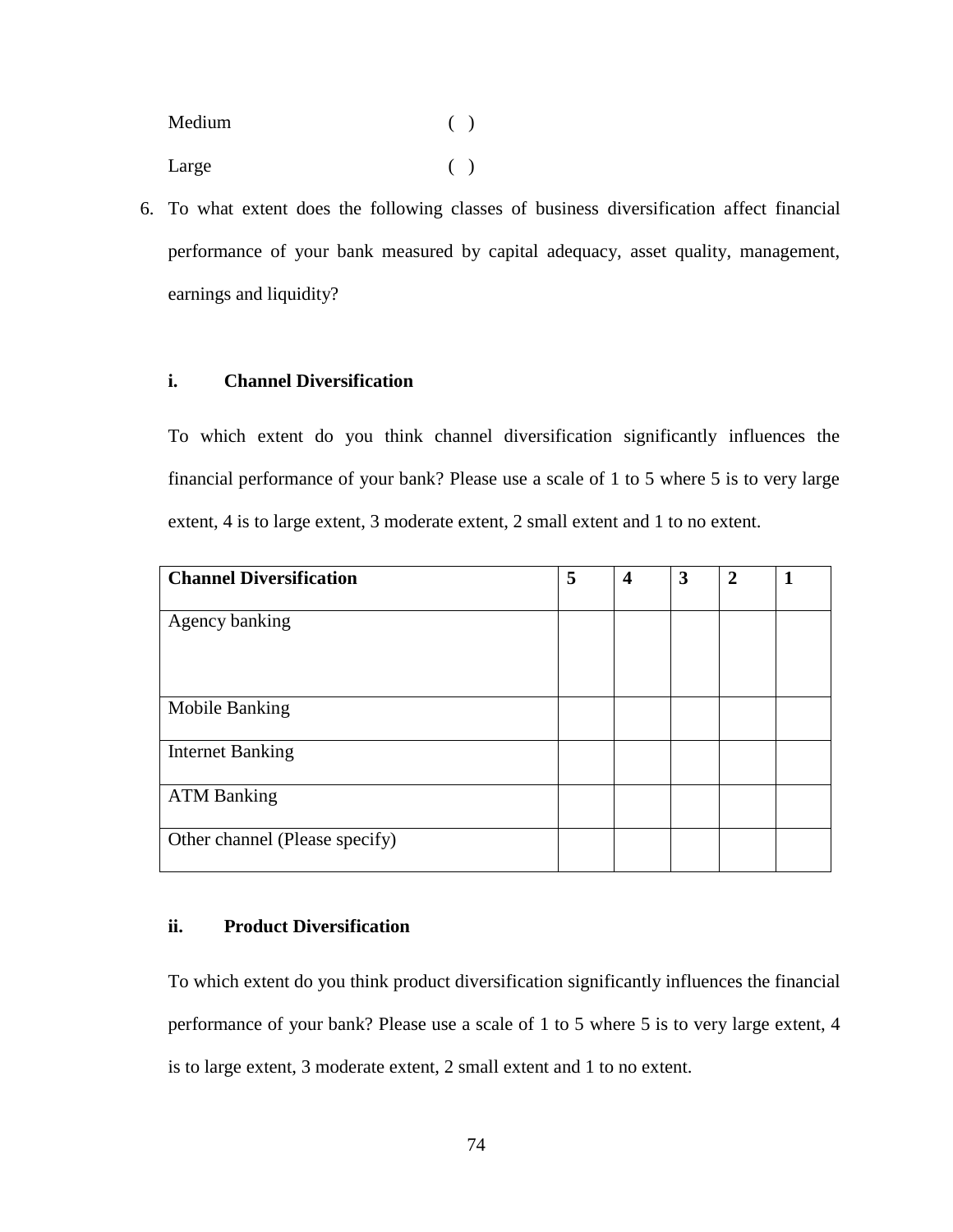| <b>Product Diversification Aspects</b>             | 5 | 4 | 3 | $\overline{2}$ | $\mathbf{1}$ |
|----------------------------------------------------|---|---|---|----------------|--------------|
| Short term saving products                         |   |   |   |                |              |
| Long term saving Products-Fixed deposits           |   |   |   |                |              |
| Children saving products                           |   |   |   |                |              |
| Clustered current account (eg Gold, silver, pay as |   |   |   |                |              |
| you go etc)                                        |   |   |   |                |              |
| Emergencies loans products                         |   |   |   |                |              |
| Unsecured loans products                           |   |   |   |                |              |
| Asset financing products                           |   |   |   |                |              |
| Collateral financing                               |   |   |   |                |              |
| Investment products eg share trading products      |   |   |   |                |              |
| Insurance products                                 |   |   |   |                |              |
| <b>Bank Assurance</b>                              |   |   |   |                |              |

# **iii. Location Diversification**

To which extent do you think location diversification significantly influences the financial performance of your bank? Please use a scale of 1 to 5 where 5 is to very large extent, 4 is to large extent, 3 moderate extent, 2 small extent and 1 to no extent.

| <b>Location Diversification Aspects</b> |  |  |  |
|-----------------------------------------|--|--|--|
| Number of branches                      |  |  |  |

# **iv. Investment Diversification**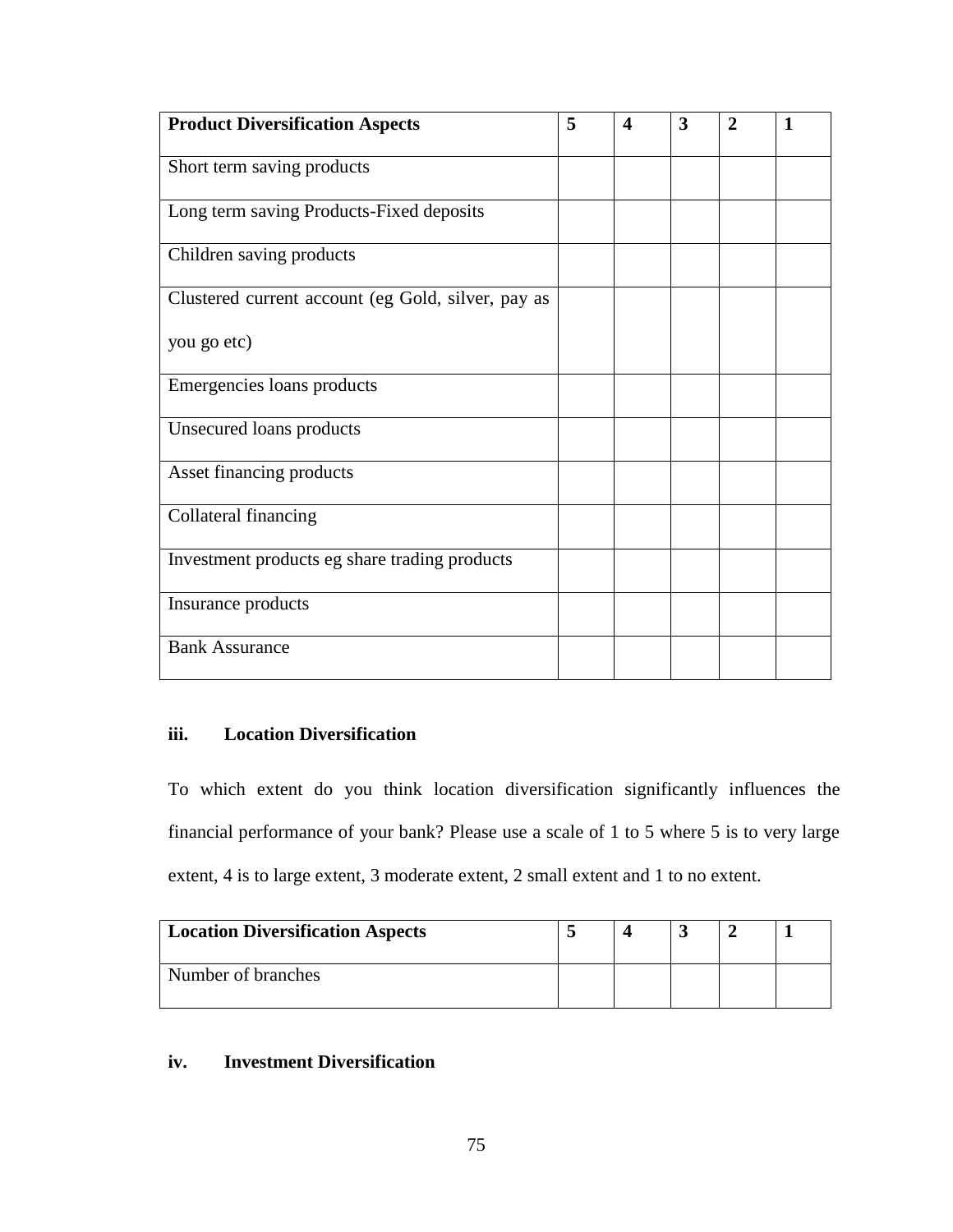To which extent do you think business line diversification significantly influences the financial performance of your bank? Please use a scale of 1 to 5 where 5 is to very large extent, 4 is to large extent, 3 moderate extent, 2 small extent and 1 to no extent.

| <b>Business Line Diversification Aspects</b> |  |  |  |
|----------------------------------------------|--|--|--|
| Investment in other Companies                |  |  |  |

7. How else does business diversification affect financial performance of commercial banks?

……………………………………………………………………………………………… ………………………………………………………………………………………………

8. To what extent does size affect financial performance of your commercial bank in Kenya?

| Very large extent | $($ ) |  |
|-------------------|-------|--|
| Large extent      | $($ ) |  |
| Moderate extent   | $($ ) |  |
| Small extent      | $($ ) |  |
| No extent         |       |  |

9. What are your recommendation is respect to commercial banks financial performance and business diversification?

………………………………………………………………………………………………

Thank you for your time